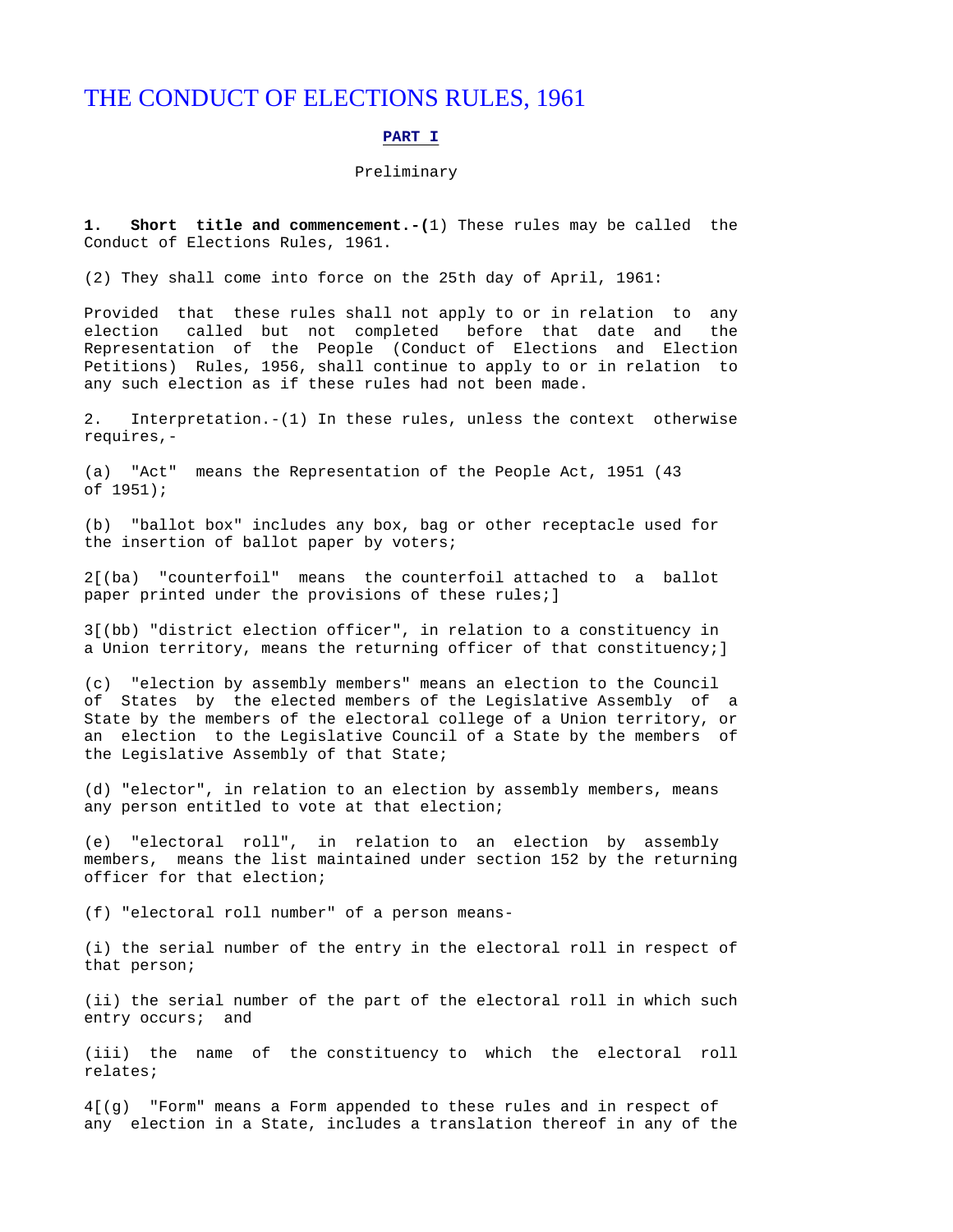languages used for official purposes of the State;

1. Published with the Ministry of Law Notifn. No. S.O. 859, dated the 15th April, 1961, see Gazette of India, Extraordinary, Part II, Section 3(ii), Page 419.

\_\_\_\_\_\_\_\_\_\_\_\_\_\_\_\_\_\_\_\_\_\_\_\_\_\_\_\_\_\_\_\_\_\_\_\_\_\_\_\_\_\_\_\_\_\_\_\_\_\_\_\_\_\_\_\_\_\_\_\_ \_\_\_ \_\_

2. Ins. by Notifn. No. S.O. 5573, dated the 23rd December, 1971.

3. Ins. by Notifn. No. S.O. 3875, dated the 15th December, 1966. 4. Subs. by Notifn. No. S.O. 3450, dated the 9th November, 1966, for cl. (g).

----------------------------------------------------------------------

 1[(gg) "marked copy of the electoral roll" means the copy of the electoral roll set apart for the purpose of marking the names of electors to whom ballot papers are issued at an election;]

(h) "polling station", in relation to an election by assembly members, means the place fixed under section 29 for taking the poll at that election;

(i) "presiding officer" includes-

(i) any polling officer performing any of the functions of a presiding officer under sub-section (2) or sub-section (3) of section 26; and

(ii) any returning officer while presiding over an election under sub-section (2) of section 29;

(j) "returning officer" includes any assistant returning officer performing any function he is authorised to perform under sub-section (2) of section 22;

(k) "section" means a section of the Act.

(2) For the purposes of the Act or these rules, a person who is unable to write his name shall, unless otherwise expressly provided in these rules, be deemed to have signed an instrument or other paper if-

(a) he has placed a mark on such instrument or other paper in the presence of the returning officer or the presiding officer or such other officer as may be specified in this behalf by the Election Commission, and

(b) such officer on being satisfied as to his identity has attested the mark as being the mark of that person.

(3) Any requirement under these rules that a notification, order, declaration, notice or list issued or made by any authority shall be published in the Official Gazette shall, unless otherwise expressly provided in these rules, be construed as a requirement that it shall be published in the Gazette of India if it relates to an election to, or membership of, either House of Parliament or an electoral college, and in the Official Gazette of the State, if it relates to an election to, or membership of, the House or either House of the State Legislature.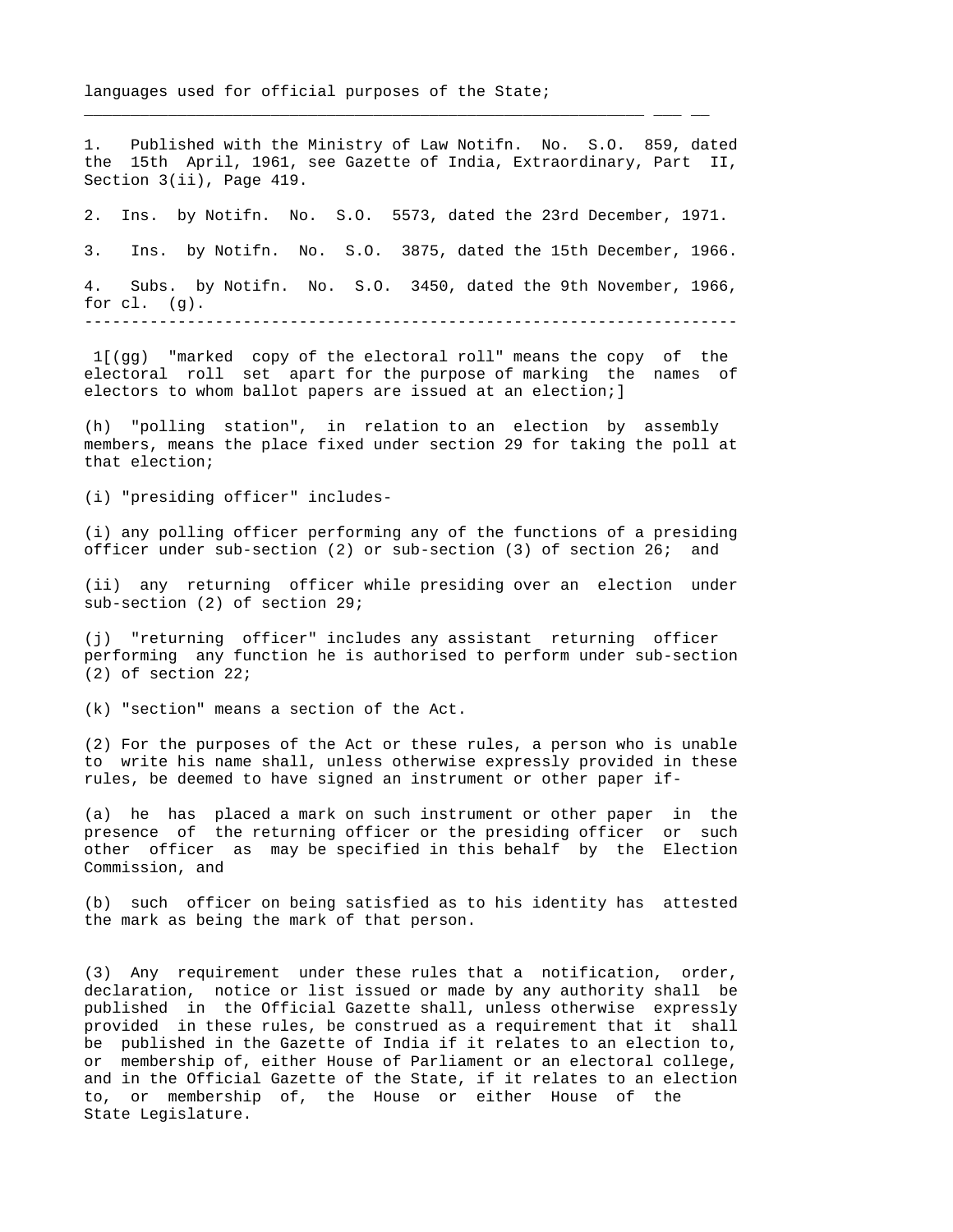(4) The General Clauses Act, 1897 (10 of 1897) shall apply for the interpretation of these rules as it applies for the interpretation of an Act of Parliament.

1. Subs. by Notifn. No. S.O. 5573, dated the 23rd December, 1971. ----------------------------------------------------------------------

\_\_\_\_\_\_\_\_\_\_\_\_\_\_\_\_\_\_\_\_\_\_\_\_\_\_\_\_\_\_\_\_\_\_\_\_\_\_\_\_\_\_\_\_\_\_\_\_\_\_\_\_\_\_\_\_\_\_\_\_\_\_\_\_\_ \_\_\_

### PART II

#### General provisions

3. Public notice of intended election.-The public notice of an intended election referred to in section 31 shall be in Form 1 and shall, subject to any directions of the Election Commission, be published in such manner as the returning officer thinks fit.

4. Nomination paper.-Every nomination paper presented under sub-section (1) of section 33 shall be completed in such one of the Forms 2A to 2E as may be appropriate:

Provided that a failure to complete or defect in completing, the declaration as to symbols in a nomination paper in Form 2A or Form 2B shall not be deemed to be a defect of a substantial character within the meaning of sub-section (4) of section 36.

5. Symbols for elections in parliamentary and assembly constituencies.-(1) The Election Commission shall, by notification in the Gazette of India, and in the Official Gazette of each State, specify the symbols that may be chosen by candidates at elections in parliamentary or assembly constituencies and the restrictions to which their choice shall be subject.

(2) 1[Subject to any general or special direction issued by the Election Commission either under sub-rule (4) or sub-rule (5) of rule 10, where at any such election], more nomination papers than one are delivered by or on behalf of a candidate, the declaration as to symbols made in the nomination paper first delivered, and no other declaration as to symbols, shall be taken into consideration under rule 10 even if that nomination paper has been rejected.

6. Authentication of certificates issued by the Election Commission.-A certificate issued by the Election Commission under 2[sub-section (2) of section 9] or under sub-section (3) of section 33 shall be signed by the Secretary to the Election Commission and shall bear its official seal.

7. Notice of nominations.-The notice of nominations under section 35 shall be in such one of the Forms 3A to 3C as may be appropriate.

3[8. List of validly nominated candidates.-(1) The list of validly nominated candidates referred to in sub-section (8) of section 36 shall be in Form 4.

(2) The name of every such candidate shall be shown in said list as it appears in his nomination paper:

Provided that if a candidate considers that his name is incorrectly spelt or is otherwise incorrectly shown in his nomination paper or is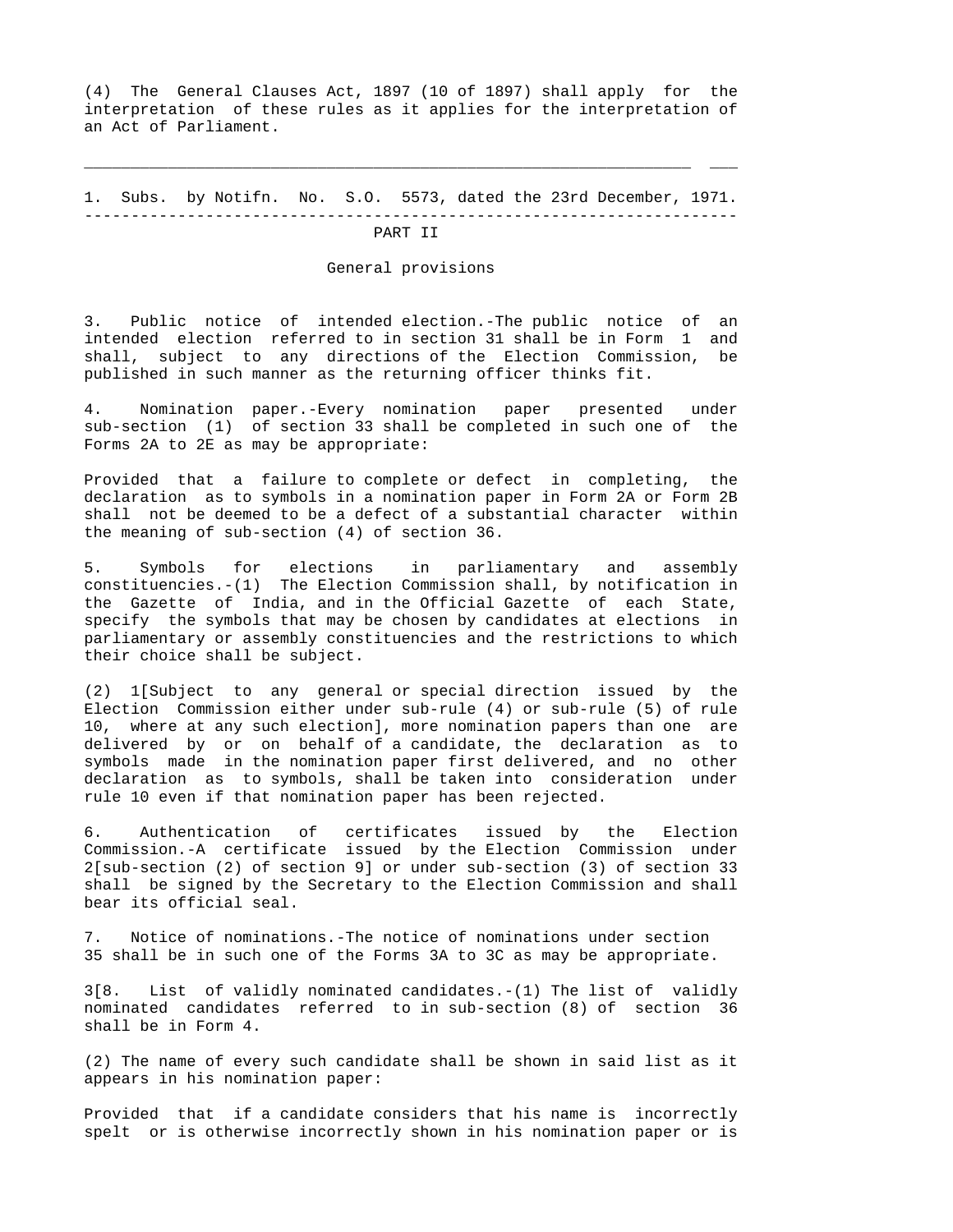different from the name by which he is popularly known, he may, at any time before the list of contesting candidates is prepared furnish in writing to the returning officer the proper form and spelling of his name and the returning officer shall, on being satisfied as to the genuineness of the request, make the necessary correction or alteration in the list in Form 4 and adopt that form and spelling in the list of contesting candidates.]

9. Notice of withdrawal of candidature.-(1) A notice of withdrawal of candidature under sub-section (1) of section 37 shall be in Form 5 and shall contain the particulars set out therein; and on receipt of such notice, the returning officer shall note thereon the date and time at which it was delivered.

(2) The notice under sub-section (3) of section 37 shall be in Form 6.

10. Preparation of list of contesting candidates.-(1) The list of contesting candidates referred to in sub-section (1) of section 38 shall be in Form 7A or Form 7B as may be appropriate and shall contain the particulars set out therein and shall be prepared in such language or languages as the Election Commission may direct.

 $4*$  \* \* \* \* \* \* \*

(3) If the list is prepared in more languages than one, the names of candidates therein shall be arranged alphabetically according to the script of such one of those languages as the Election Commission may direct.

1. Subs. by Notifn. No. S.O. 5573, dated the 23rd December, 1971, for certain words.

\_\_\_\_\_\_\_\_\_\_\_\_\_\_\_\_\_\_\_\_\_\_\_\_\_\_\_\_\_\_\_\_\_\_\_\_\_\_\_\_\_\_\_\_\_\_\_\_\_\_\_\_\_\_\_\_\_\_\_\_\_\_\_\_\_ \_\_\_

2. Subs. by Notifn. No. S.O. 1542, dated the 25th April, 1967.

3. Subs. by Notifn. No. S.O. 3450, dated the 9th November, 1966, for rule 8.

4. Sub-rule (2) omitted by Notifn. No. S.O. 3662, dated the 12th October, 1964.

----------------------------------------------------------------------

(4) At an election in a parliamentary or assembly constituency, where a poll becomes necessary, the returning officer shall consider the choice of symbols expressed by the contesting candidates in their nomination papers and shall, subject to any general or special direction issued in this behalf by the Election Commission,-

(a) allot a different symbol to each contesting candidate in conformity, as far as practicable, with his choice; and

(b) if more contesting candidates than one have indicated their preference for the same symbol decide by lot to which of such candidates the symbol will be allotted.

(5) The allotment by the returning officer of any symbol to a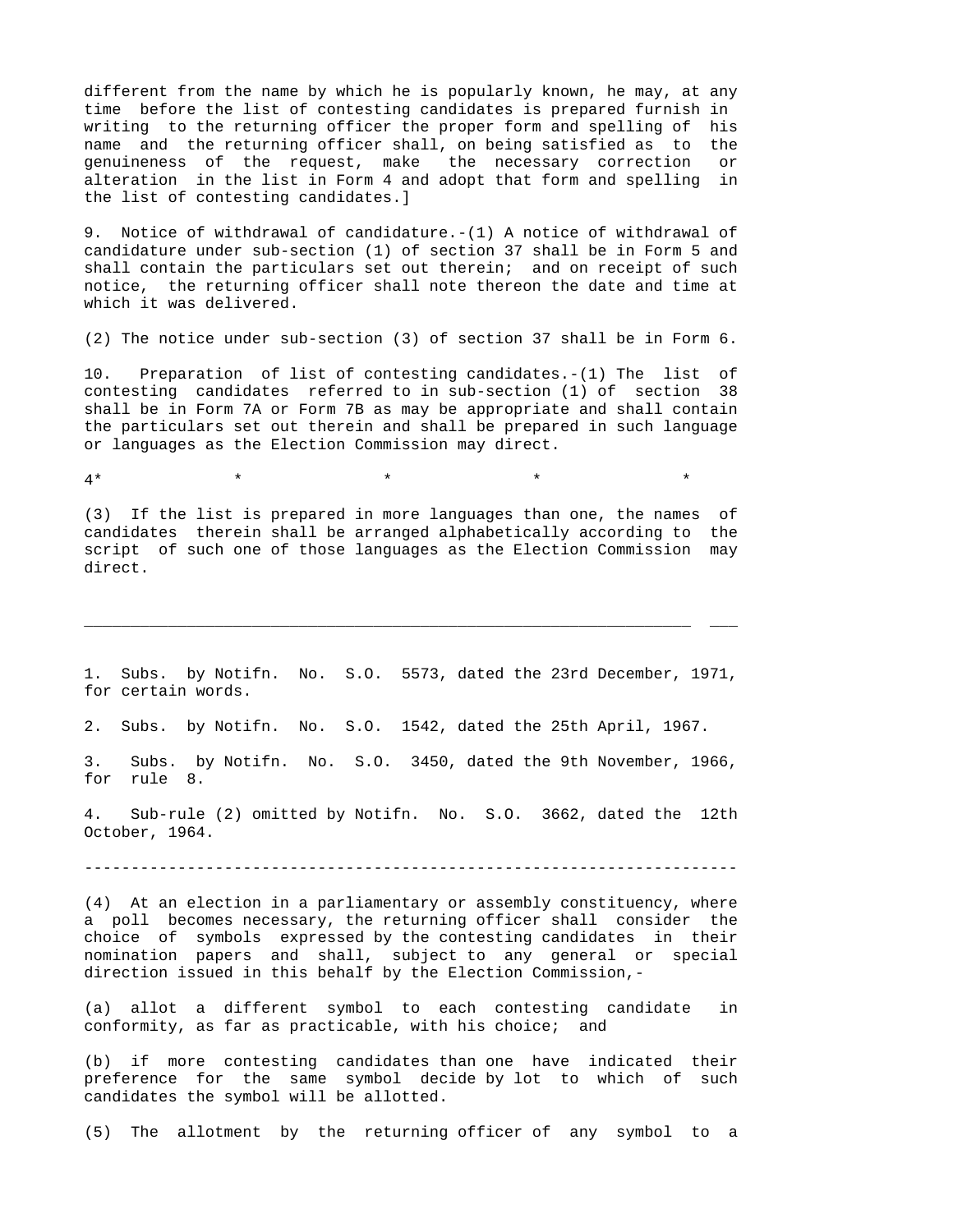candidate shall be final except where it is inconsistent with any directions issued by the Election Commission in this behalf in which case the Election Commission may revise the allotment in such manner as it thinks fit.

(6) Every candidate or his election agent shall forthwith be informed of the symbol allotted to the candidate and be supplied with a specimen thereof by the returning officer.

1[11. Publication of list of contesting candidates and declaration of result in uncontested election.-(1) The returning officer shall, immediately after its preparation, cause a copy of the list of contesting candidates to be affixed in some conspicuous place in his office and where the number of contesting candidates is equal to, or less than, the number of seats to be filled, he shall, immediately after such affixation, declare under sub-section (2) or as the case may be, sub-section (3) of section 53 the result of the election in such one of the Forms 21 to 21B as may be appropriate and send signed copies of the declaration to the appropriate authority, the Election Commission and the chief electoral officer.

(2) If a poll becomes necessary under sub-section (1) of section 53, the returning officer shall supply a copy of the list of contesting candidates to each such candidate or his election agent, and then shall also publish the list in the Official Gazette.]

12. Appointment of election agent.-2[(1) Any appointment of an election agent under section 40 shall be made in Form 8 and the notice of such appointment shall be given by forwarding the same in duplicate to the returning officer who shall return one copy thereof to the election agent after affixing thereon his seal and signature in token of his approval of the appointment.]

(2) The revocation of the appointment of an election agent under sub-section (1) of section 42 shall be made in Form 9.

13. Appointment of polling agents.-(1) The number of polling agents that may be appointed under section 46 shall be one agent and two relief agents.

(2) Every such appointment shall be made in Form 10 and shall be made over to the polling agent for production at the polling station or the place fixed for the poll, as the case may be.

(3) No polling agent shall be admitted into the polling station or the place fixed for the poll unless he has delivered to the presiding officer the instrument of his appointment under sub-rule (2) after duly completing and signing before the presiding officer the declaration contained therein.

14. Revocation of the appointment of a polling agent.-(1) The revocation of the appointment of a polling agent under sub-section (1) of section 48 shall be made in Form 11 and lodged with the presiding officer.

(2) In the event of any such revocation the candidate or his election agent may, at any time before the poll is closed, make a fresh appointment in the manner specified in rule 13 and the provisions of that rule shall apply to every such agent.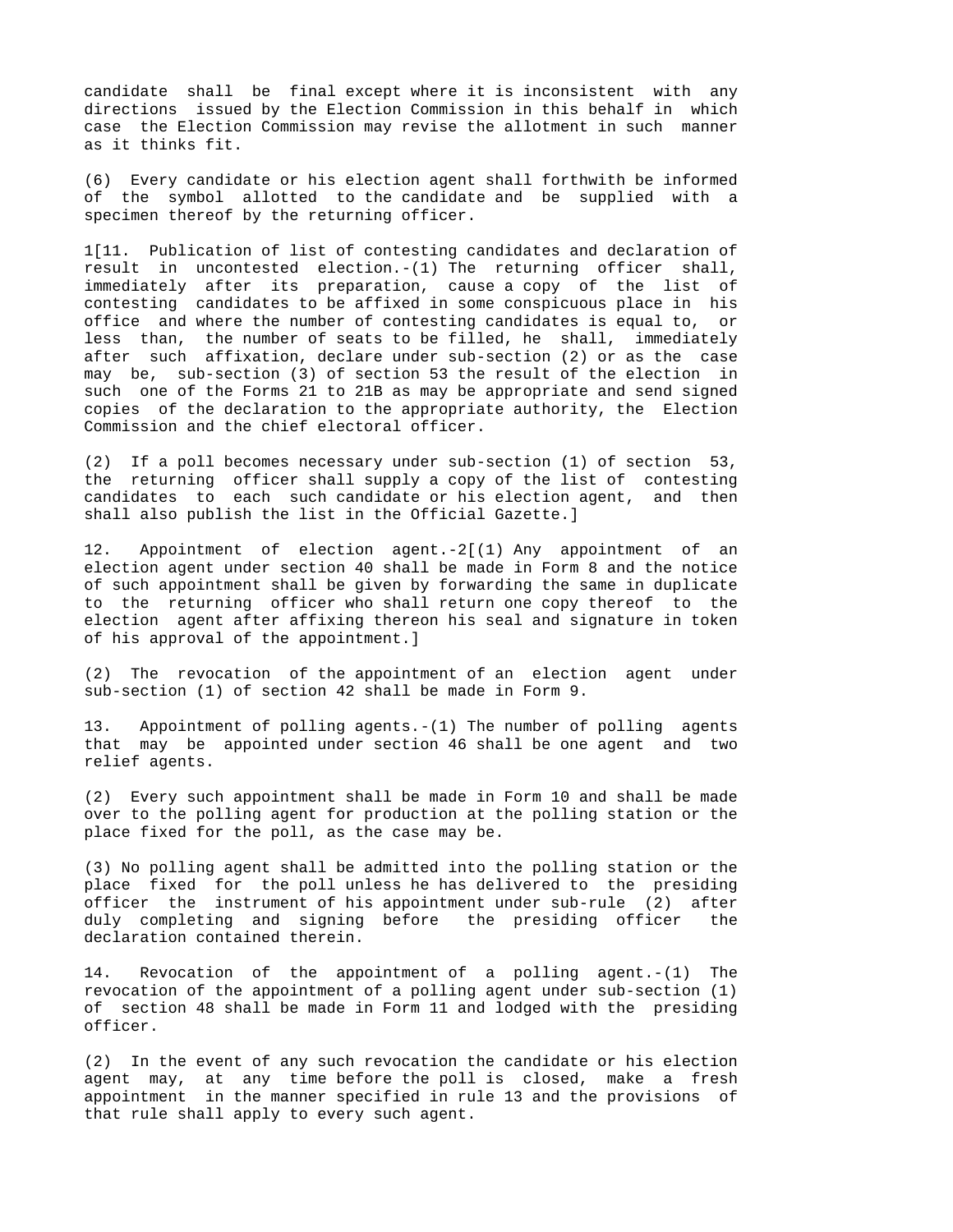15. Publication of the hours fixed for polling.-The hours fixed for polling under section 56 shall be published by notification in the Official Gazette.

16. Voting normally to be in person.-Save as hereinafter provided, all electors voting at an election shall do so in person at the polling station provided for them under section 25 or, as the case may be, at the place of polling fixed under section 29.

1. Subs. by Notifn. No. S.O. 4542, dated the 20th December, 1968  $(w.e.f. 1-1-1969)$ .

\_\_\_\_\_\_\_\_\_\_\_\_\_\_\_\_\_\_\_\_\_\_\_\_\_\_\_\_\_\_\_\_\_\_\_\_\_\_\_\_\_\_\_\_\_\_\_\_\_\_\_\_\_\_\_\_\_\_\_\_\_\_\_\_\_ \_\_\_

2. Subs. by Notifn. No. S.O. 3450, dated the 9th November, 1966, for sub-rule (1). ----------------------------------------------------------------------

### PART III

### Postal ballot

17. Definitions.-In this Part,-

(a) ``service voter'' means any person who is required to give his vote by postal ballot under clause (a) of section 60;

(b) ``special voter'' means any person holding an office to which the provisions of sub-section (4) of section 20 of the Representation of the People Act, 1950 (43 of 1950) are declared to apply or the wife of such person, if he or she has been registered as an elector by virtue of a statement made under sub-section (5) of the said section;

(c) "voter on election duty" means any polling agent, any polling officer, presiding officer or other public servant, who is an elector in the constituency and is by reason of his being on election duty unable to vote as the polling station where he is entitled to vote.

18. Persons entitled to vote by post.-The following persons shall, subject to their fulfilling the requirements hereinafter specified, be entitled to vote by post, namely:-

(a) at an election in a parliamentary or assembly constituency-

- (i) special voters;
- (ii) service voters;
- (iii) voters on election duty; and
- (iv) electors subjected to preventive detention;
- (b) at an election in a council constituency-

(i) voters on election duty;

(ii) electors subjected to preventive detention; and

(iii) electors in the whole or any specified parts, of the constituency if directed by the Election Commission in this behalf under clause (b) of rule 68;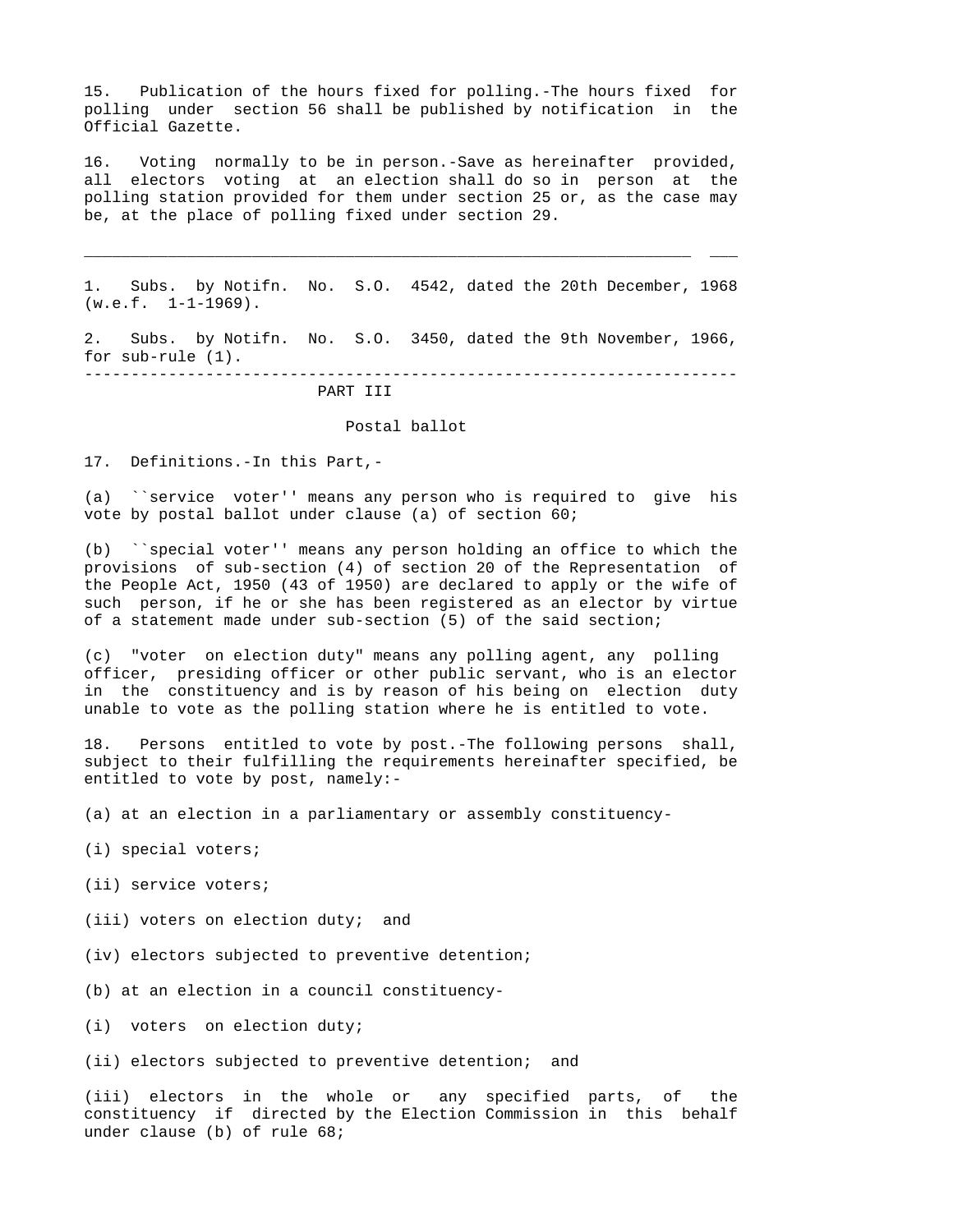(c) at an election by a assembly members-

(i) electors subjected to preventive detention; and

(ii) all electors if directed by the Election Commission in this behalf under clause (a) of rule 68.

19. Intimation by special voters.-A special voter who wishes to vote by post at an election shall send an intimation in Form 12 to the returning officer so as to reach him at least ten days before the date of poll; and on receipt of the intimation the returning officer shall issue a postal ballot paper to him.

20. Intimation by voters on election duty.-1[(1)] A voter on election duty who wishes to vote by post at an election shall send an application in Form 12 to the returning officer so as to reach him at least seven days or such shorter period as the returning officer may allow before the date of poll; and if the returning officer is satisfied that applicant is a voter on election duty, he shall issue a postal ballot paper to him.

2[(2) Where such voter, being a polling officer, presiding officer or other public servant on election duty in the constituency of which he is an elector, wishes to vote in person at an election 3[in a parliamentary or assembly constituency] and not by post, he shall send an application in Form 12A to the returning officer so as to reach him at least four days, or such shorter period as the returning officer may allow, before the date of poll; and if the returning officer is satisfied that the applicant is such public servant and voter on election duty in the constituency, he shall-

(a) issue to the applicant an election duty certificate in Form 12B,

(b) mark "EDC" against his name in the marked copy of the electoral roll to indicate that an election duty certificate has been issued to him, and

(c) ensure that he is not allowed to vote at the polling station where he would otherwise have been entitled to vote.]

21. Electors under preventive detention.-(1) The appropriate Government shall, within fifteen days of the calling of an election, ascertain and intimate to the returning officer the names of the electors, if any, subjected to preventive detention together with their addresses and electoral roll numbers and the particulars about their places of detention.

(2) Any elector subjected to preventive detention may, within fifteen days of the calling of an election, send an intimation to the returning officer that he wishes to vote by post, specifying his name, address, electoral roll number and place of detention.

(3) The returning officer shall issue a postal ballot paper to every elector subjected to preventive detention whose name has been intimated to him under sub-rule (1) or under sub-rule(2).

22. Form of ballot paper.-4[(1) Every postal ballot paper shall have a counterfoil attached thereto, and the said ballot paper and the counterfoil shall be in such form, and the particulars therein shall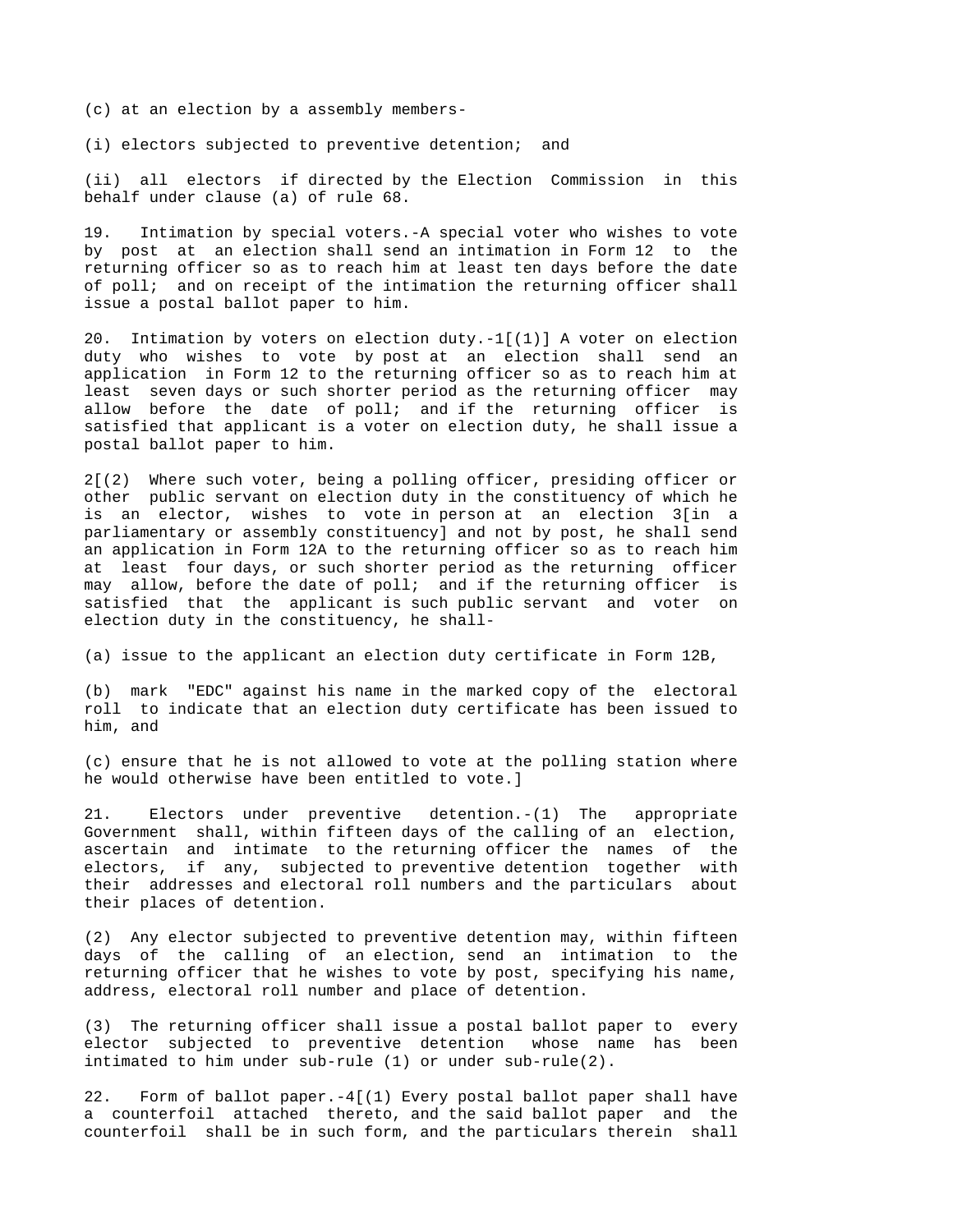be in such language or languages, as the Election Commission may direct.]

(2) The names of the candidates shall be arranged 5[on the postal ballot paper] in the order in which they appear in the list of contesting candidates.

(3) If two or more candidates bear the same name, they shall be distinguished by the addition of their occupation or residence or in some other manner.

\_\_\_\_\_\_\_\_\_\_\_\_\_\_\_\_\_\_\_\_\_\_\_\_\_\_\_\_\_\_\_\_\_\_\_\_\_\_\_\_\_\_\_\_\_\_\_\_\_\_\_\_\_\_\_\_\_\_\_\_\_\_\_\_\_ \_\_\_

1. Rule 20 renumbered as sub-rule (1) of that rule by Notifn. No. S.O. 3662, dated the 12th October, 1964.

2. Ins., ibid.

3. Ins. by Notifn. No. S.O. 3450, dated the 9th November, 1966.

4. Subs. by Notifn. No. S.O. 5573, dated the 23rd December, 1971, for sub-rule (1).

5. Ins., ibid.

---------------------------------------------------------------------- CONDUCT OF ELECTIONS RULES, 1961 (Statutory Rules and Order)

23. Issue of ballot paper.-(1) A postal ballot paper shall be sent by post under certificate of posting to the elector together with-

(a) a declaration in Form 13A;

(b) a cover in Form 13B;

(c) a large cover addressed to the returning officer in Form 13C; and

(d) instructions for the guidance of the elector in Form 13D:

Provided that the returning officer may, in the case of a special voter or a voter on election duty, deliver the ballot paper and Forms, or cause them to be delivered, to such voter personally.

1[(2) The returning officer shall at the same time-

(a) record on the counterfoil of the ballot paper the electoral roll number of the elector as entered in the marked copy of the electoral roll;

(b) mark the name of the elector in the marked copy of the electoral roll to indicate that a ballot paper has been issued to him, without however recording therein the serial number of the ballot paper issued to that elector; and

(c) ensure that that elector is not allowed to vote at a polling station.]

(3) Before any ballot paper is issued to an elector at an election in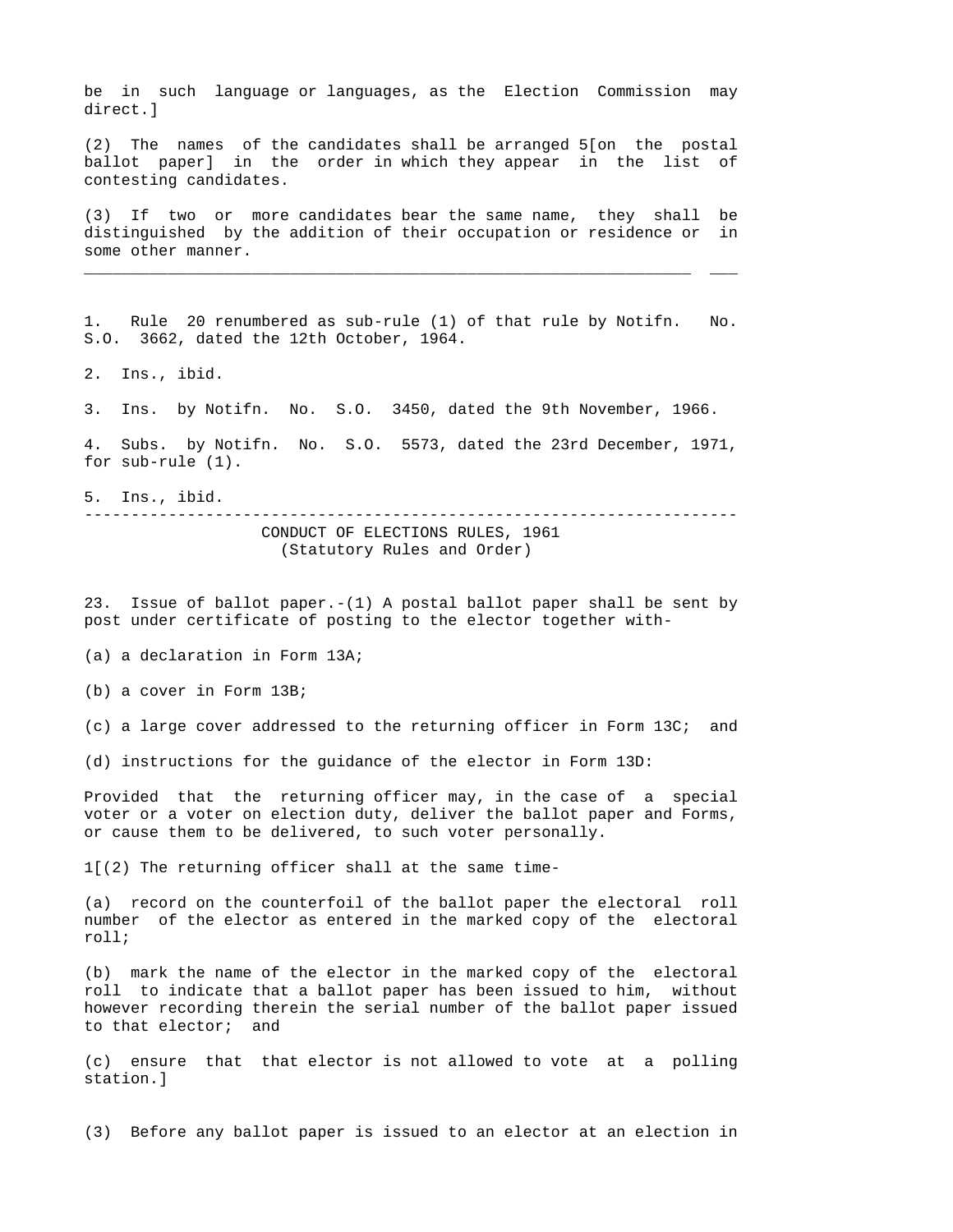a local authorities' constituency or by assembly members, the serial number of the ballot paper shall be effectively concealed in such manner as the Election Commission may direct.

(4) Every officer under whose care or through whom a postal ballot paper is sent shall ensure its delivery to the addressee without delay.

(5) After ballot papers have been issued to all the electors entitled to vote by post, the returning officer shall-

(a) at an election in a parliamentary or assembly constituency, seal up in a packet that part of the marked copy of the electoral roll which relates to service voters and record on the packet a brief description of its contents and the date on which it was sealed and send the other relevant parts of the marked copy to the several presiding officers 2[or marking the names of electors to whom ballot papers are issued at the polling stations without however recording therein the serial numbers of the ballot papers issued to the electors]; and

(b) at any other election, seal up in a packet the marked copy of the electoral roll and record on the packet a brief description of its contents and the date on which it is sealed.

3[(6) The returning officer shall also seal up in a separate packet the counterfoils of the ballot papers issued to electors entitled to vote by post and record on the packet a brief description of its contents and the date on which it was sealed.]

24. Recording of Vote.-(1) An elector who has received a postal ballot paper and desires to vote shall record his vote on the ballot paper in accordance with the directions contained in Part I of Form 13D and then enclose it in the cover in Form 13B.

1. Subs. by Notifn. No. S.O. 5573, dated the 23rd December, 1971, for sub-rule (2).

\_\_\_\_\_\_\_\_\_\_\_\_\_\_\_\_\_\_\_\_\_\_\_\_\_\_\_\_\_\_\_\_\_\_\_\_\_\_\_\_\_\_\_\_\_\_\_\_\_\_\_\_\_\_\_\_\_\_\_\_\_\_\_\_\_ \_\_\_

- 2. Subs., ibid.
- 3. Ins., ibid.

----------------------------------------------------------------------

(2) The elector shall sign the declaration in Form 13A in the presence of, and have the signature attested by, a stipendiary magistrate or such other officer specified below, as may be appropriate, to whom he is personally known or to whose satisfaction he has been identified-

(a) in the case of a service voter, such officer as may be appointed in this behalf by the Commanding Officer of the unit, ship or establishment in which the voter or her husband, as the case may be, is employed or such officer as may be appointed in this behalf by the diplomatic or consular representative of India in the country in which such voter is resident;

(b) in the case of a special voter, an officer not below the rank of a Deputy Secretary to Government;

(c) in the case of a voter on election duty, any gazetted officer 1[or the presiding officer of the polling station at which he is on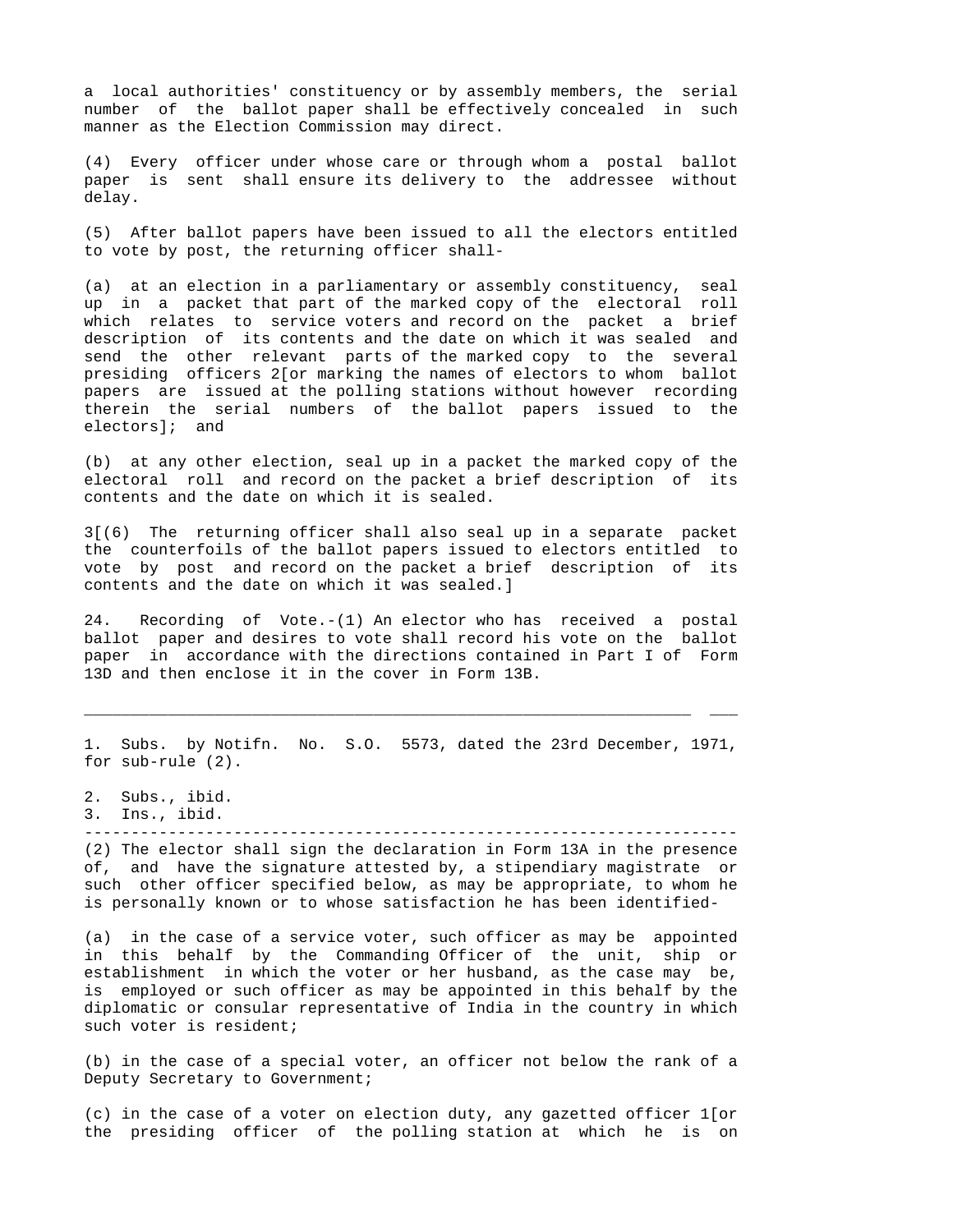election duty];

(d) in the case of an elector under preventive detention, the Superintendent of the Jail or the Commandant of the detention camp in which the elector is under detention; and

(e) in any other case, such officer as may be notified in this behalf by the Election Commission.

25. Assistance to illiterate or infirm voters.-(1) If an elector is unable through illiteracy, blindness or other physical infirmity to record his vote on a postal ballot paper and sign the declaration, he shall take the ballot paper, together with declaration and the covers received by him to an officer competent to attest his signature under sub-rule (2) of Rule 24 and request the officer to record his vote and sign his declaration on his behalf.

(2) Such officer shall thereupon mark the ballot paper in accordance with the wishes of the elector in his presence, sign the declaration on his behalf and complete the appropriate certificate contained in Form 13A.

26. Re-issue of ballot paper.-(1) When a postal ballot paper and other papers sent under rule 23 are for any reason returned undelivered, the returning officer may re-issue them by post under certificate of posting or deliver them or cause them to be delivered to the elector personally on a request being made by him.

(2) If any elector has inadvertently dealt with the ballot paper or any of the other papers sent to him under rule 23 in such a manner that they cannot conveniently be used, a second set of the papers shall be issued to him after he has returned the spoiled papers and satisfied the returning officer of the inadvertence.

(3) The returning officer shall cancel the spoiled papers so returned and keep them in a separate packet after noting thereon the particulars of the election and the serial numbers of the cancelled ballot papers.

27. Return of ballot paper.-(1) After an elector has recorded his vote and made his declaration under rule 24 or rule 25, he shall return the ballot paper and declaration to the returning officer in accordance with the instructions communicated to him in Part II of Form 13D so as to reach the returning officer before 2[the hour fixed for the commencement of counting of votes].

(2) If any cover containing a postal ballot paper is received by the returning officer after the expiry of the time fixed in sub-rule (1), he shall note thereon the date and time of its receipt and shall keep all such covers together in a separate packet.

(3) The returning officer shall keep in safe custody until the commencement of the counting of votes all covers containing postal ballot papers received by him.

\_\_\_\_\_\_\_\_\_\_\_\_\_\_\_\_\_\_\_\_\_\_\_\_\_\_\_\_\_\_\_\_\_\_\_\_\_\_\_\_\_\_\_\_\_\_\_\_\_\_\_\_\_\_\_\_\_\_\_\_\_\_\_\_\_ \_\_\_

1. Ins. by Notifn. No. S.O. 3450, dated the 9th November, 1966.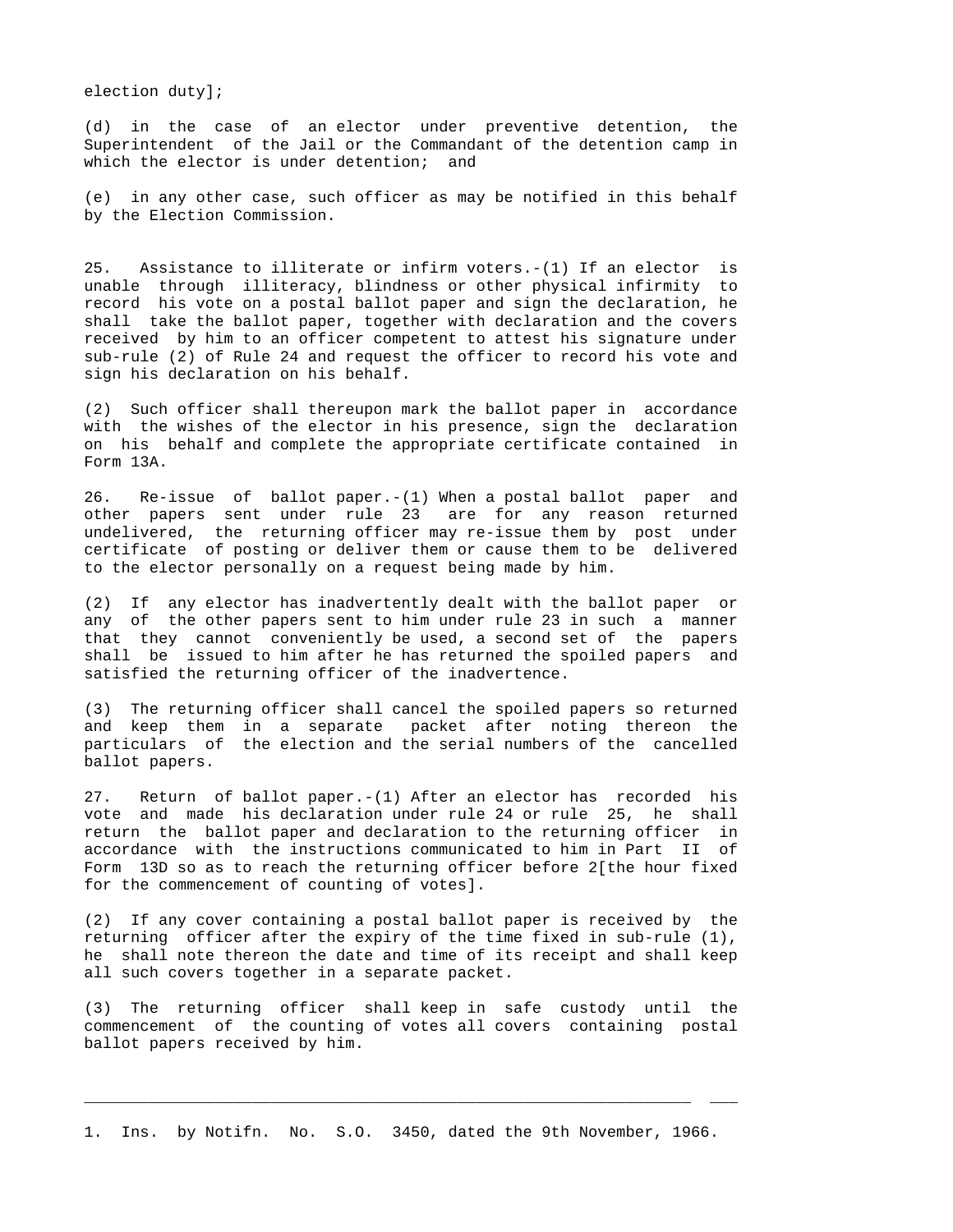2. Subs. by Notifn. No. S.O. 479A, dated the 27th January, 1971, for certain words. ----------------------------------------------------------------------

# 1[PART IIIA

PROCEDURE FOR VOTING BY THE NOTIFIED CLASS OF ELECTORS

27A. Definitions.-In this Part, unless the context otherwise requires,-

(a) "Assistant Returning Officer", for the notified class of electors, means the Assistant Returning Officer notified by the Election Commission for the purposes of this Part;

(b) "notified elector" means an elector who belongs to a class of persons notified by the Election Commission under clause (c) of section 60 of the Act.

27B. Special provisions for voting by the notified class of electors .-Notwithstanding anything contained in Part III, the provisions of this Part shall apply to a notified elector who wishes to vote by post at an election.

27C. Intimation by a notified elector.-A notified elector, who wishes to vote by post at an election shall send an application in Form 12C to the Assistant Returning Officer for the notified class of electors so as to reach him at least ten days before the date of the poll and on receipt of the intimation such Assistant Returning Officer shall issue a postal ballot paper to him:

Provided that an application which does not furnish complete particulars as required in Form 12C may be rejected if such Assistant Returning Officer, despite making reasonable efforts, is not in a position to ascertain the requisite information:

Provided further that an application in Form 12C without a certificate from the authorised officer as required under Part II of Form 12C shall be rejected.

27D. Form of ballot paper.-(1) Every postal ballot paper shall have a counterfoil attached thereto and the said ballot paper and the counterfoil shall be in such form and the particulars therein shall be in such language or languages as the Election Commission may direct.

(2) The names of the candidates shall be arranged on the postal ballot paper in the order in which they appear in the list of contesting candidates.

(3) If two or more candidates bear the same name, they shall be distinguished by the addition of their occupation or residence or in some other manner.

27E. Issue of ballot paper.-A postal ballot paper shall be sent by post under certificate of posting to the notified elector together with-

(a) a declaration in Form 13A;

(b) a cover in Form 13B;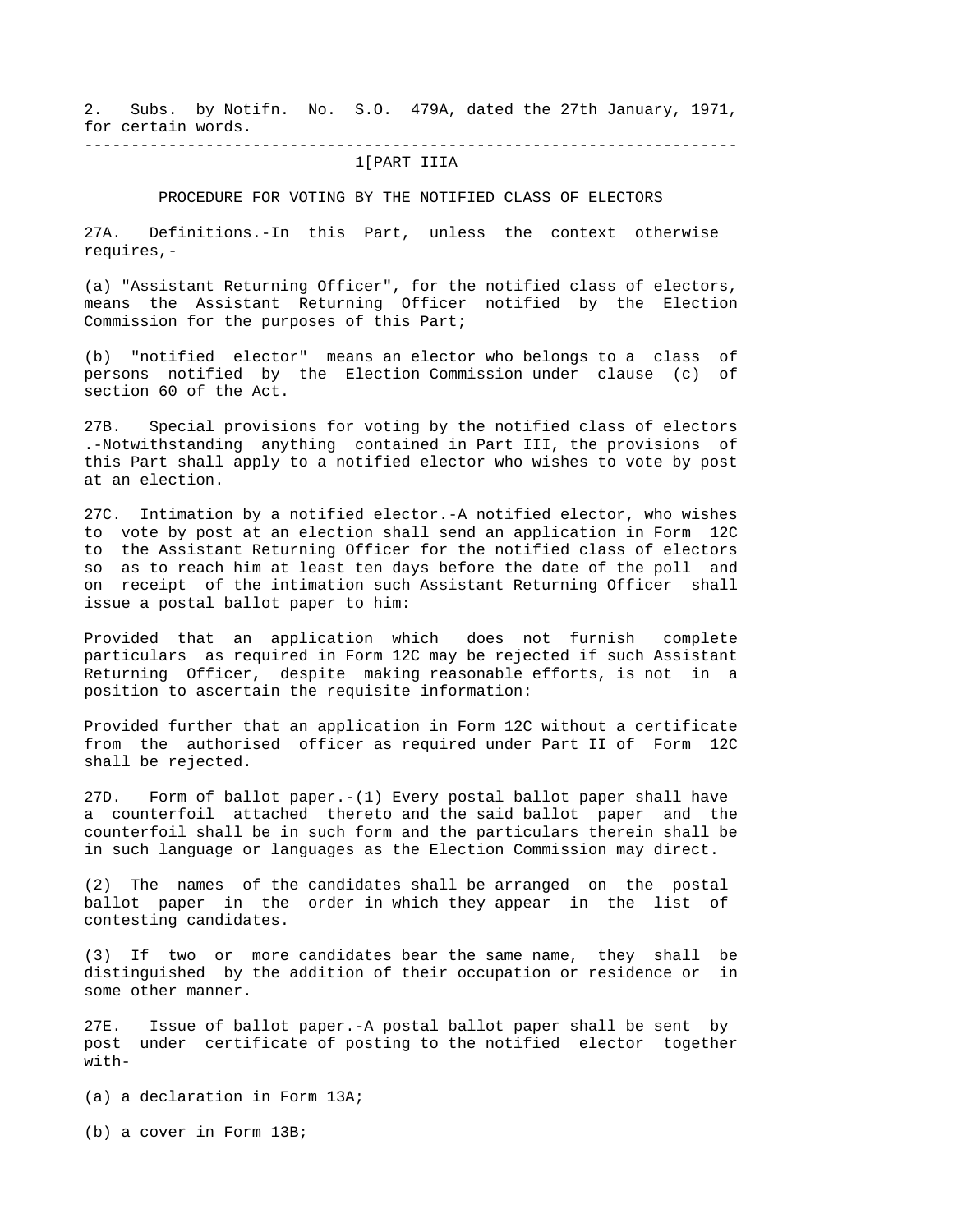(c) a large cover addressed to the Returning Officer in Form 13C; and

(d) instructions for the guidance of the elector in Form 13E:

Provided that the Assistant Returning Officer of the notified class of electors may deliver, or cause to be delivered, the ballot paper and the Forms to the notified elector personally.

(2) The Assistant Returning Officer for the notified class of electors shall at the same time-

(a) record on the counterfoil of the ballot paper the electoral roll number of the elector as entered in the marked copy of the electoral roll;

(b) mark the name of the elector in the marked copy of the electoral roll to indicate that a ballot paper has been issued to him without, however, recording therein the serial number of the ballot paper issued to that elector;

(c) ensure that the elector is not allowed to vote at a polling station.

(3) Every officer under whose care or through whom a postal ballot paper is sent shall ensure its delivery to the addressee without delay.

(4) The Assistant Returning Officer for the notified class of electors shall ensure that ballot papers are issued to all such electors whose intimation has been received in accordance with rule 27C and who are entitled to vote by post before eight days from the date of poll in the constituency and shall on expiry of the said period of eight days keep the marked copies of the electoral rolls in sealed envelopes and record on the envelopes a brief description of its contents and the date on which it was sealed and send the sealed envelopes to the Returning Officer concerned.

(5) The Assistant Returning Officer for the notified class of electors shall also seal in a separate packet the counterfoils of the ballot papers issued to electors entitled to vote by post and record on the packet a brief description of its contents and the date on which it was sealed and send the sealed packet to the Returning Officer concerned.

1. Ins. by Notifn. No. S.O. 628[E], dated the 4th August, 1999. ----------------------------------------------------------------------

\_\_\_\_\_\_\_\_\_\_\_\_\_\_\_\_\_\_\_\_\_\_\_\_\_\_\_\_\_\_\_\_\_\_\_\_\_\_\_\_\_\_\_\_\_\_\_\_\_\_\_\_\_\_\_\_\_\_\_\_\_\_\_\_\_ \_\_\_

27F. Recording of vote.-(1) A notified elector who has received a postal ballot paper and desires to vote shall record his vote on the ballot paper in accordance with the instructions contained in Form 13E and then enclose it in the cover in Form 13B.

(2) The notified elector shall sign the declaration in Form 13A in the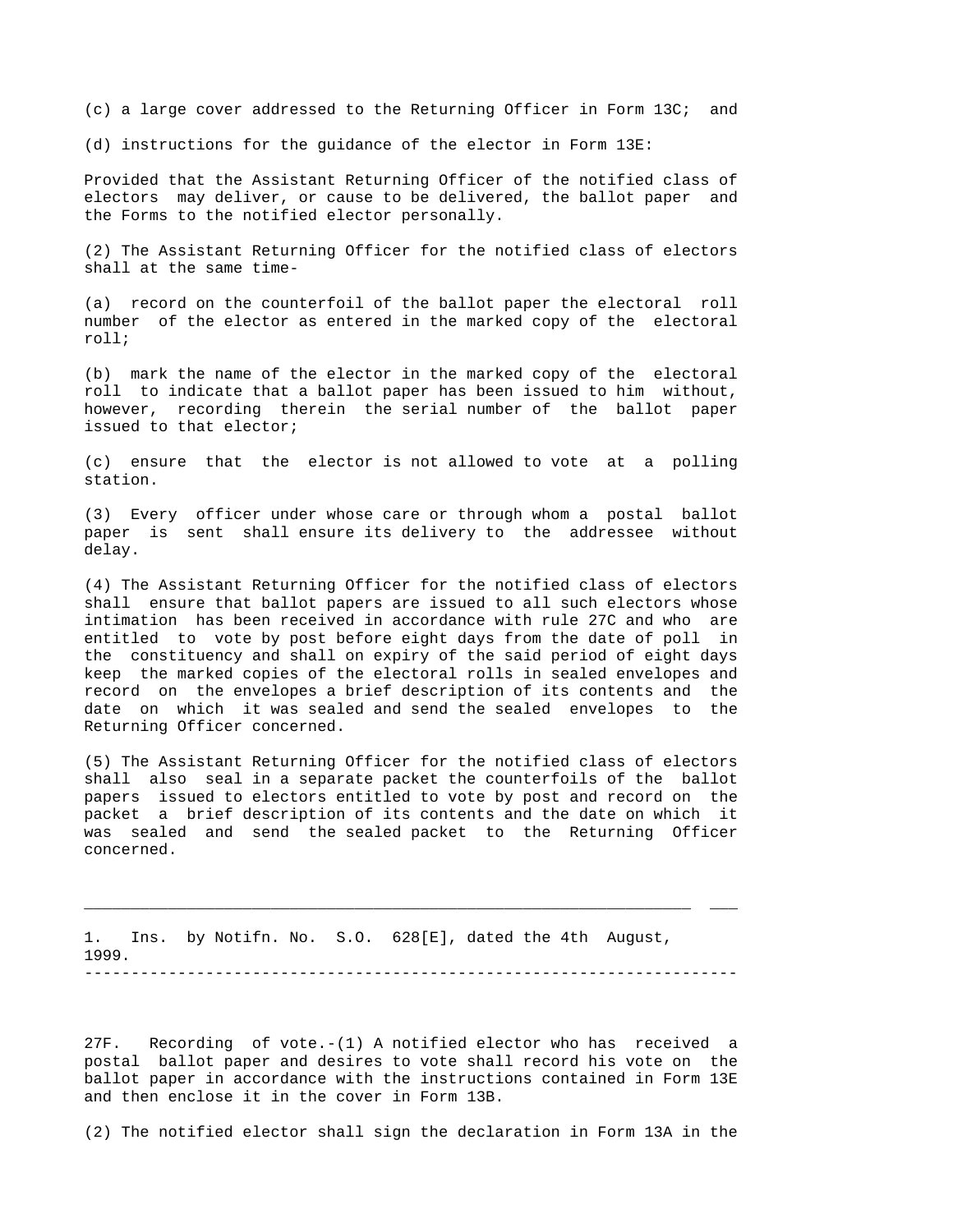presence of, and have the signature attested by, an officer authorised under sub-rule (2) of rule 27J.

27G. Assistance to illiterate or infirm electors.- (1) If a notified elector is unable through illiteracy, blindness or other physical infirmity to record his vote on a postal ballot paper and sign the declaration, he shall take the ballot paper together with the declaration and the covers received by him to an officer authorised under sub-rule (2) of rule 27J and request the officer to record his vote and sign his declaration on his behalf.

(2) Such officer shall thereupon mark the ballot paper in accordance with the wishes of the elector in his presence, sign the declaration on his behalf and complete all the requirements to be made in this behlaf.

27H. Re-issue of ballot paper.-(1) When a postal ballot paper and other papers sent under rule 27E are for any reason returned undelivered, the Assistant Returning Officer for the notified class of electors may re-issue them by post under certificate of posting or deliver them or cause them to be delivered to the elector personally either on a request being made by him or of his own.

(2) If any notified elector has inadvertently dealt with the ballot paper or any of the other papers sent to him under rule 27E in such a manner that they cannot conveniently be used, a second set of the papers shall be issued to him after he has returned the spoiled papers and satisfied the Assistant Returning Officer for the notified class of electors of the inadvertence.

(3) The Assistant Returning Officer for the notified class of electors shall cancel the spoiled papers so returned and keep them in a separate packet after noting thereon the particulars of the election and the serial numbers of the cancelled ballot papers.

27-I. Return of ballot paper.-(1) After a notified elector has recorded his vote and made his declaration under rule 27F or rule 27G, he shall return the ballot paper and the declaration to the Returning Officer concerned before the hour fixed for the commencement of counting of votes.

(2) If any cover containing a postal ballot paper is received by the Returning Officer after the expiry of the time fixed in sub-rule (1), he shall note thereon the date and time of its receipt and shall keep all such covers together in a separate packet.

(3) The Returning Officer shall keep in safe custody until the commencement of the counting of votes all covers containing postal ballot papers received by him.

27J. Officers authorised to perform certain functions under this Part.-(1) The officers mentioned in sub-rule (2) shall be the authorised officers for the purpose of-

(a) sub-rule (2) of rule 27G;

(b) issuing certificate in Part II of Form 12C.

(2) Any of the following officers shall be the authorised officers for the purpose of sub-rule (1)-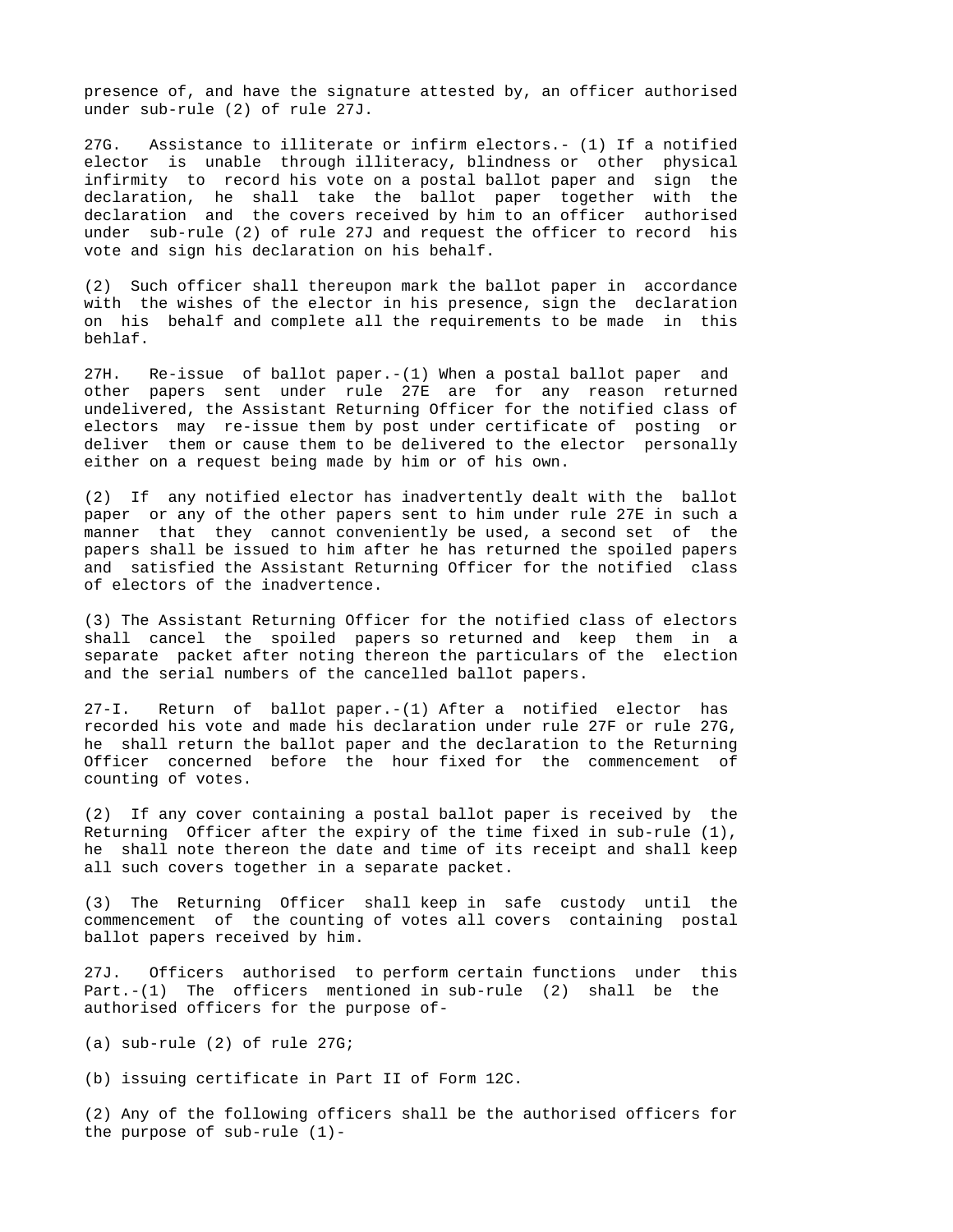(a) an officer incharge of a migrant camp/area;

(b) an officer incharge of an office from where the migrant elector draws his salary as a migrant employee;

(c) an officer incharge of a treasury/bank from where the migrant elector draws his pension as a pensioner;

(d) any gazetted officer.

27K. Marked copy of the electoral roll.-The Returning Officer shall ensure that the marked copy of the electoral roll received by him from the Assistant Returning Officer for the notified class of electors is used during the poll in the constituency so that such electors who have been supplied with a postal ballot paper do not cast the vote again.

27L. Notwithstanding anything contained in rule 54A, the Election Commission may direct, by notification in the Official Gazette, that the postal ballot papers may be mixed with the ordinary ballot papers at the time of mixing of ordinary ballot papers under rule 59A and, in that case, the Election Commission may also prescribe, by directions to the Returning Officers, the manner in which the mixing of postal ballot papers shall be done with the ordinary ballot papers in the constituency.]

#### PART IV

### VOTING IN PARLIAMENATARY AND ASSEMBLY CONSTITUENCIES

### 1[CHAPTER I

# VOTING BY BALLOT]

28. Definitions.-2[In this Chapter and Chapter II], unless the context otherwise requires,-

(a) "candidate" means a contesting candidate;

(b) "constituency" means a parliamentary or assembly constituency; and

(c) "polling agent", in relation to a polling station, means a polling agent of a candidate duly appointed under section 46 for the polling station and includes a candidate and the election agent of a candidate when present at the polling station.

29. Design of ballot boxes.-Every ballot box shall be of such design as may be approved by the Election Commission.

30. Form of ballot papers.-3[(1) Every ballot paper shall have a counterfoil attached thereto, and the said ballot paper and the counterfoil shall be in such form, and the particulars therein shall be in such language or languages, as the Election Commission may direct.]

(2) The names of the candidates shall be arranged on the ballot paper in the same order in which they appear in the list of contesting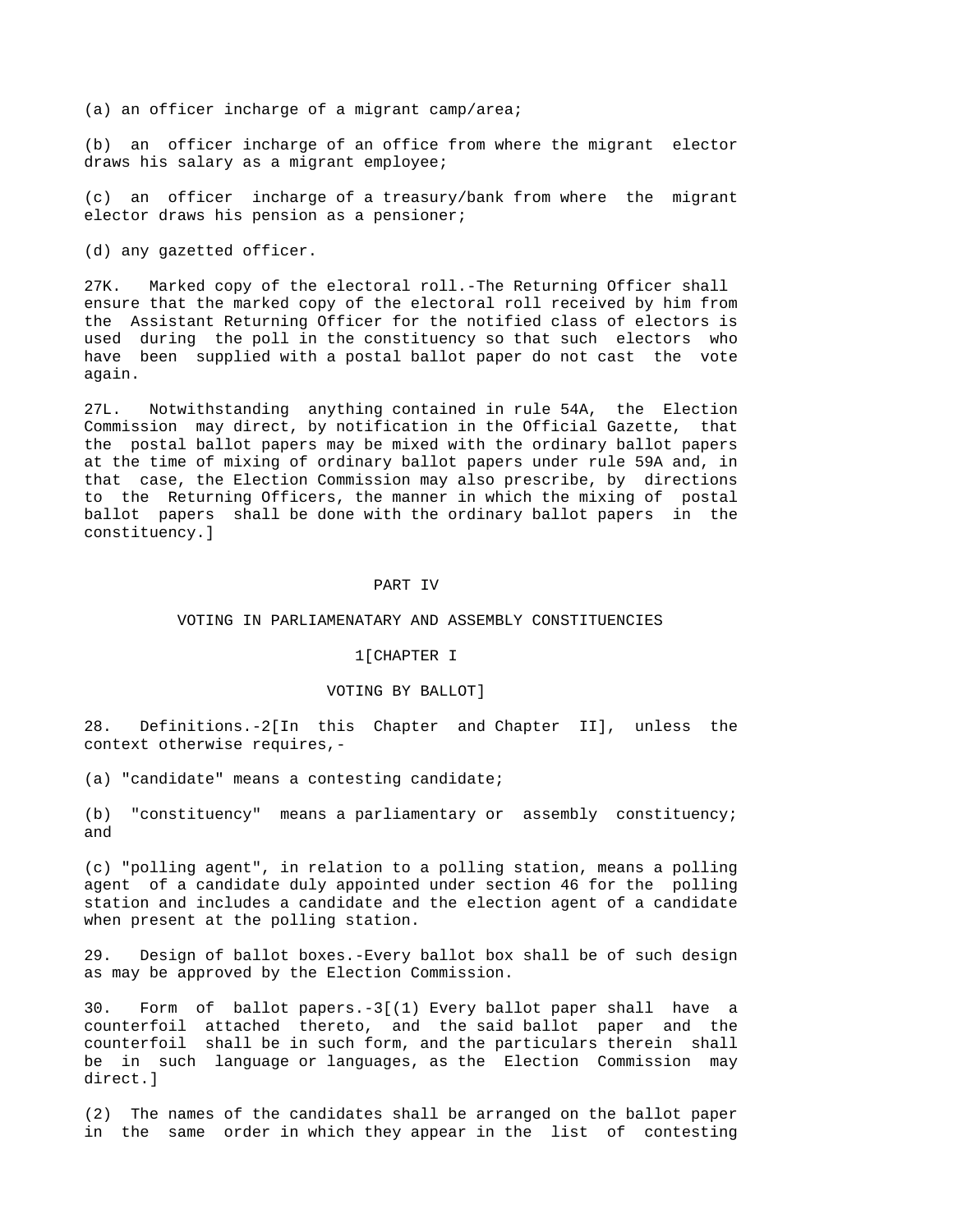candidates.

(3) If two or more candidates bear the same name, they shall be distinguished by the addition of their occupation or residence or in some other manner.

31. Arrangements at polling stations.-(1) Outside each polling station there shall be displayed prominently-

(a) a notice specifying the polling area the electors of which are entitled to vote at the polling station and, when the polling area has more than one polling station, the particulars of the electors so entitled; and

(b) a copy of the list of contesting candidates.

(2) At each polling station, there shall be set up 2[one or more voting compartments] in which electors can record their votes screened from observation.

(3) The returning officer shall provide at each polling station a sufficient number of ballot boxes, copies of the relevant part of the electoral roll, ballot papers, instruments for stamping the distinguishing mark on ballot papers and articles, necessary for electors to mark the ballot papers.

\_\_\_\_\_\_\_\_\_\_\_\_\_\_\_\_\_\_\_\_\_\_\_\_\_\_\_\_\_\_\_\_\_\_\_\_\_\_\_\_\_\_\_\_\_\_\_\_\_\_\_\_\_\_\_\_\_\_\_\_\_\_\_\_\_ \_\_\_

1.Ins. by Notifn. No. S.O. 230(E), dated 24th March, 1992.

2. Subs., ibid., for certain words.

3. Subs. by Notifn. No. S.O. 5573, dated the 23rd December, 1971.

----------------------------------------------------------------------

32. Admission to polling stations.-The presiding officer shall regulate the number of electors, to be admitted at any one time inside the polling station and shall exclude therefrom all persons other than-

(a) polling officers;

(b) public servants on duty in connection with the election;

(c) persons authorised by the Election Commission;

(d) candidates, their election agents and subject to the provisions of rule 13, one polling agent of each candidate;

(e) a child in arms accompanying an elector;

(f) a person accompanying a blind or infirm elector who cannot move without help; and

(g) such other persons as the returning officer or the presiding officer may employ under sub-rule (2) of rule 34 or sub-rule (1) of rule 35.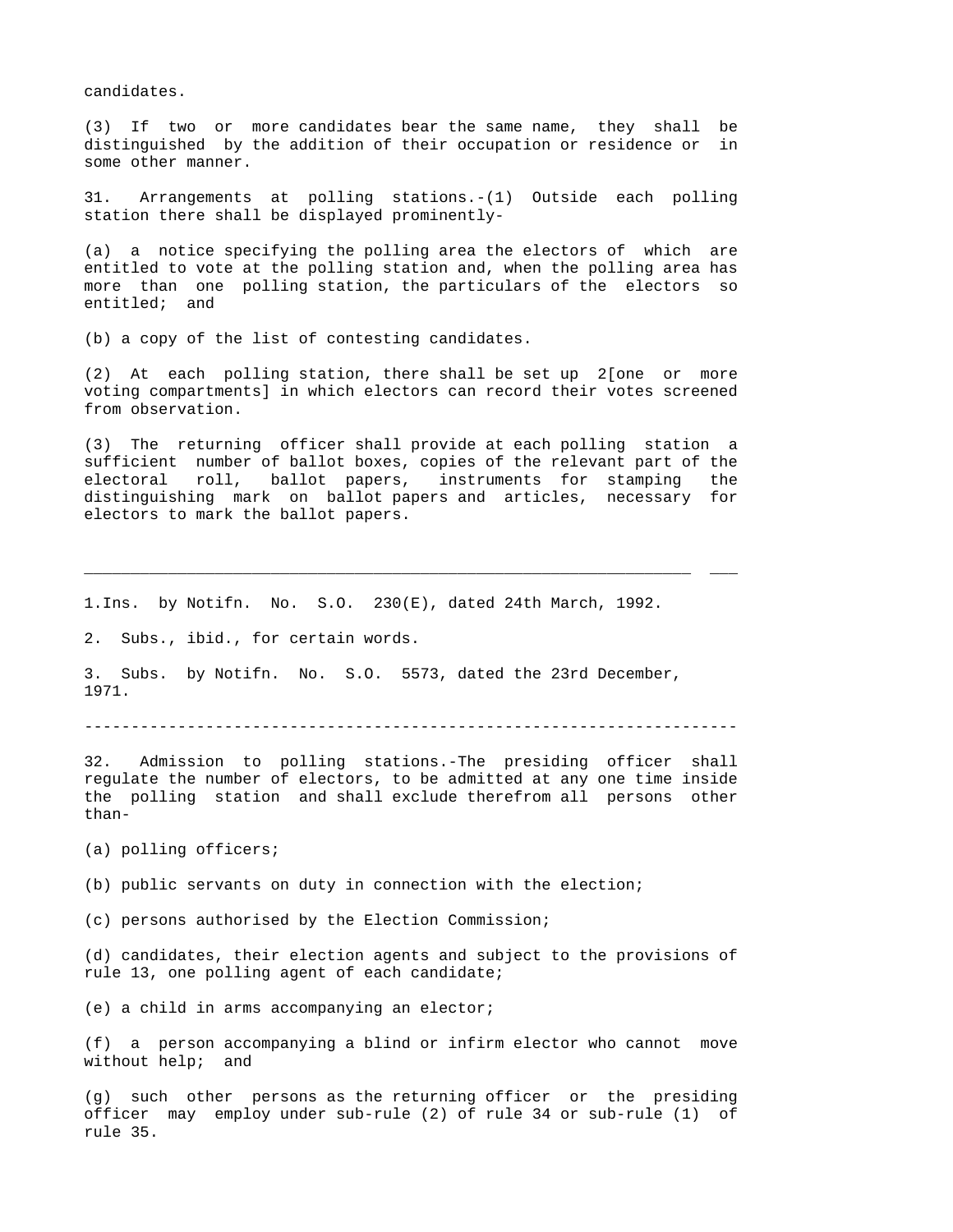33. Preparation of ballot boxes for poll.-(1) Where a paper seal is used for securing a ballot box, the presiding officer shall affix his own signature on the paper seal and obtain thereon the signatures of such of the polling agents present as are desirous of affixing the same.

(2) The presiding officer shall thereafter fix the paper seal so signed in the space meant therefor in the ballot box and shall then secure and seal the box in such manner that the slit for the insertion of ballot paper thereinto remains open.

(3) The seals used for securing a ballot box shall be affixed in such manner that after the box has been closed it is not possible to open it without breaking the seals.

(4) Where it is not necessary to use paper seals for securing the ballot boxes, the presiding officer shall secure and seal the ballot box in such manner that the slit for the insertion of ballot papers remains open and shall allow the polling agents present to affix, if they so desire, their seals.

(5) Every ballot box used at a polling station shall bear labels, both inside and outside, marked with-

(a) the serial number, if any, and name of the constituency;

(b) the serial number and name of the polling station;

(c) the serial number of the ballot box (to be filled in at the end of the poll on the label outside the ballot box only); and

(d) the date of poll.

(6) Immediately before the commencement of the poll, the presiding officer shall demonstrate to the polling agents and other persons present that the ballot box is empty and bears the labels referred to in sub-rule (5).

(7) The ballot box shall then be closed, sealed and secured and placed in full view of the presiding officer and the polling agents.

1[33A. Marked copy of electoral roll.-Immediately before the commencement of the poll the presiding officer shall also demonstrate to the polling agents and others present that the marked copy of the electoral roll to be used during the poll does not contain-

2[(a) any entry other than those made in pursuance of clause (b) of sub-rule (2) of rule 20 or clause (b) of sub-rule (2) of rule 27E; and]

3[(b) any mark other than the mark made in pursuance of clause (b) of sub-rule (2) of rule 23 or clause (b) of sub-rule (2) of rule 27E.]

1. Subs. by Notifn. No. S.O. 5573, dated the 23rd December, 1971.

\_\_\_\_\_\_\_\_\_\_\_\_\_\_\_\_\_\_\_\_\_\_\_\_\_\_\_\_\_\_\_\_\_\_\_\_\_\_\_\_\_\_\_\_\_\_\_\_\_\_\_\_\_\_\_\_\_\_\_\_\_\_\_\_\_ \_\_\_

2. Subs. by Notifn. No. S.O. 321(E), dated the 1st May, 1996,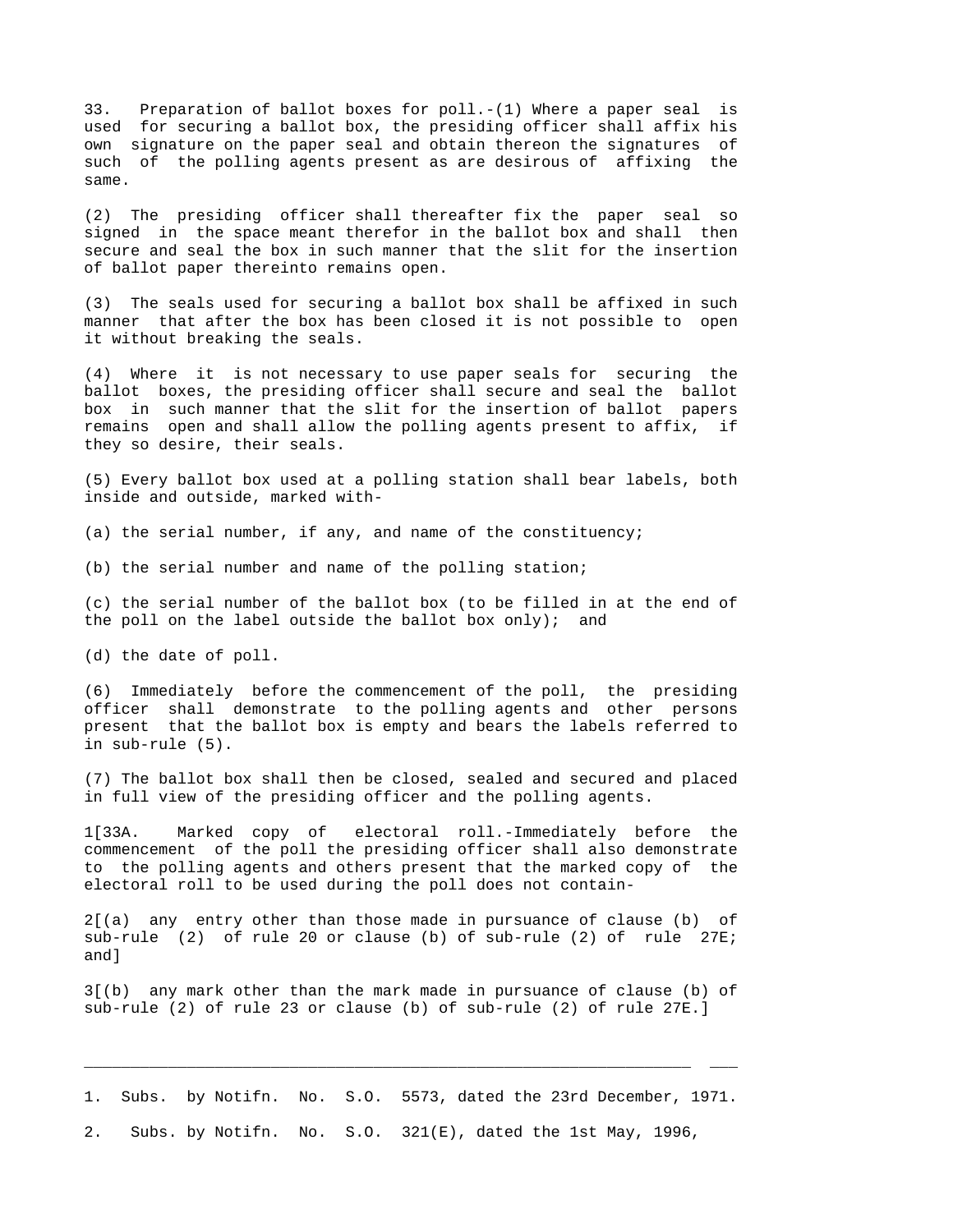for cl. (a).

3. Subs. by Notifn. S.O. 92(E), dated 25-1-1998.

-----------------------------------------------------------

34. Facilities for women electors.-(1) Where a polling station is for both men and women electors, the presiding officer may direct that they shall be admitted into the polling station alternately in separate batches.

(2) The returning officer or the presiding officer may appoint a woman to serve as an attendant at any polling station to assist women electors and also to assist the presiding officer generally in taking the poll in respect of women electors, and, in particular, to help in searching any women elector in case it becomes necessary.

35. Identification of electors.- (1) The presiding officer may employ at the polling station such persons as he thinks fit to help in the identification of the electors or to assist him otherwise in taking the poll.

(2) As each elector enters the polling station, the presiding officer or the polling officer authorised by him in this behalf shall check the elector's name and other particulars with the relevant entry in the electoral roll and then call out the serial number, name and other particulars of the elector.

(3) Where the polling station is situated in a constituency, electors of which have been supplied with identity cards under the provisions of the Registration of Electors Rules, 1960, the elector shall produce his identity card before the presiding officer or the polling officer authorised by him in this behalf.

(4) In deciding the right of a person to obtain a ballot paper, the presiding officer or the polling officer, as the case may be, shall overlook merely clerical or printing errors in an entry in the electoral roll, if he is satisfied that such person is identical with the elector to whom such entry relates.

1[35A. Facilities for public servants on election duty.-(1) The provisions of rule 35 shall not apply to any person who produces at the polling station an election duty certificate in Form 12B and asks for the issue of a ballot paper to him although the polling station is different from the one where he is entitled to vote.

(2) On production of such certificate the presiding officer shall-

(a) obtain thereon the signature of the person producing it;

(b) have the person's name and electoral roll number as mentioned in the certificate entered at the end of the marked copy of the electoral roll; and

(c) issue to him a ballot paper, and permit him to vote, in the same manner as for an elector entitled to vote at that polling station.]

36. Challenging of identity.-(1) Any polling agent may challenge the identity of a person claiming to be a particular elector by first depositing a sum of two rupees in cash with the presiding officer for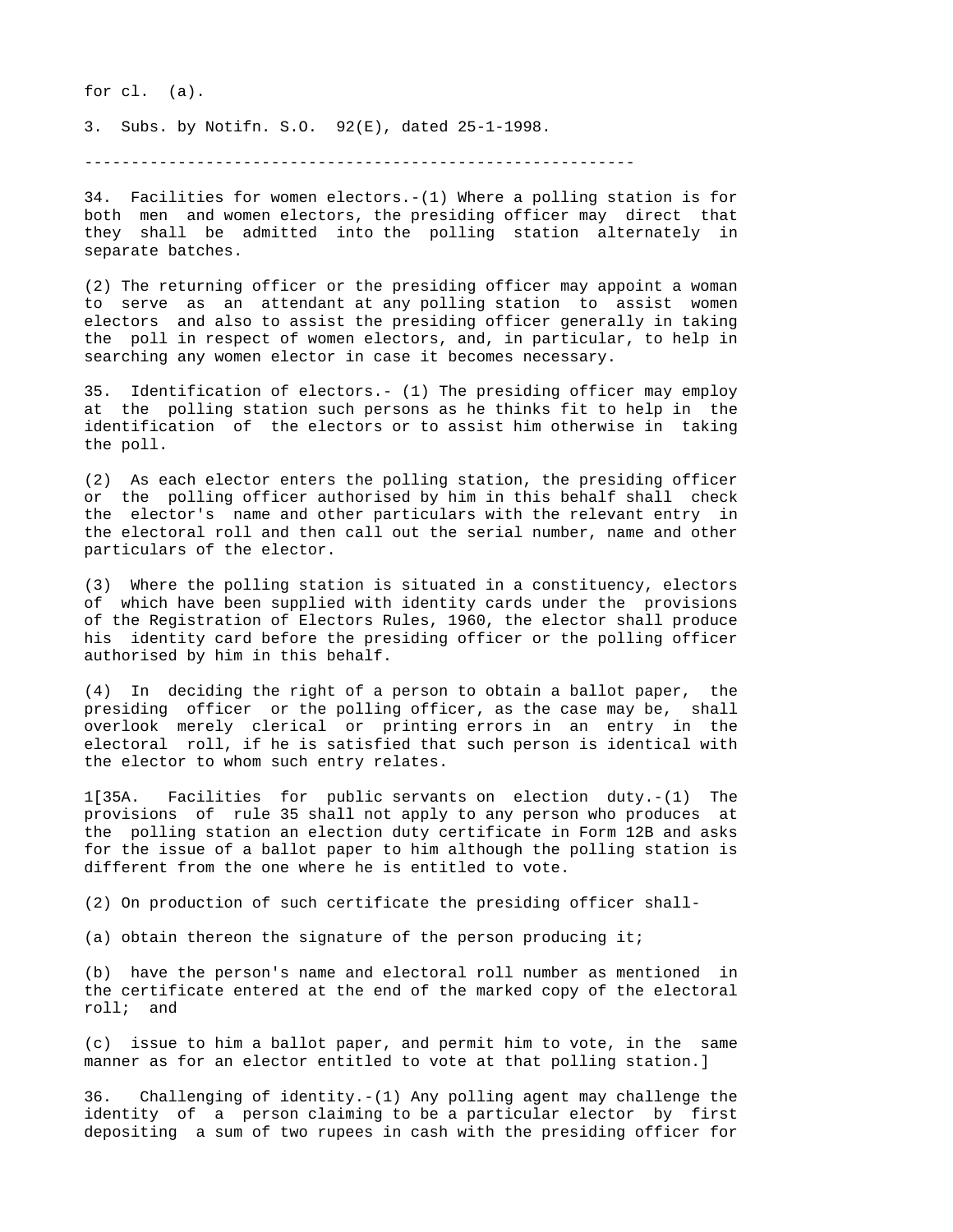each such challenge.

(2) On such deposit being made, the presiding officer shall-

(a) warn the person challenged of the penalty for personation;

(b) read the relevant entry in the electoral roll in full and ask him whether he is the person referred to in that entry;

(c) enter his name and address in the list of challenged votes in Form 14; and

(d) require him to affix his signature in the said list.

(3) The presiding officer shall thereafter hold a summary inquiry into the challenge and may for that purpose-

(a) require the challenger to adduce evidence in proof of the challenge and the person challenged to adduce evidence in proof of his identity;

(b) put to the person challenged any questions necessary for the purpose of establishing his identity and require him to answer them on oath; and

(c) administer an oath to the person challenged and any other person offering to give evidence.

(4) If, after the inquiry, the presiding officer considers that the challenge has not been established he shall allow the person challenged to vote; and if he considers that the challenge has been established, he shall debar the person challenged from voting.

(5) If the presiding officer is of the opinion that the challenge is frivolous or has not been made in good faith, he shall direct that the deposit made under sub-rule (1) be forfeited to Government, and in any other case, he shall return to the challenger at the conclusion of the inquiry.

\_\_\_\_\_\_\_\_\_\_\_\_\_\_\_\_\_\_\_\_\_\_\_\_\_\_\_\_\_\_\_\_\_\_\_\_\_\_\_\_\_\_\_\_\_\_\_\_\_\_\_\_\_\_\_\_\_\_\_\_\_\_\_\_\_ \_\_\_

1. Subs. by S.O.  $628(E)$ , dated the 4<sup>th</sup> August, 1999.

---------------------------------------------------------------------

 37. Safeguards against personation.-(1) Every elector about whose identity the presiding officer or the polling officer, as the case may be, is satisfied, shall allow his left forefinger to be inspected by the presiding officer or polling officer and an indelible ink mark to be put on it.

(2) If any elector-

(a) refuses to allow his left forefinger to be inspected or marked in accordance with sub-rule (1) or has already such a mark on his left forefinger or does any act with a view to removing the ink mark, or

(b) fails or refuses to produce his identity card as required by sub-rule (3) of rule 35,

he shall not be supplied with any ballot paper or allowed to vote.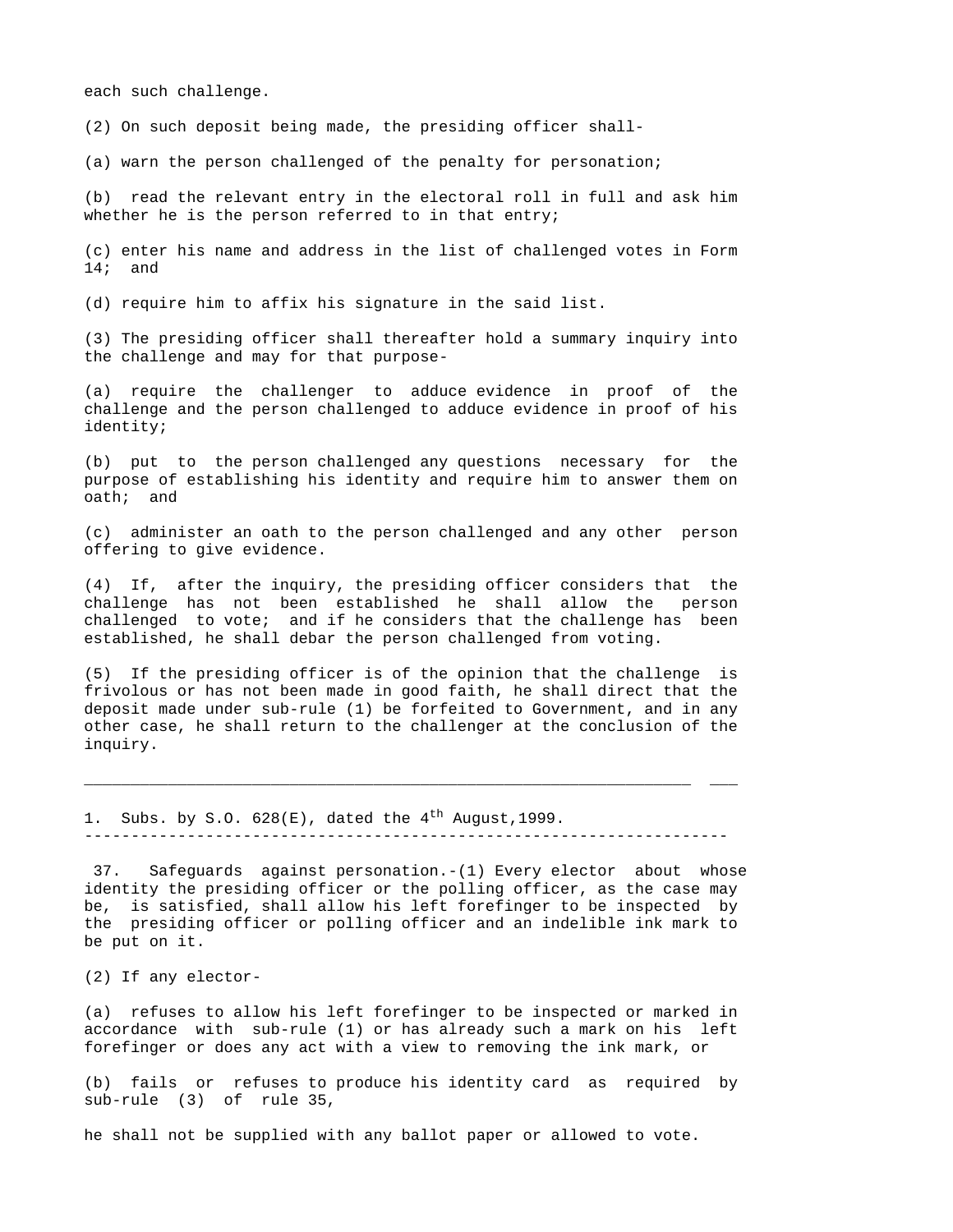(3) Where a poll is taken simultaneously in a parliamentary constituency and an assembly constituency, an elector whose left forefinger has been marked with indelible ink or who has produced his identity card at one such election shall, notwithstanding anything contained in sub-rules (1) and (2), be supplied with a ballot paper for the other election.

(4) Any reference in this rule to the left forefinger of an elector shall, in the case where the elector has his left forefinger missing, be construed as a reference to any other finger of his left hand, and shall, in the case where all the fingers of his left hand are missing, be construed as a reference to the forefinger or any other finger of his right hand, and shall in the case where all his fingers of both the hands are missing be construed as a reference to such extremity of his left or right arm as he possesses.

1[38. Issue of ballot papers to electors.-(1) Every ballot paper before it is issued to an elector, and the counterfoil attached thereto shall be stamped on the back with such distinguishing mark as the Election Commission may direct, and every ballot paper, before it is issued, shall be signed in full on its back by the presiding officer.

(2) At the time of issuing a ballot paper to an elector, the polling officer shall-

(a) record on its counterfoil the electoral roll number of the elector as entered in the marked copy of the electoral roll;

2[(b) obtain the signature or thumb impression of that elector on the said counterfoil; and]

(c) mark the name of the elector in the marked copy of the electoral roll to indicate that a ballot paper has been issued to him, without however recording therein the serial number of the ballot paper issued to that elector:

2[Provided that no ballot paper shall be delivered to an elector unless he has put his signature or thumb impression on the counterfoil of that ballot paper.

(3) Notwithstanding anything contained in sub-rule (2) of rule 2, it shall not be necessary for any presiding officer or polling officer or any other officer to attest the thumb impression of the elector on the counterfoil.]

(4) No person in the polling station shall note down the serial numbers of the ballot papers issued to particular electors.]

1. Subs. by Notifn. No. S.O. 5573, dated the 23rd December, 1971.

\_\_\_\_\_\_\_\_\_\_\_\_\_\_\_\_\_\_\_\_\_\_\_\_\_\_\_\_\_\_\_\_\_\_\_\_\_\_\_\_\_\_\_\_\_\_\_\_\_\_\_\_\_\_\_\_\_\_\_\_\_\_\_\_\_ \_\_\_

2. Ins. by Notifn. No. S.O. 518(E), dated the 7th September, 1979. ----------------------------------------------------------------------

1[39. Maintenance of secrecy of voting by electors within polling station and voting procedure.-(1) Every elector to whom a ballot paper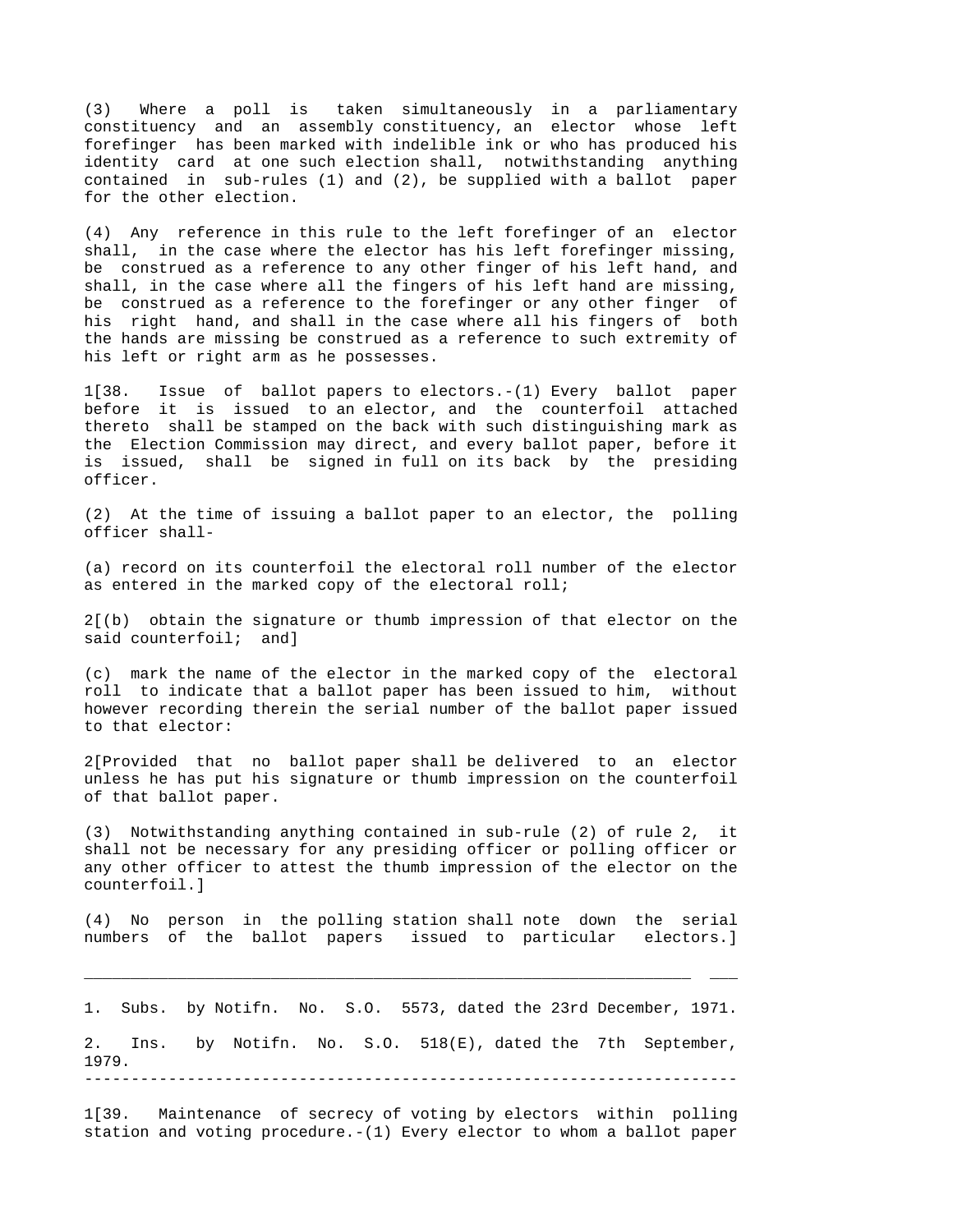has been issued under rule 38 or under any other provision of these rules, shall maintain secrecy of voting within the polling station and for that purpose observe the voting procedure hereinafter laid down.

(2) The elector on receiving the ballot paper shall forthwith-

(a) proceed to one of the voting compartments;

(b) there make a mark on the ballot paper with the instrument supplied for the purpose on or near the symbol of the candidate for whom he intends to vote;

(c) fold the ballot paper so as to conceal his vote;

(d) if required, show to the presiding officer the distinguishing mark on the ballot paper;

(e) insert the folded ballot paper into the ballot box; and

(f) quit the polling station.

(3) Every elector shall vote without undue delay.

(4) No elector shall be allowed to enter a voting compartment when another elector is inside it.

(5) If an elector to whom a ballot paper has been issued, refuses, after warning given by the presiding officer, to observe the procedure as laid down in sub-rule (2), the ballot paper issued to him shall, whether he has recorded his vote thereon or not, be taken back from him by the presiding officer or a polling officer under the direction of the presiding officer.

(6) After the ballot paper has been taken back, the presiding officer shall record on its back the words "Cancelled: voting procedure violated" and put his signature below those words.

(7) All the ballot papers on which the words "Cancelled: voting procedure violated" are recorded, shall be kept in a separate cover which shall bear on its face the words "Ballot papers: voting procedure violated".

(8) Without prejudice to any other penalty to which an elector, from whom a ballot paper has been taken back under sub-rule (5), may be liable, the vote, if any, recorded on such ballot paper shall not be counted.]

2[40. Recording of votes of blind or infirm electors.-(1) If the presiding officer is satisfied that owing to blindness or other physical infirmity an elector is unable to recognise the symbols on the ballot paper or to make a mark thereon without assistance, the presiding officer shall permit the elector to take with him a companion of not less than 3[eighteen] years of age to the voting compartment for recording the vote on the ballet paper on his behalf and in accordance with his wishes, and, if necessary, for folding the ballot paper so as to conceal the vote and inserting it into the ballot box:

Provided that no person shall be permitted to act as the companion of more than one elector at any polling station on the same day: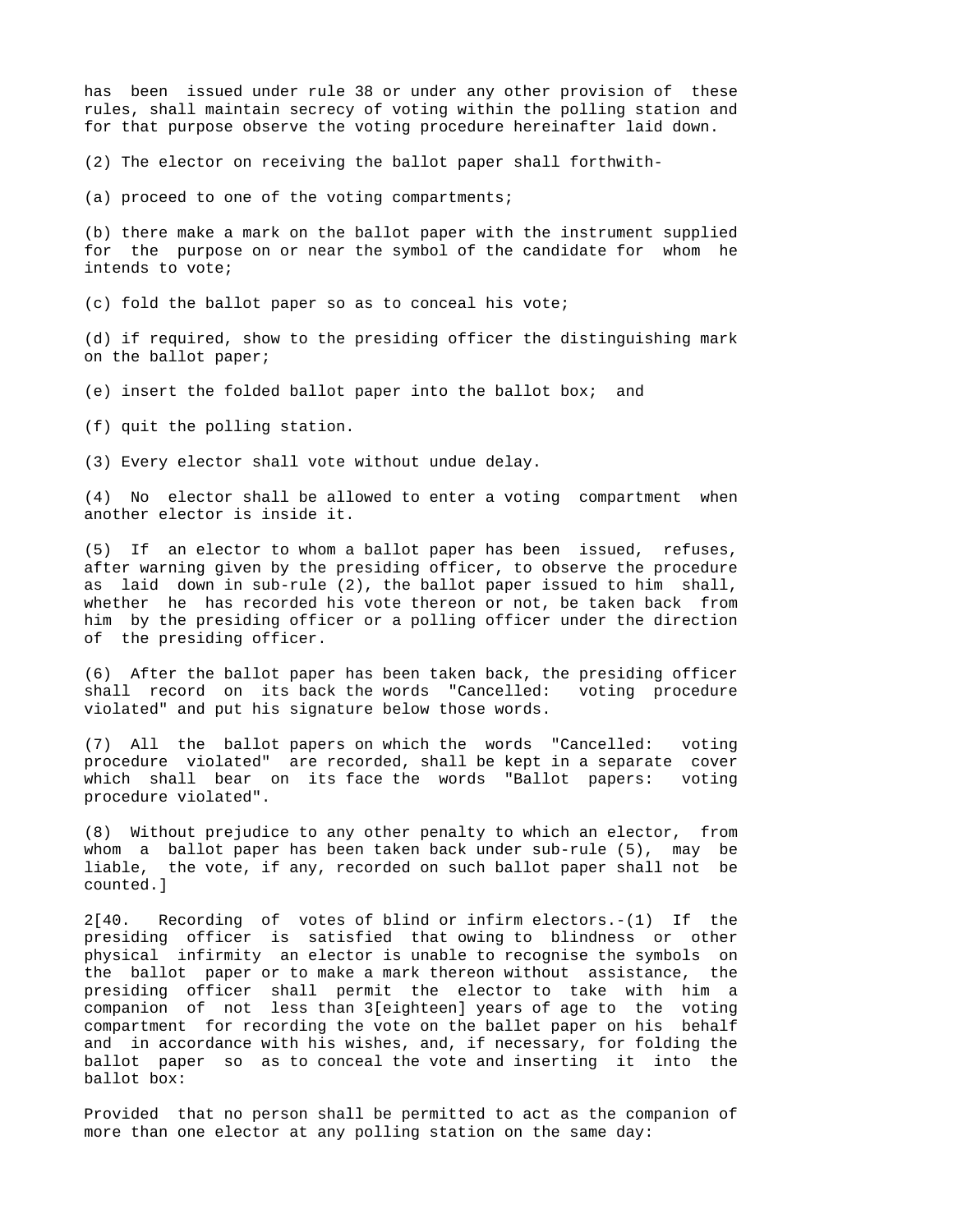Provided further that before any person is permitted to act as the companion of an elector on any day under this rule, the person shall be required to declare that he will keep secret the vote recorded by him on behalf of the elector and that he has not already acted as the companion of any other elector at any polling station on that day.

(2) The presiding officer shall keep a record in Form 14A of all cases under this rule.]

\_\_\_\_\_\_\_\_\_\_\_\_\_\_\_\_\_\_\_\_\_\_\_\_\_\_\_\_\_\_\_\_\_\_\_\_\_\_\_\_\_\_\_\_\_\_\_\_\_\_\_\_\_\_\_\_\_\_\_\_\_\_\_\_\_ \_\_\_

1. Subs. by Notifn. No. S.O. 1433, dated the 19th April, 1968.

2. Subs. by Notifn. No. S.O. 3662, dated the 12th October, 1964, for rule 40.

----------------------------------------------------------------------

3. Subs., by S.O. 542(E), dated the 13th September, 1989.

41. Spoilt and returned ballot papers.-(1) An elector who has inadvertently dealt with his ballot paper in such manner that it cannot be conveniently used as a ballot paper may, on returning it to the presiding officer and on satisfying him of the inadvertence, be given another ballot paper, and 1[the ballot paper so returned and the counterfoil of such ballot paper] shall be marked ``Spoilt: cancelled'' by the presiding officer.

(2) If an elector after obtaining a ballot paper decides not to use it, he shall return it to the presiding officer, and 1[the ballot paper so returned and the counterfoil of such ballot paper] shall be marked as ``Returned: cancelled'' by the presiding officer.

(3) All ballot papers cancelled under sub-rule (1) or sub-rule (2) shall be kept in a separate packet.

42. Tendered votes.-(1) If a person representing himself to be a particular elector applies for a ballot paper after another person has already voted as such elector, he shall, on satisfactorily answering such questions relating to his identity as the presiding officer may ask, be entitled, subject to the following provisions of this rule, to mark a ballot paper (hereinafter in these rules referred to as a "tendered ballot paper") in the same manner as any other elector.

(2) Every such person shall, before being supplied with a tendered ballot paper, sign his name against the entry relating to him in a list in Form 15.

1[(3) A tendered ballot paper shall be the same as the other ballot papers used at the polling except that-

(a) such tendered ballot paper shall be serially the last in the bundle of ballot papers issued for use at the polling station; and

(b) such tendered ballot paper and its counterfoil shall be endorsed on the back with the words "tendered ballot paper" by the presiding officer in his own hand and signed by him.]

(4) The elector, after marking a tendered ballot paper in the voting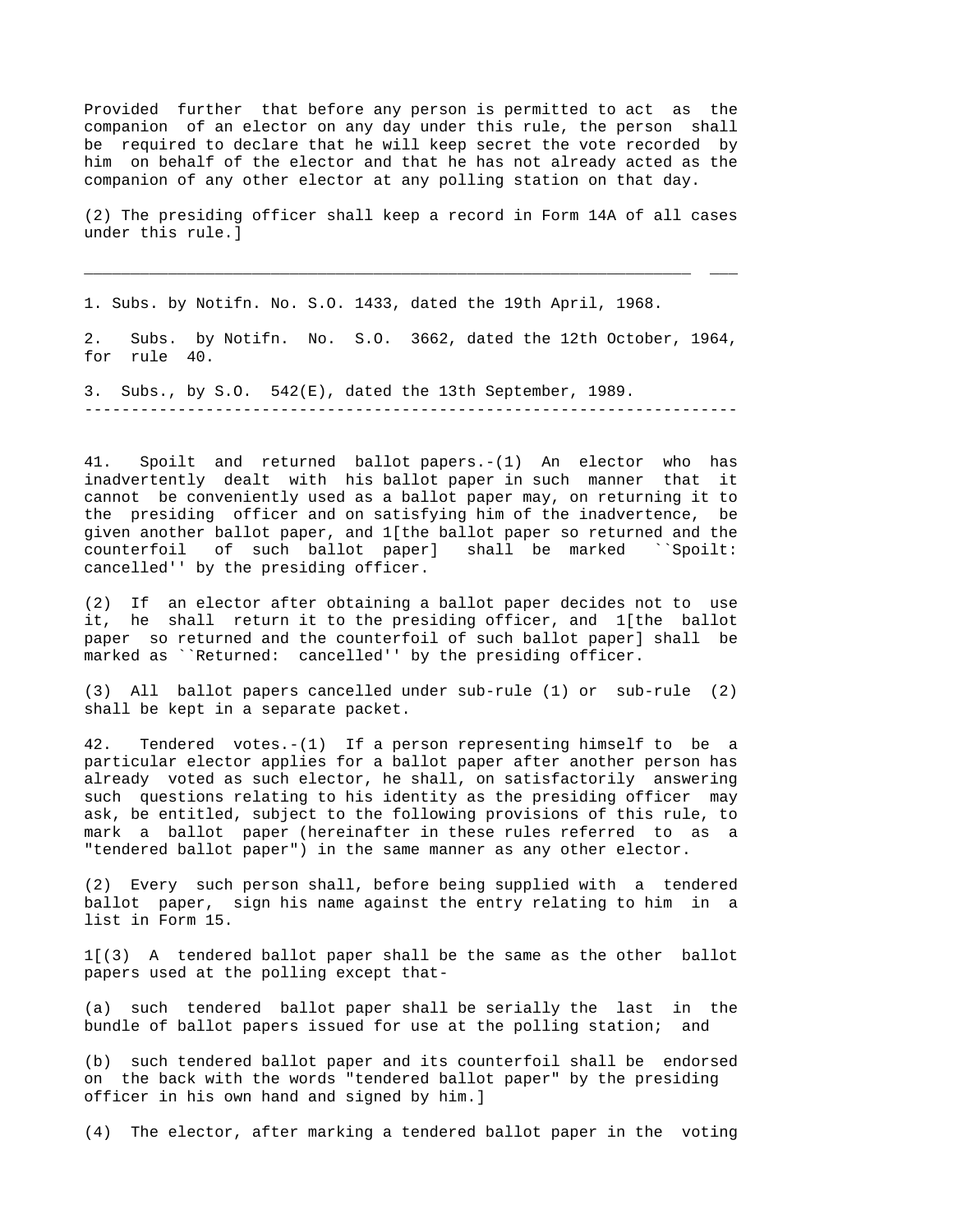compartment and folding it, shall, instead of putting it into the ballot box, give it to the presiding officer, who shall place it in a cover specially kept for the purpose.

43. Closing of poll.-(1) The presiding officer shall close a polling station at the hour fixed in that behalf under section 56 and shall not thereafter admit any elector into the polling station:

Provided that all electors present at the polling station before it is closed shall be allowed to cast their votes.

(2) If any question arises whether an elector was present at the polling station before it was closed, it shall be decided by the presiding officer and his decision shall be final.

1. Subs. by Notifn. No. S.O. 5573, dated the 23rd December, 1971. ----------------------------------------------------------------------

\_\_\_\_\_\_\_\_\_\_\_\_\_\_\_\_\_\_\_\_\_\_\_\_\_\_\_\_\_\_\_\_\_\_\_\_\_\_\_\_\_\_\_\_\_\_\_\_\_\_\_\_\_\_\_\_\_\_\_\_\_\_\_\_\_ \_\_\_

 44. Sealing of ballot boxes after poll.-(1) As soon as practicable after the closing of the poll, the presiding officer shall close the slit of the ballot box, and where the box does not contain any mechanical device for closing the slit, he shall seal up the slit and also allow any polling agent present to affix his seal.

(2) The ballot box shall thereafter be sealed and secured.

(3) Where it becomes necessary to use a second ballot box by reason of the first ballot box getting full, the first box shall be closed, sealed and secured as provided in sub-rules (1) and (2) before another ballot box is put into use.

(4) The foregoing provisions of this rule shall not apply at a polling station to the presiding officer of which the Election Commission has issued a direction asking him to proceed in accordance with sub-rule (5).

(5) At any such polling station, as soon as practicable after the close of poll, the presiding officer shall-

(a) transfer all the ballot papers contained in the ballot box or boxes used at that polling station, without examining or counting them and with due regard to the secrecy of the ballot, into a cloth bag or cloth-lined cover after demonstrating to the polling agents present that the bag or cover is empty;

(b) allow the polling agents present to inspect each ballot box and demonstrate to them that it has been emptied;

(c) record on the bag or cover the name of the constituency, the name of the polling station and the date of the poll; and

(d) seal the bag or cover and allow any polling agent present to affix his seal thereon.

45. Account of ballot papers.-1[(1)] The presiding officer shall at the close of the poll prepare a ballot paper account in Form 16 and enclose it in a separate cover with the words ``Ballot Paper Account''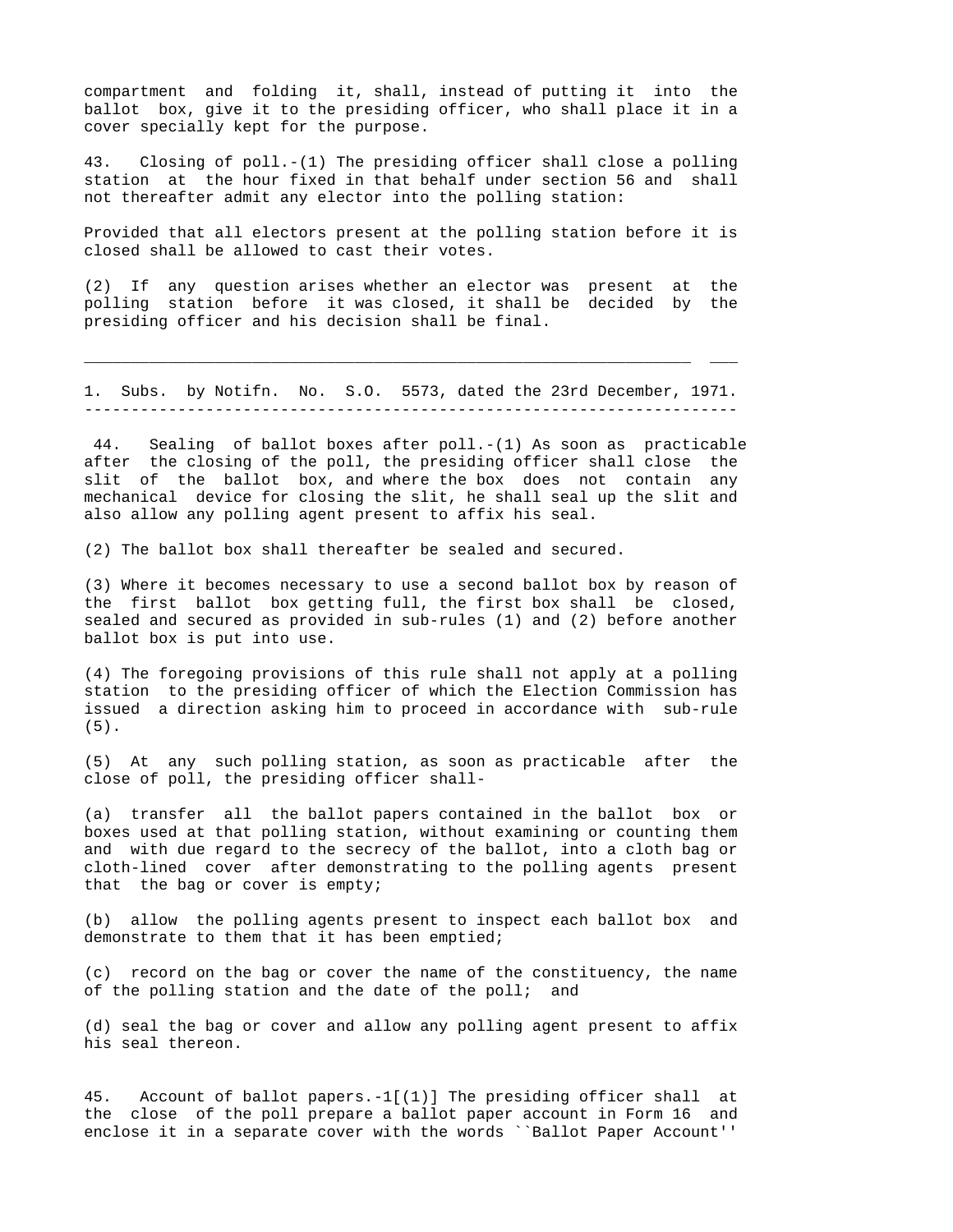superscribed thereon.

2[(2) The presiding officer shall furnish to every polling agent present at the close of the poll a true copy of the entries made in the ballot paper account after obtaining a receipt from the said polling agent therefor and shall also attest it as a true copy.]

46. Sealing of other packets.-(1) The presiding officer shall then make into separate packets-

(a) the marked copy of the electoral roll;

3[(aa) the counterfoils of the used ballot paper;]

4[(b) the ballot papers signed in full by the presiding officer under sub-rule (1) of rule 38 but not issued to the voters;

(bb) any other ballot papers not issued to the voters;

(c) the ballot papers cancelled for violation of voting procedure under rule 39;

(cc) any other cancelled ballot papers;]

(d) the cover containing the tendered ballot papers and the list in Form 15;

(e) the list of challenged votes; and

(f) any other papers directed by the Election Commission to be kept in a sealed packet.

4[(2) Each such packet shall be sealed with the seals of the presiding officer and with the seals either of the candidate or of his election agent or of his polling agent who may be present at the polling station and may desire to affix his seals thereon.]

\_\_\_\_\_\_\_\_\_\_\_\_\_\_\_\_\_\_\_\_\_\_\_\_\_\_\_\_\_\_\_\_\_\_\_\_\_\_\_\_\_\_\_\_\_\_\_\_\_\_\_\_\_\_\_\_\_\_\_\_\_\_\_\_\_ \_\_\_

1. Rule 45 renumbered as sub-rule (1) of that rule by Notifn. No. S.O. 3875, dated the 15th December, 1966.

2. Subs. by Notifn. No. S.O. 229(E), dated the 26th May, 1975.

3. Ins. by Notifn. No. S.O. 5573, dated the 23rd December, 1971.

4. Subs. by Notifn. No. S.O. 4542, dated the 20th December, 1968  $(w.e.f. 1-1-1969)$ . \_\_\_\_\_\_\_\_\_\_\_\_\_\_\_\_\_\_\_\_\_\_\_\_\_\_\_\_\_\_\_\_\_\_\_\_\_\_\_\_\_\_\_\_\_\_\_\_\_\_\_\_\_\_\_\_\_\_\_\_\_\_\_\_\_\_\_\_\_\_

 47. Transmission of ballot boxes, etc., to the returning officer.-(1) The presiding officer shall then deliver or cause to be delivered to the returning officer at such place as the returning officer may direct-

(a) the ballot boxes or, as the case may be, the bags or covers referred to in rule 44;

(b) the ballot paper account;

(c) the sealed packets referred to in rule 46; and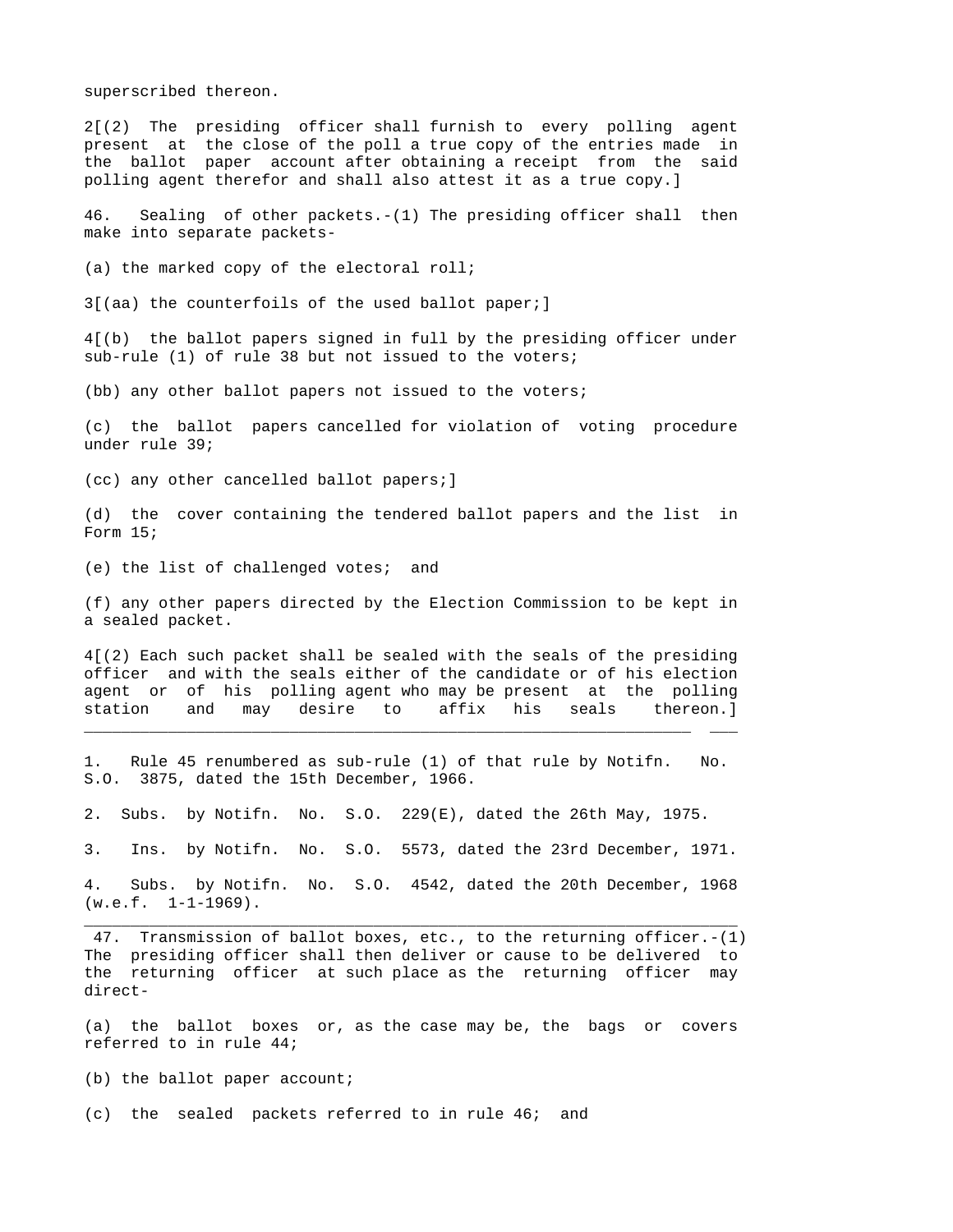(d) all other papers used at the poll.

(2) The returning officer shall make adequate arrangements for the safe transport of all ballot boxes, packets and other papers and for their safe custody until the commencement of the counting of votes.

48. Procedure on adjournment of poll.-(1) If the poll at any polling station is adjourned under sub-section (1) of section 57, the provisions of rules 44 to 47 shall, as far as practicable, apply as if the poll was closed at the hour fixed in that behalf under section 56.

(2) When an adjourned poll is recommenced under sub-section (2) of section 57, the electors who have already voted at the poll so adjourned shall not be allowed to vote again.

(3) The returning officer shall provide the presiding officer of the polling station at which such adjourned poll is held, with the sealed packet containing the marked copy of the electoral roll and a new ballot box.

(4) The presiding officer shall open the sealed packet in the presence of the polling agents present and use the marked copy of the electoral roll 1[for marking the names of the electors to whom the ballot papers are issued at the adjourned poll, without however recording therein the serial number thereof].

(5) The provisions of rules 28 to 47 shall apply in relation to the conduct of an adjourned poll as they apply in relation to the poll before it was so adjourned.

49. Voting by ballot at notified polling stations.-(1) Notwithstanding anything contained in the preceding provisions of this Part, the Election Commission may, by notification published in the Official Gazette at least 15 days before the date, or the first of the dates, of poll appointed for an election, direct that the method of voting by ballot shall be followed in that election at such polling stations as may be specified in the notification.

(2) Every such polling station is hereafter in these rules referred to as a "notified polling station".

(3) The provisions of rules 28 to 48 shall apply in relation to every notified polling station subject to the following modifications, namely:-

1. Subs. by Notifn. No. S.O. 5573, dated the 23rd December, 1971, for certain words. ----------------------------------------------------------------------

\_\_\_\_\_\_\_\_\_\_\_\_\_\_\_\_\_\_\_\_\_\_\_\_\_\_\_\_\_\_\_\_\_\_\_\_\_\_\_\_\_\_\_\_\_\_\_\_\_\_\_\_\_\_\_\_\_\_\_\_\_\_\_\_\_ \_\_\_

(a) in lieu of rule 30, the following rule shall apply:-

"30A. Form of ballot paper.-Every ballot paper shall be of such design as the Election Commisison may decide.";

(b) in lieu of sub-rules (2) and (3) of rule 31, the following subrules shall apply:-

"(2) At each notified polling station there shall be set up one voting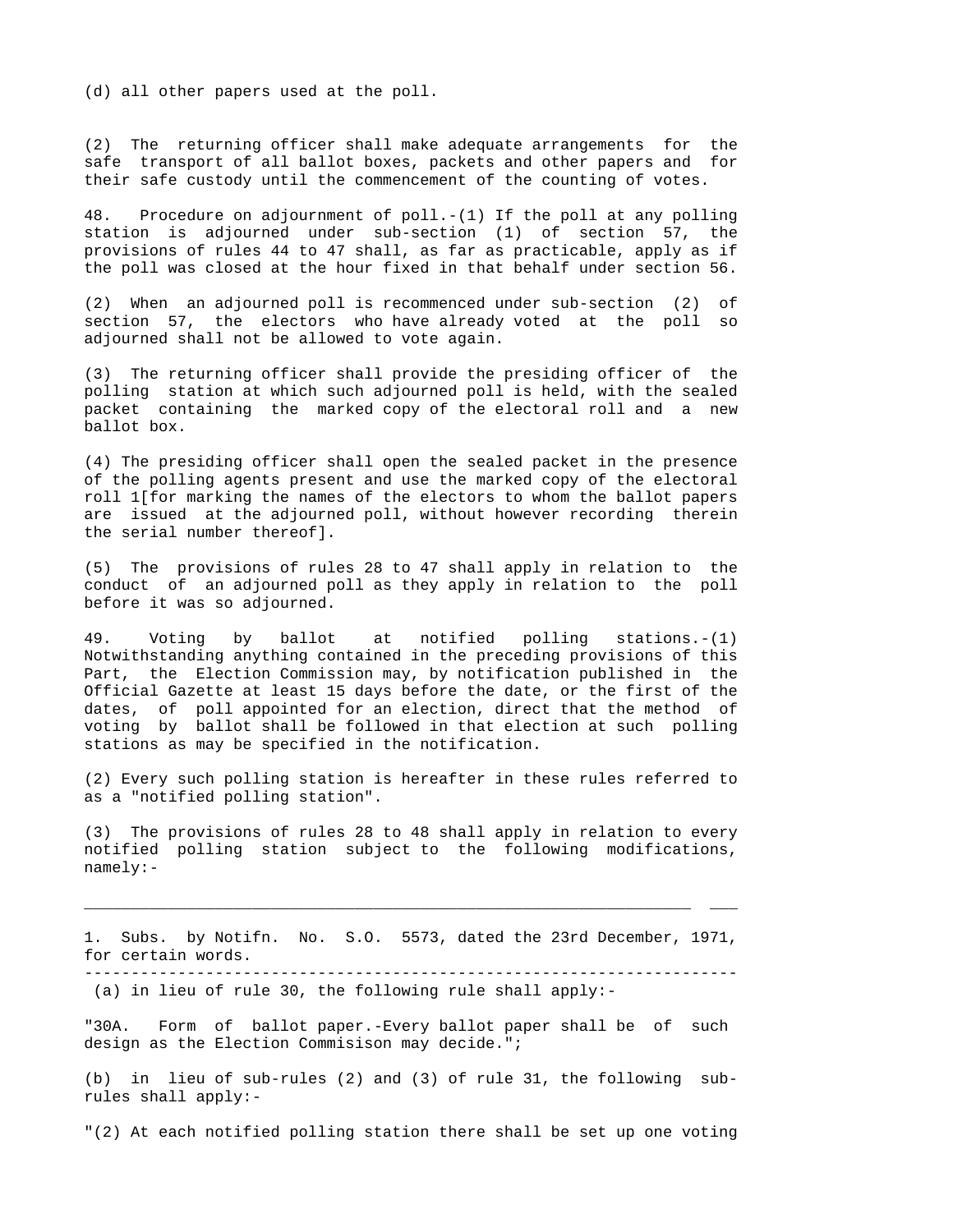compartment in which the ballot boxes, one for each candidate, shall be placed for the reception of ballot papers during the poll and which shall be so designed that an elector can insert a ballot paper in any of the ballot boxes without being observed by any person outside the compartment.

(3) The returning officer shall provide at each notfied polling station a sufficient number of ballot boxes, copies of the relevant part of the electoral roll, ballot papers and such other election materials as may be required for taking the poll.";

(c) in lieu of sub-rules (5), (6) and (7) of rule 33, the following sub-rules shall apply:-

"(5) The symmbol allotted to each candidate under rule 10 shall be printed on lables which shall be affixed both inside and outside the ballot box and such ballot box shall thereafter be deemed to have been allotted to that candidate.

(6) Each ballot box shall also be marked with such other distinguishing marks as the Election Commission may direct.

(7) Immediately before the commencement of the poll, the presiding officer shall allow inspection of each ballot box by the polling agents present and demonstrate to them that (a) it is empty, (b) proper lables have been affixed both inside and outside the box, and (c) the ballot box is marked in accordance with sub-rule (6).

(8) After all the ballot boxes have been labelled, secured and sealed, they shall be placed in the voting compartment side by side the same order in which the names of the candidates to whom they have respectively been allotted appear in the list of contesting candidates.";

1[cc) in lieu of rule 38, the following rule shall apply:-

"38B Issue of ballot papers to electors.- (1) Every ballot paper shall before issue to an elector be-

(a) stamped with such distinguishing mark as the Election Commission may direct; and

(b) signed in full on its back by the presiding officer.

(2) At the time of issuing a ballot paper to an elector, the polling officer shall record the serial number thereof against the entry relating to the elector in the marked copy of the electoral roll. ---------------------------------------------------------------------

1. Ins. by Notifn. No. S.O. 5573, dated the 23rd December, 1971.

---------------------------------------------------------------------

(3) Save as provided in sub-rule (2), no person in the polling station shall note down the serial numbers of the ballot papers issued to particulars electors.";]

(d) in lieu of 1[sub-rule (2) of rule 39], the following sub-rule shall apply:-

"(1) On receiving the ballot paper, the elector shall forthwith go into the voting compartment and insert the ballot paper through the slit into the ballot box allotted to the candidate for whom he wishes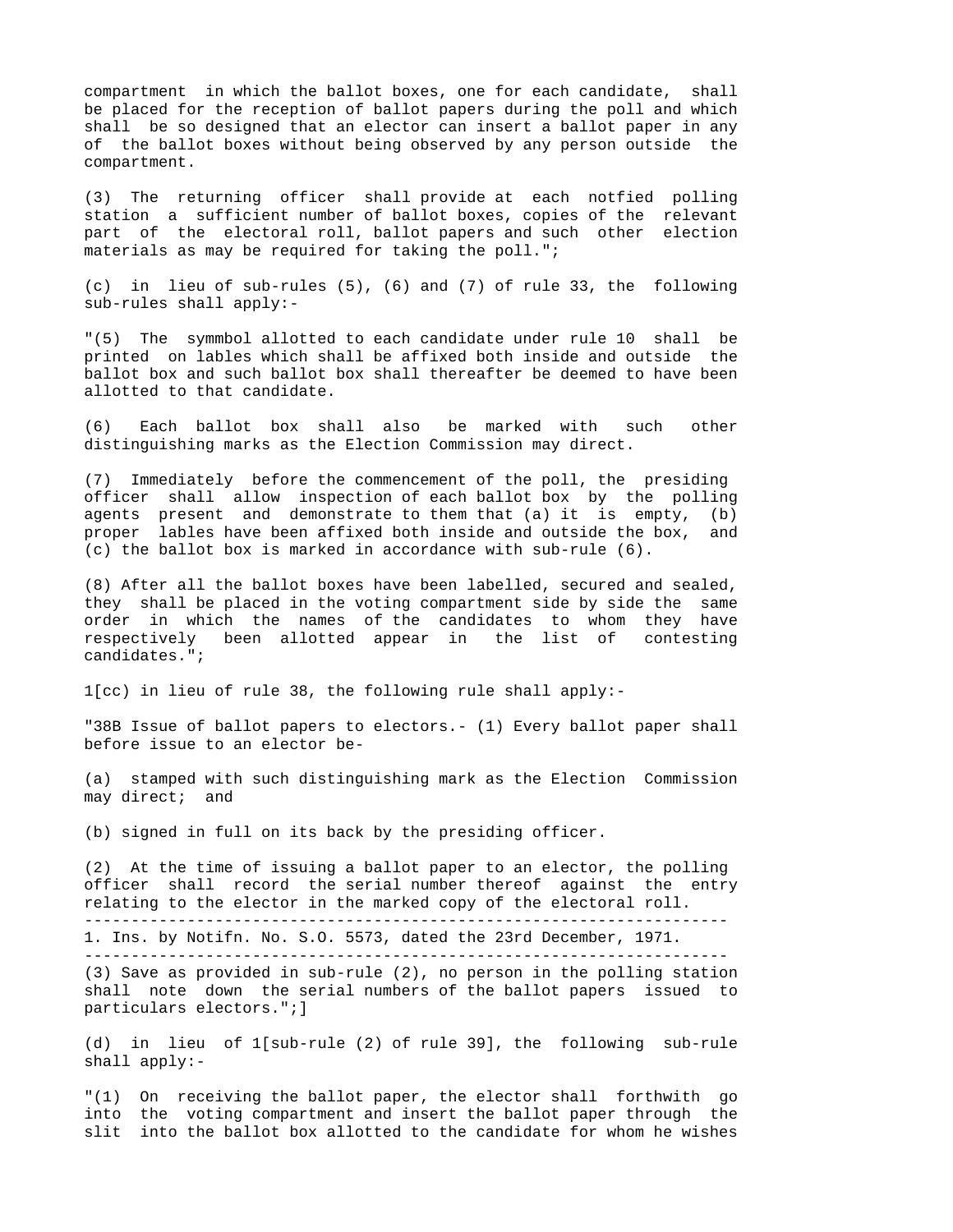to vote.";

2[(e) in lieu of sub-rule (1) of rule 40, the following sub-rule shall apply:-

"(1) If the presiding officer is satisfied that owing to blindness or other physical infirmity an elector is unable to recognise the symbols on the ballot boxes or to insert the ballot paper into a ballot box, the presiding officer shall permit the elector to take with him a companion of not less than 3[eighteen] years of age to the voting compartment for ascertaining from him the name of the candidate for whom he wishes to vote and for inserting the ballot paper into the ballot box of such candidate in accordance with the wishes of such elector:

Provided that no person shall be permitted to act as the companion of more than one elector at any polling station on the same day:

Provided further that before any person is permitted to act as the companion of an elector on any day under this rule, the person shall be required to declare that he will keep secret the name of the candidate for whom the elector has voted and that he has not already acted as the companion of any other elector at any polling station on that day."];

(f) in lieu of rule 42, the following rules shall apply:--

`42A. Tendered votes.- (1) If a person representing himself to be a particular elector applies for a ballot paper after another person has already voted as such elector, he shall, on satisfactorily answering such questions relating to his identity as the presiding officer may ask, be supplied with a ballot paper in Form 17 (hereafter in these rules referred to as a "tendered ballot paper").

(2) Every such person shall, before being supplied with a tendered ballot paper, sign his name against the entry relating to him in a list in Form 15.

(3) Such person shall thereafter record on the tendered ballot paper the name of the candidate for whom he wishes to vote; but if owing to illiteracy, blindness, physical infirmity or any other reason he is unable to make such record, the presiding officer shall do so in accordance with his wishes.

(4) The procedure laid down in sub-rule (3) shall be followed with due regard to secrecy.

(5) Every such tendered ballot paper shall forthwith be placed in a cover specially kept for the purpose.

42B. Presiding officer's entry into voting compartment during poll.- (1) The presiding officer may, whenever he considers it necessary to do so, enter the voting compartment during poll and take such steps as may be necessary to ensure that the ballot boxes therein are not tampered or interfered within any way.

(2) If the presiding officer has reason to suspect that an elector who has entered the voting compartment is tampering or otherwise interfering with any ballot box or has remained inside the voting compartment unduly long, he shall enter the voting compartment and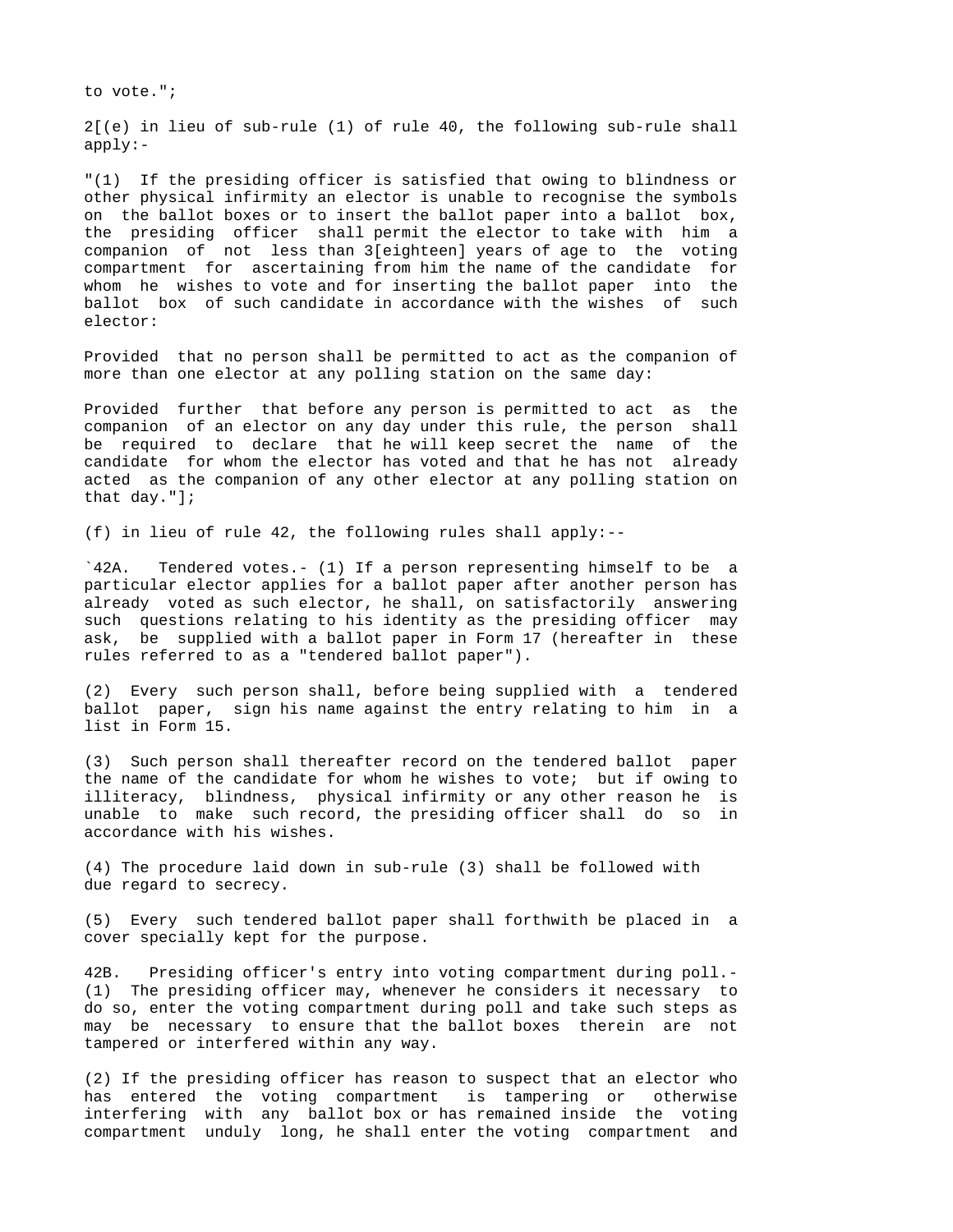take such steps as may be necessary to ensure the smooth and prompt progress of the poll. ---------------------------------------------------------------------

1. Subs. by Notifn. No. S.O. 1433, dated the 19th April, 1968.

2. Subs. by Notifn. No. S.O. 3662, dated the 12th October, 1964, for cl. (e).

3. Subs by S.O. 542(E), dated the 13th July, 1989.

----------------------------------------------------------------------(3) Whenever the presiding officer enters the voting compartment under

this rule he shall permit the polling agents present to accompany him.

42C. Disposal of ballot papers found wholly or partly outside ballot boxes.- (1) If any ballot paper which has been issued to an elector has not been inserted by him into any ballot box but is found anywhere in or near the polling station, whether within or outside the voting compartment it shall be deemed to have been returned to the presiding officer under sub-rule (2) of rule 41 and dealt with accordingly.

(2) If a ballot paper is found partly inserted into the ballot box of a candidate, it shall be presumed that the intention of the elector was to cast that vote for that candidate and the presiding officer shall accordingly push the ballot paper into the ballot box.';

(g) in lieu of rule 44, the following rule shall apply:-

"44A. Sealing of ballot boxes after poll.- (1) As soon as practicable after the closing of the poll, the presiding officer shall close the slit of each ballot box and where the boxes do not contain any mechanical device for closing the slit, he shall seal up the slit and also allow any polling agent present to affix his seals.

(2) All the ballot boxes shall thereafter be sealed and secured.";

1\* \* \* \* \*

2[(i) clause (aa) of sub-rule (1) of rule 46 shall not apply; and

(j) in lieu of sub-rules (3) and (4) of rule 48, the following subrule shall apply:-

"(3) The returning officer shall provide the presiding officer of the polling station at which such adjourned poll is held with the sealed packet containing the marked copy of the electors roll and a set of new ballot boxes.

(4) The presiding officer shall open the sealed packet in the presence of the polling agents present and use the marked copy of the electoral roll for recoridng the serial numbers of the ballot papers issued to elector at the ajourned poll.".]

---------------------------------------------------------------------- 1.Cl.(h) omitted by Notifn. No. S.O. 518(E), dated the 7th September, 1979.

2. Subs. by Notifn. No. S.O. 5573, dated the 23rd December, 1971, for cls. (i) and (j).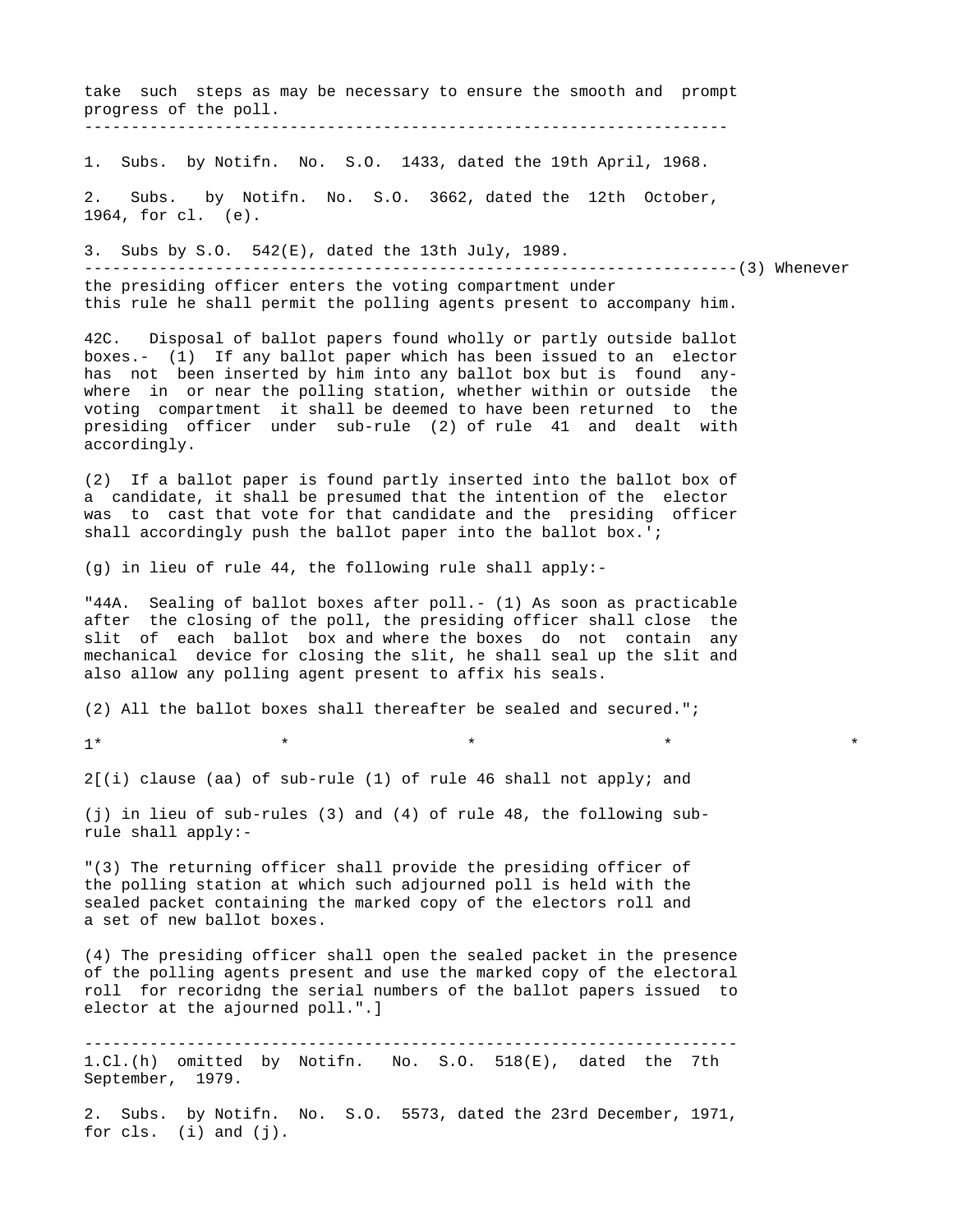# ---------------------------------------------------------------------- 1[CHAPTER II]

### VOTING BY ELECTRONIC VOTING MACHINES

49A. Design of Electronic Voting Machines.-Every electronic voting machine (hereinafter referred to as the voting machine) shall have a control unit and a balloting unit and shall be of such designs as may be approved by the Election Commission.

49B. Preparation of voting machine by the returning Officer.-(1) The balloting unit of the voting machine shall contain such particulars and in such language or languages as the Election Commission may specify.

(2) The names of the candidates shall be arranged on the balloting unit in the same order in which they appear in the list of the contesting candidates.

(3) If two or more candidates bear the same name, they shall be distinguished by the addition of their occupation or residence or in some other manner.

(4) Subject to the foregoing provisions of this rule, the returning officer shall,-

(a) fix the label containing the names and symbol of the contesting candidates in the balloting unit and secure that unit with his seal and the seals of such of the contesting candidates or their election agents present as are desirous of affixing the same;

(b) set the number of contesting candidates and close the candidate set section in the control unit and secure it with his seal and the seals of such of the contesting candidates or their election agents present as are desirous of affixing the same.

49C. Arrangements at the polling stations.-(1) Outside each polling station there shall be displayed prominently-

(a) a notice specifying the polling area, the electors of which are entitled to vote at the polling station and, when the polling area has more than one polling station, the particulars of the electors so entitled; and

(b) a copy of the list of contesting candidates.

(2) At each polling station there shall be set up one or more voting compartments in which the electors can record their votes free from observation.

(3) The returning officer shall provide at each polling station one voting machine and copies of relevant part of the electoral roll and such other election material as may be necessary for taking the poll.

(4) Without prejudice to the provisions of sub-rule (3), the returning officer may, with the previous approval of the Election Commission, provide one common voting machine for two or more polling stations located in the same premises.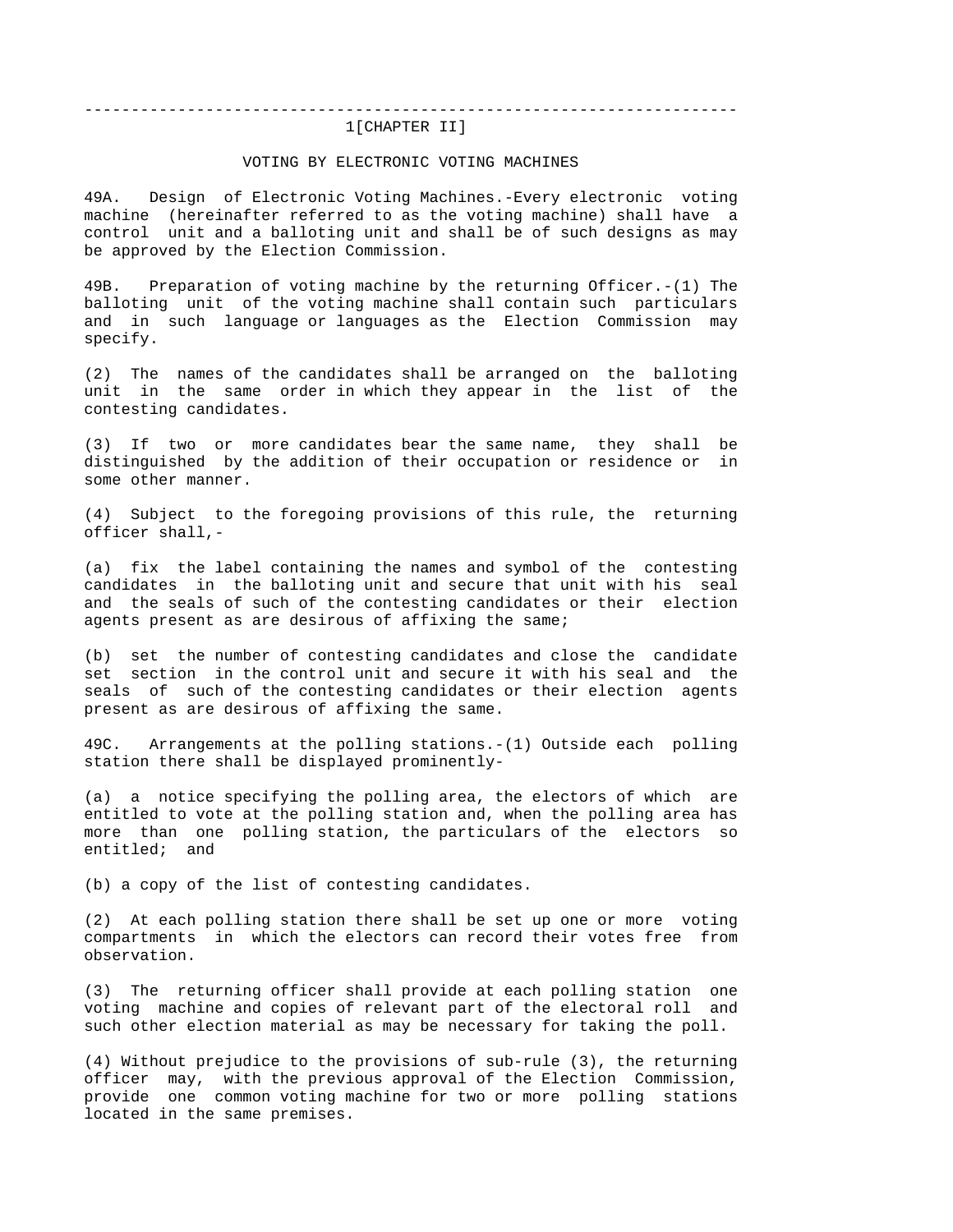1. Ins. by Notifn. No. S.O. 230(E), dated the 24th March, 1992. ---------------------------------------------------------------------

\_\_\_\_\_\_\_\_\_\_\_\_\_\_\_\_\_\_\_\_\_\_\_\_\_\_\_\_\_\_\_\_\_\_\_\_\_\_\_\_\_\_\_\_\_\_\_\_\_\_\_\_\_\_\_\_\_\_\_\_\_\_\_\_\_ \_\_\_

49D. Admission to polling stations.-The presiding officer shall regulate the number of electors, to be admitted at any one time inside the polling station and shall exclude therefrom all persons other than-

(a) polling officers;

(b) public servants on duty in connection with the election;

(c) persons authorised by the Election Commission;

(d) candidates, their election agents and subject to the provisions of rule 13, one polling agent of each candidate;

(e) a child in arms accompanying as elector;

(f) a person accompanying a blind or infirm elector who cannot move without help; and

(g) such other person as the returning officer or the presiding officer may employ under sub-rule (2) of rule 49-G or sub-rule (1) of rule 49-H.

49E. Preparation of voting machine for poll.-(1) The control unit and balloting unit of every voting machine used at polling station shall bear a label marked with-

(a) the serial number, if any, and the name of the constituency;

(b) the serial number and name of the polling station or stations as the case may be;

 $(c)$  the serial number of the unit; and

(d) the date of poll.

(2) Immediately before the commencement of the poll, the presiding officer shall demonstrate to the polling agents and other persons present that no voter has been already recorded in the voting machine and it bears the label referred to in sub-rule (4).

(3) A paper seal shall be used for securing the control unit of the voting machine, and the presiding officer shall affix his own signature on the paper seal and obtain thereon the signature of such of the polling agents present as the desirous of affixing the same.

(4) The presiding officer shall thereafter fix the paper seal so signed in the space meant therefor in the control unit of the voting machine and shall secure and seal the same.

(5) The seal used for securing the control unit shall be fixed in such manner that after in unit has been sealed, it is not possible to press the ``result button'' without breaking the seal.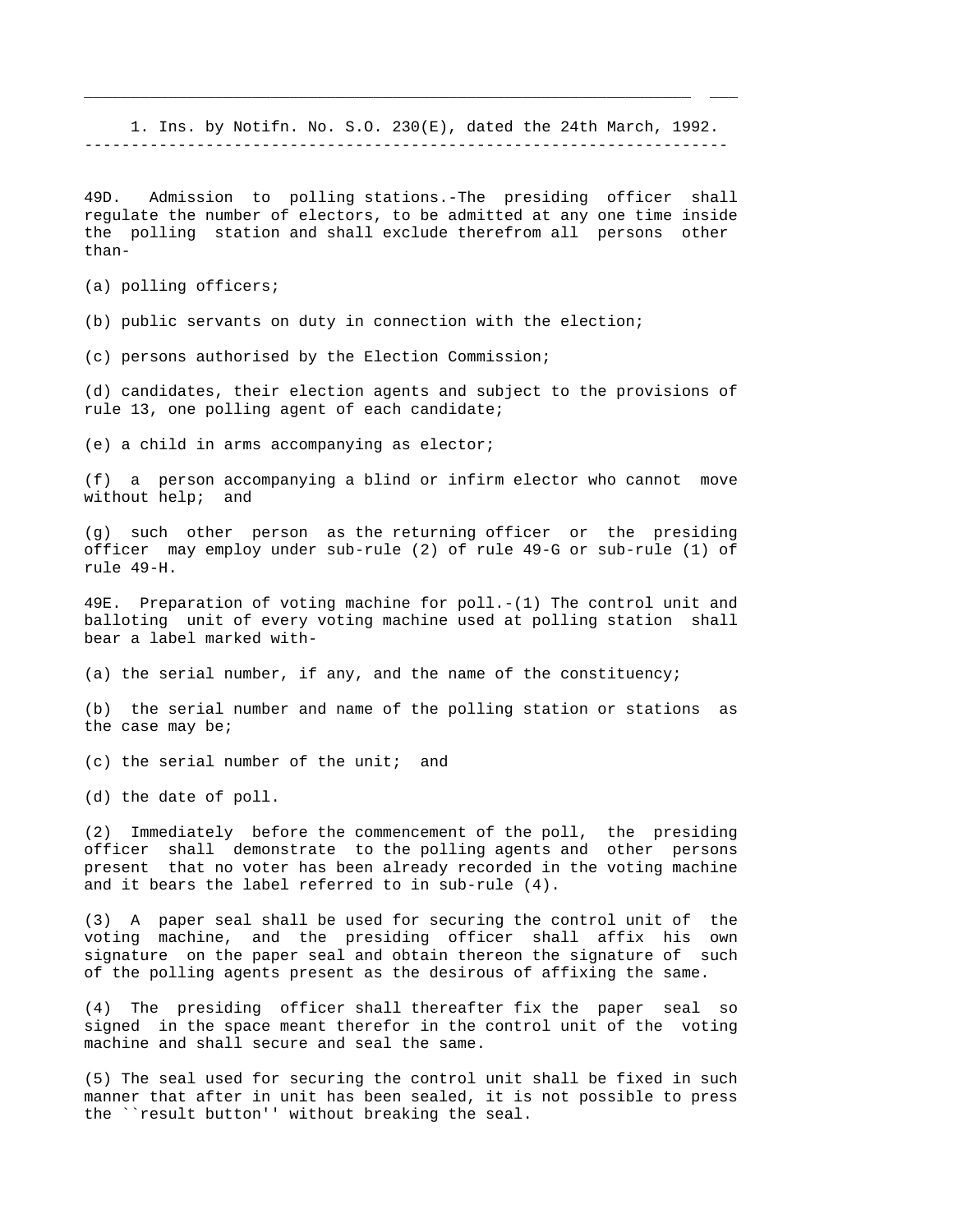(6) The control unit shall be closed and secured and placed in full view of the presiding officer and the polling agents and the balloting unit placed in the voting compartment. ----------------------------------------------------------------------

 49F. Marked copy of electoral roll.-Immediately before the commencement of the poll, the presiding officer shall also demonstrate to the polling agents and others present that the marked copy of the electoral roll to be used during the poll does not contain-

(a) any entry other than that made in pursuance of clause (b) of sub-rule (2) of rule 20; and

(b) any mark other than the mark made in pursuance of clause (b) of sub-rule (2) of rule 23.

49G. Facilities for women electors.-(1) Where a polling station is for both men and women electors, the presiding officer may direct that they shall be admitted into the polling station alternately in separate batches.

(2) The returning officer or the presiding officer may appoint a woman to serve as an attendant at any polling station to assist women electors and also to assist the presiding officer generally in taking the poll in respect of women electors, and in particular, to help frisking any woman elector in case it becomes necessary.

49H. Identification of electors.-(1) The presiding officer may employ at the polling station such persons as he thinks fit to help in the identification of the electors or to assist him otherwise in taking the poll.

(2) As each elector enters the polling station, the presiding officer or the polling officer authorised by him in this behalf shall check the elector's name and other particulars with the relevant entry in the electoral roll and then call out the serial number, name and other particulars of the elector.

(3) Where the polling station is situated in a constituency electors of which have been supplied with identity cards under the provisions of the Registration of Electors Rules, 1960, the elector shall produce his identity card before the presiding officer or the polling officer authorised by him in this behalf.

(4) In deciding the right of a person to cast his vote, the presiding officer or the polling officer, as the case may be, shall over-look the clerical or printing errors in an entry in the electoral roll if he is satisfied that such person is identical with the elector to whom such entry relates.

49-I. Facilities for public servants on election duty.-(1) The provisions of rule 49-H shall not apply to any person who produces at the polling station an election duty certificate in Form 12B and seeks permission to cast his vote at that polling station although it is different from the one where he is entitled to vote.

(2) On production of such certificate, the presiding officer shall-

(a) obtain thereon, the signature of the person producing it;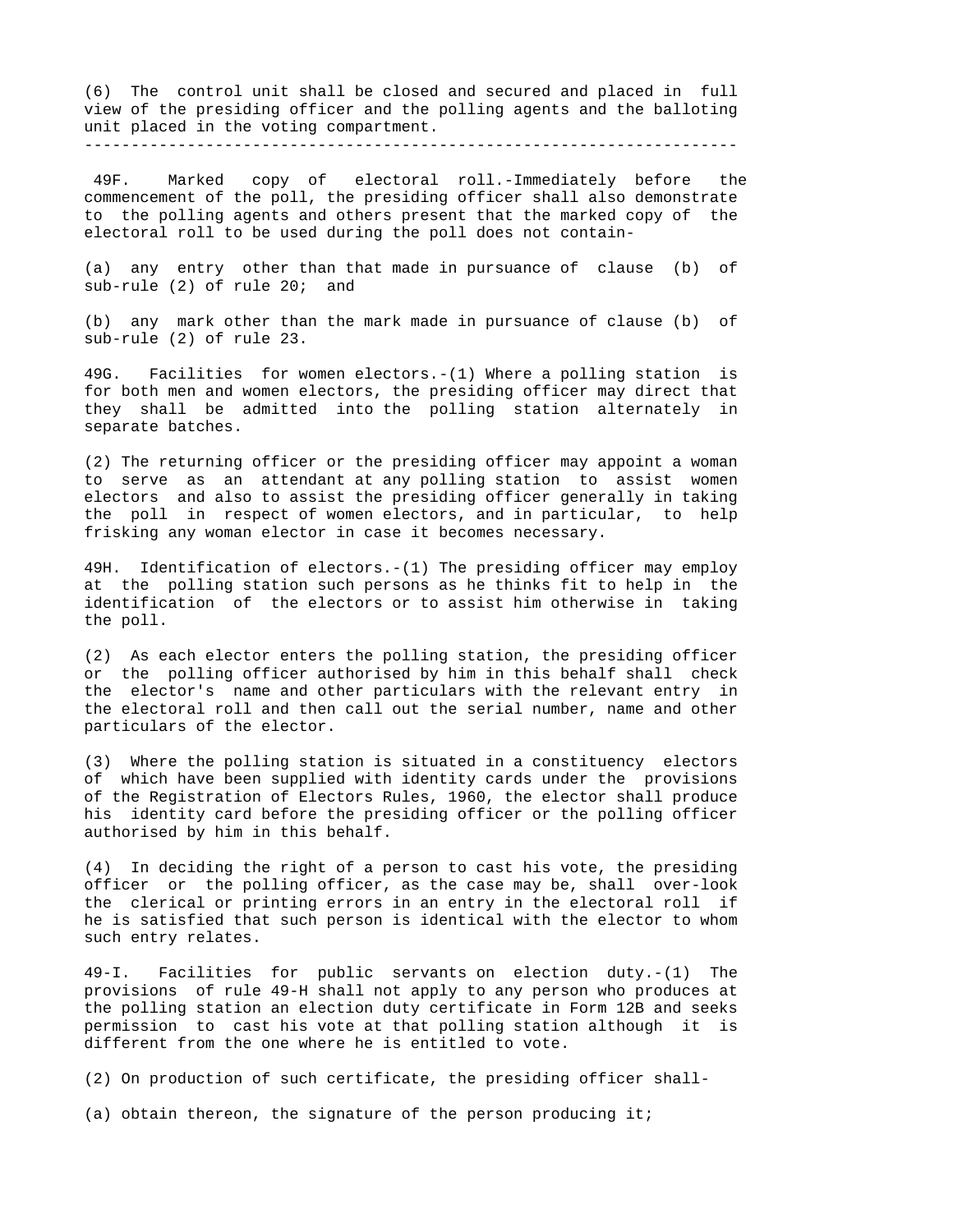(b) have the person's name and electoral roll number as mentioned in the certificate entered at the end of the marked copy of the electoral roll; and

(c) permit him to cast his vote in the same manner as for an elector entitled to vote at that polling station.

----------------------------------------------------------------------

# CONDUCT OF ELECTIONS RULES, 1961 (Statutory Rules and Order)

49J. Challenging of identity.-(1) Any polling agent may challenge the identity of a person claiming to be a particular elector by first depositing a sum of two rupees in cash with the presiding officer for each such challenge.

(2) On such deposit being made, the presiding officer shall-

(a) warm the person challenged of the penalty for personation;

(b) read the relevant entry in the electoral roll in full and ask him whether he is the person referred to in that entry;

(c) enter his name and address in the list of challenged votes in Form 14; and

(d) require him to affix his signature in the said list.

(3) The presiding officer shall thereafter hold a summary inquiry into the challenge and may for that purpose-

(a) require the challenger to adduce evidence in proof of the challenge and the person challenged to adduce evidence of proof of his identity;

(b) put to the person challenged any questions necessary for the purpose of establishing his identity and require him to answer them on oath; and

(c) administer an oath to the person challenged and any other person offering to give evidence.

(4) If, after the inquiry, the presiding officer considers that the challenge has not been established he shall allow the person challenged to vote; and if he considers that the challenge has been established, he shall debar the person challenged from voting.

(5) If the presiding officer is of the opinion that the challenge is frivolous or has not been made in good faith, he shall direct that the deposit made under sub-rule (1) be forfeited to Government and in any other case, returned to the challenger at the conclusion of the inquiry.

49K. Safeguards against personation.-(1) Every elector about whose identity the presiding officer or the polling officer, as the case may be, is satisfied, shall allow his left forefinger to be inspected by the presiding officer or polling officer and an indelible ink mark to be put on it.

(2) If any elector-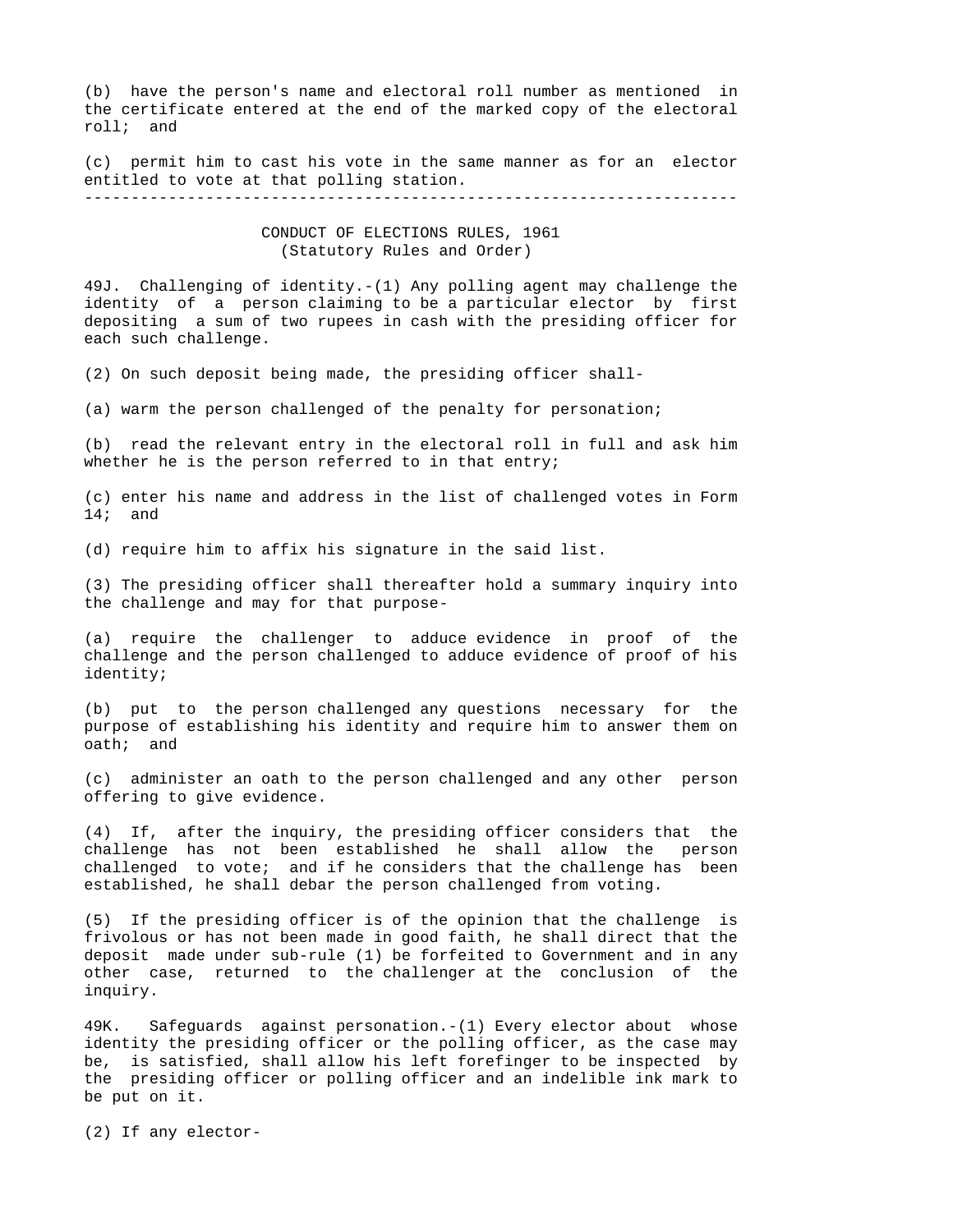(a) refuse to allow his left forefinger to be inspected or marked in accordance with sub-rule (1) or has already such a mark on his left forefinger or does any act with a view to removing the ink mark, or

(b) fails or refuses to produce his identity card as required by sub-rule (3) of rule 49-H he shall not be allowed to vote.

(3) Where a poll is taken simultaneously in a Parliamentary constituency and an assembly constituency, and elector whose left forefinger has been marked with indelible ink or who has produced his identity card at one such election, shall notwithstanding anything contained in sub-rules (1) and (2) be permitted to cast his vote for the other election.

(4) Any reference in this rule to the left forefinger of an elector shall, in the case where the elector has his left forefinger missing, be construed as a reference to any other finger to his left hand, and shall, in the case where all the fingers of his left hand are missing, be construed as a reference to the forefinger or any other finger of his right hand, and shall in the case where all his fingers of both the hands are missing be construed as a reference to such extremity of his left or right arm as he possesses.

----------------------------------------------------------------------

49L. Procedure for voting by voting machines.-(1) Before permitting an elector to vote, the polling officer shall-

(a) record the electoral roll number of the elector as entered in the marked copy of the electoral roll in a register of voters in Form 17A.

(b) obtain the signature or the thumb impression of the elector on the said register of votes; and

(c) mark the name of the elector in the marked copy of the electoral roll to indicate that he has been allowed to vote:

Provided that no elector shall be allowed to vote unless he has his signature or thumb impression on the register of voters.

(2) Notwithstanding anything contained in sub-rule (2) of rule 2, it shall be necessary for any presiding officer or polling officer or any other officer to attest the thumb impression of the elector on the register of voters.

49M. Maintenance of secrecy of voting by electors within the polling station and voting procedures.-

(1) Every elector who has been permitted to vote under rule 49-L shall maintain secrecy of voting within the polling station and for that purpose observe the voting procedure hereinafter laid down.

(2) Immediately on being permitted to vote the elector shall proceed to the presiding officer or the polling officer incharge of the control unit of the voting machine who shall, by pressing the appropriate button on the control unit, activate the balloting unit; for recording of elector's vote.

(3) The elector shall thereafter forthwith-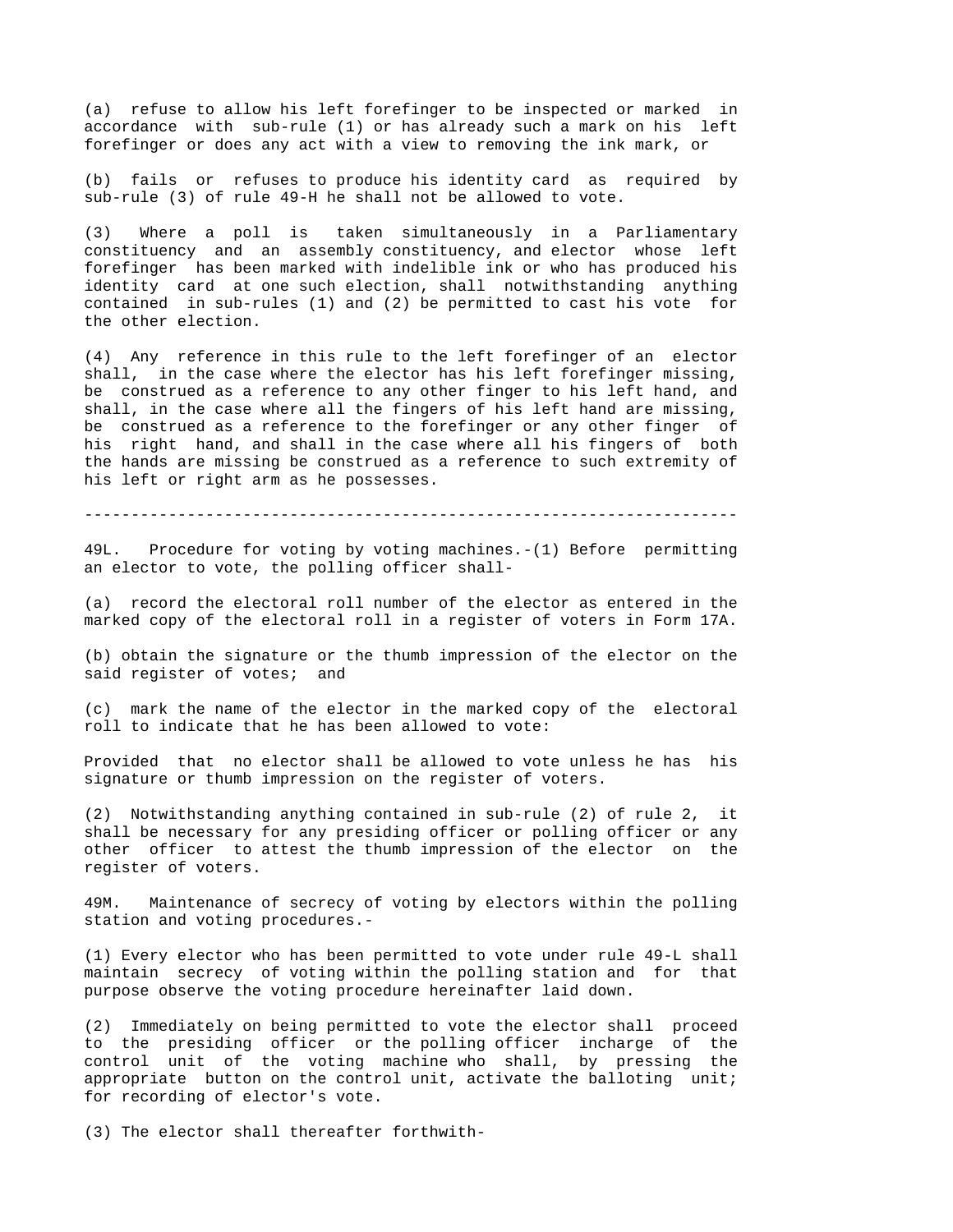(a) proceed to the voting compartment;

(b) record his vote by pressing the button on the balloting unit against the name and symbol of the candidate for whom he intends vote; and

(c) come out of the voting compartment and leave the polling station.

(4) Every elector shall vote without undue delay.

(5) No elector shall be allowed to enter the voting compartment when another elector is inside it.

(6) If an elector who has been permitted to vote under rule 49-L or rule 49-P refuses after warning given by the presiding officer to observe the procedure laid down in sub-rule (3) of the said rules, the presiding officer or a polling officer under the direction of the presiding officer shall not allow such elector to vote.

(7) Where an elector is not allowed to vote under sub-rule (6), a remark to the effect that voting procedure has been violated shall be made against the elector's name in the register of voters in Form 17-A by the presiding officer under his signature. ----------------------------------------------------------------------

49N. Recording of votes of blind or infirm electors.-(1) If the presiding officer is satisfied that owing to blindness or other physical infirmities an elector is unable to recognise the symbol on the balloting unit of the voting machine or unable to record his vote by pressing the appropriate button thereon without assistance the presiding officer shall permit the elector to take with him a companion of not less than eighteen years of age to the voting compartment for recording the vote on his behalf and in accordance with his wishes:

Provided that no person shall be permitted to act as the companion of more than one elector at any polling station on the same day:

Provided further that before any person is permitted to act as the companion of an elector on any day under this rule that person shall be required to declare that he will keep secret the vote recorded by him on behalf of the elector and that he has not already acted as the companion of any other elector at any other polling station on that day.

(2) The presiding officer shall keep a record in Form 14A of all cases under this rule.

49-O. Elector deciding not to vote.-If an elector, after his electoral roll number has been duly entered in the register of voters in Form-17A and has put his signature or thumb impression thereon as required under sub-rule (1) of rule 49L, decided not to record his vote, a remark to this effect shall be made against the said entry in Form 17A by the presiding officer and the signature or thumb impression of the elector shall be obtained against such remark.

49P. Tendered votes.-(1) If a person representing himself to be a particular elector seeks to vote after another person has already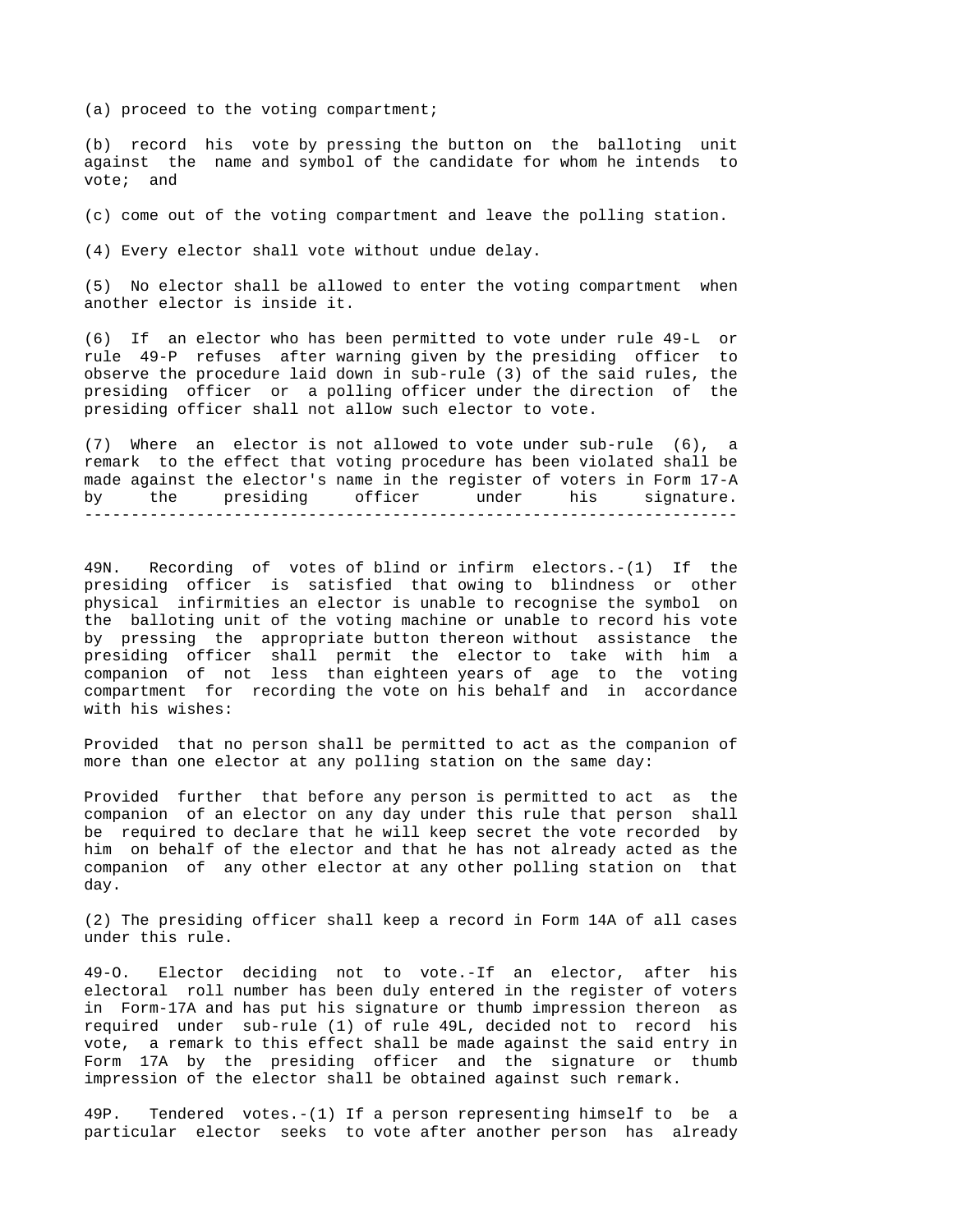voted as such elector, he shall, on satisfactorily answering such questions relating to his identity as the presiding officer may ask, be, instead of being allowed to vote through the balloting unit, supplied with a tendered ballot paper which shall be of such design, and the particulars of which shall be in such language or languages as the Election Commission may specify.

(2) Every such elector shall before being supplied with tendered ballot paper write his name against the entry relating to him in Form 17B.

(3) On receiving the ballot paper he shall forthwith-

(a) proceed to the voting compartment;

(b) record there his vote on the ballot paper by placing a cross mark `X' with the instrument or article supplied for the purpose on or near the symbol of the candidate for whom he intends to vote;

(c) fold the ballot paper so as to conceal his vote;

(d) show to the presiding officer, if required, the distinguishing mark on the ballot paper;

(e) give it to the presiding officer who shall place it in a cover specially kept for the purpose; and

(f) leave the polling station.

(4) If owing to blindness or physical infirmities, such elector is unable to record his vote without assistance; the presiding officer shall permit him to take with him a companion, subject to the same conditions and after following the same procedure as laid down in rule 49N for recording the vote in accordance with his wishes. ----------------------------------------------------------------------

49Q. Presiding Officer's entry in the voting compartment during poll.-(1) The presiding officer may whenever he considers it necessary so to do, enter the voting compartment during poll and take such steps as may be necessary to ensure that the balloting unit is not tampered or interfered with in any way.

(2) If the presiding officer has reason to suspect that an elector who has entered the voting compartment is tampering or otherwise interfering with the balloting unit or has remained inside the voting compartment for unduly long period, he shall enter the voting compartment and take such steps as may be necessary to ensure the smooth and orderly progress of the poll.

(3) Whenever the presiding officer enters the voting compartment under this rule, he shall permit the polling agents present to accompany him if they so desire.

49R. Closing of poll.-(1) The presiding officer shall close a polling station at the hour fixed in that behalf under section 56 and shall not thereafter admit any elector into the polling station:

Provided that all electors present at the polling station before it is closed shall be allowed to cast their votes.

(2) If any question arises whether an elector was present at the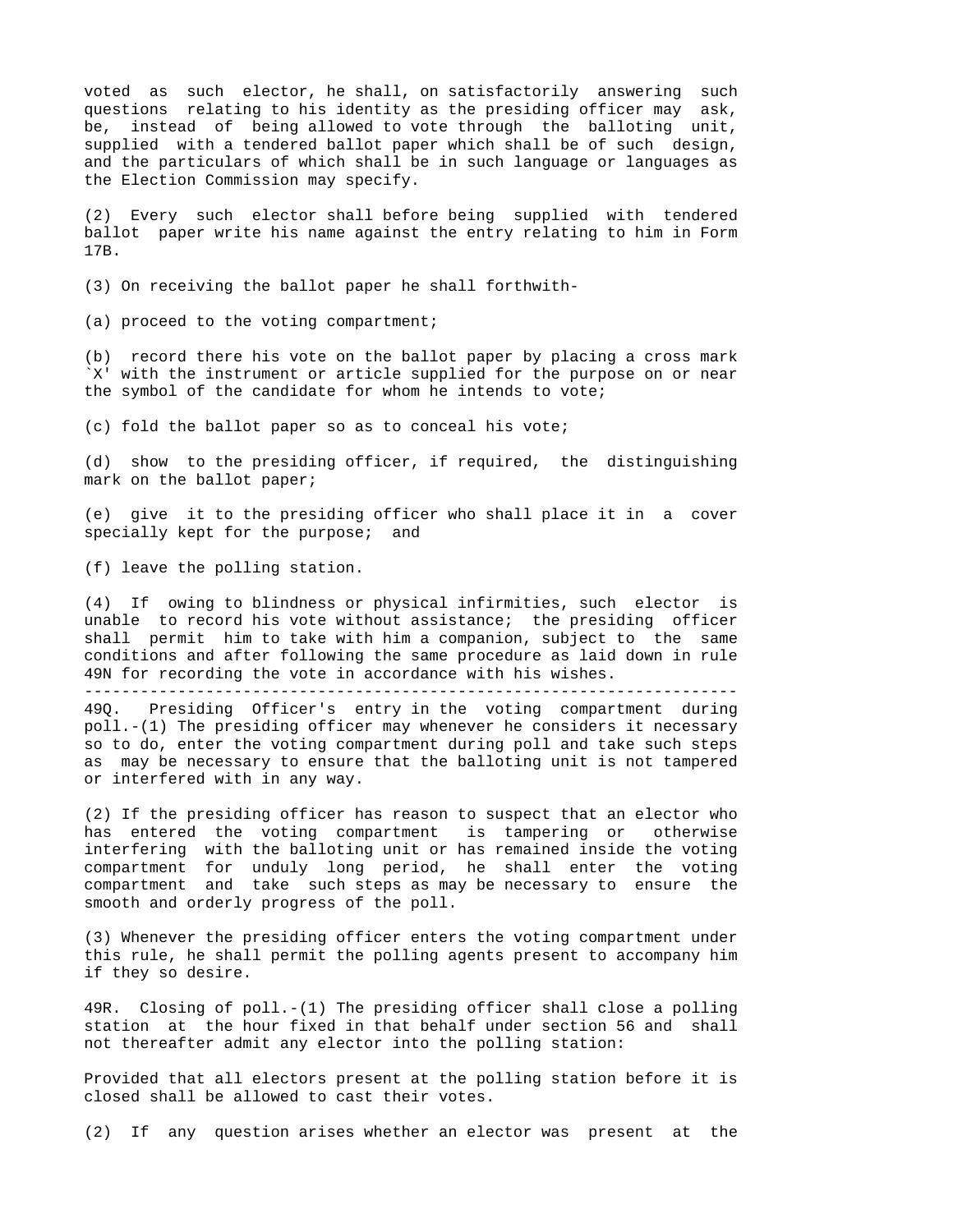polling station before it was closed it shall be decided by the presiding officer and his decision shall be final.

49S. Account of votes recorded.-(1) The presiding officer shall at the close of the poll prepare an account of votes recorded in Form 17-C and enclose it in a separate cover with the words `Account of Votes Recorded' superscribed thereon.

(2) The presiding officer shall furnish to every polling agent present at the close of the poll a true copy of the entries made in Form 17-C after obtaining a receipt from the said polling agent therefor and shall attest it as a true copy.

49T. Sealing of voting machine after poll.-(1) As soon as practicable after the closing of the poll, the presiding officer shall close the control unit to ensure that no further votes can be recorded and shall detach the balloting unit from control unit.

(2) The control unit and the balloting unit shall thereafter be sealed, and secured separately in such manner as the Election Commission may direct and the seal used for securing them shall be so affixed that it will not be possible to open the units without breaking the seals.

(3) The polling agents present at the polling station, who desire to affix their seals, shall also be permitted to do so.

49U. Sealing of other packets.-(1) The presiding officer shall then make into separate packets,-

(a) the marked copy of the electoral roll;

(b) the register of voters in Form 17A;

(c) the cover containing the tendered ballot papers and the list in Form 17B;

(d) the list of challenged votes; and

(e) any other papers directed by the Election Commission to be kept in a sealed packet.

(2) Each packet shall be sealed with the seal of the presiding officer and with the seal either of the candidate or of his election agent or of his polling agent who may be present at the polling station and may desire to affix his seal thereon. ----------------------------------------------------------------------

49V. Transmission of voting machines, etc., to the returning officer.-(1) The presiding officer shall then deliver or cause to be delivered to the returning officer at such place as the returning officer may direct,-

(a) the voting machine;

(b) the account of votes recorded in Form 17C;

(c) the sealed packets referred to in rule 49U; and

(d) all other papers used at the poll.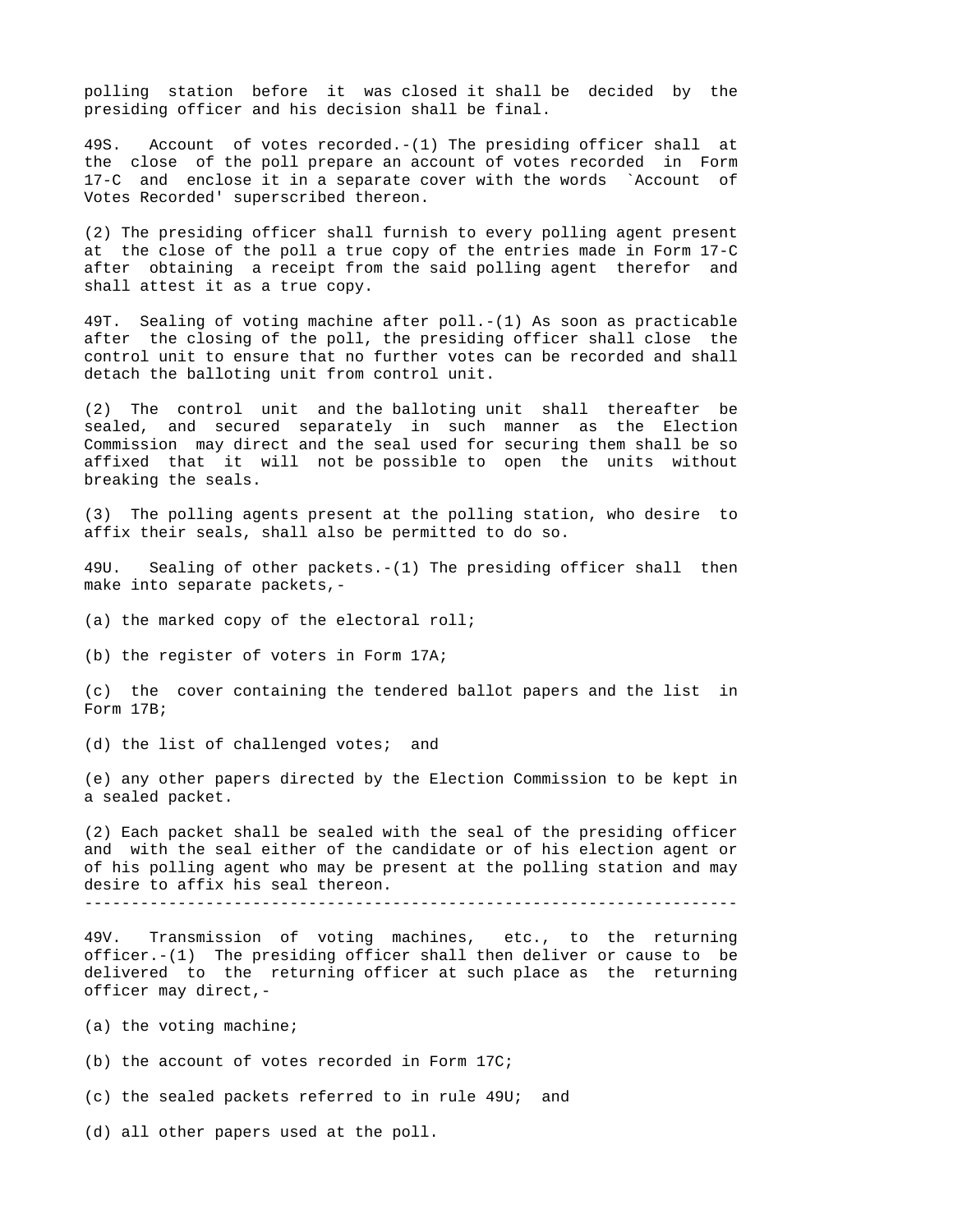(2) The returning officer shall make adequate arrangements for the safe transport of the voting machine, packets and other papers for their safe custody until the commencement of the counting of votes.

49W. Procedure on adjournment of poll.-(1) If the poll at any polling station is adjourned under sub-section (1) of section 57, the provision of rules 49S to 49V shall, as far as practicable, apply as if the poll was closed at the hour fixed in that behalf under section 56.

(2) When an adjourned poll is recommended under sub-section (2) of section 57, the electors who have already voted at the poll so adjourned shall not be allowed to vote again.

(3) The returning officer shall provide the presiding officer of the polling station at which such adjourned poll is held, with the sealed packet containing the marked copy of the electoral roll, register of voters in Form 17A and a new voting machine.

(4) The presiding officer shall open the sealed packet in the presence of the polling agents present and use the marked copy of the electoral roll for marking the names of the electors who are allowed to vote at the adjourned poll.

(5) The provisions of rule 28 and rules 49A to 49V shall apply in relation to the conduct of an adjourned poll before it was so adjourned.

49X. Closing of voting machine in case of booth capturing.-Where the presiding officer is of opinion that booth capturing is taking place at a polling station or at a place fixed for the poll, he shall immediately close the control unit of the voting machine to ensure that no further votes can be recorded and shall detach the balloting that from the control unit.]

### PART V

Counting of votes in Parliamentary and Assembly Constituencies

50. Definitions.-In this Part, unless the context otherwise requires,-

(a) "candidate" means a contesting candidate;

(b) "constituency" means a parliamentary or assembly constituency;

(c) "counting agent" means a counting agent duly appointed under section 47 and includes a candidate and the election agent of a candidate when present at the counting;

(d) "notified polling station" means a polling station notified under rule 49;

(e) "polling station" means a polling station provided under section 25 other than a notified polling station.

51. Time and place for counting of votes.-The returning officer shall, at least one week before the date, or the first of the dates,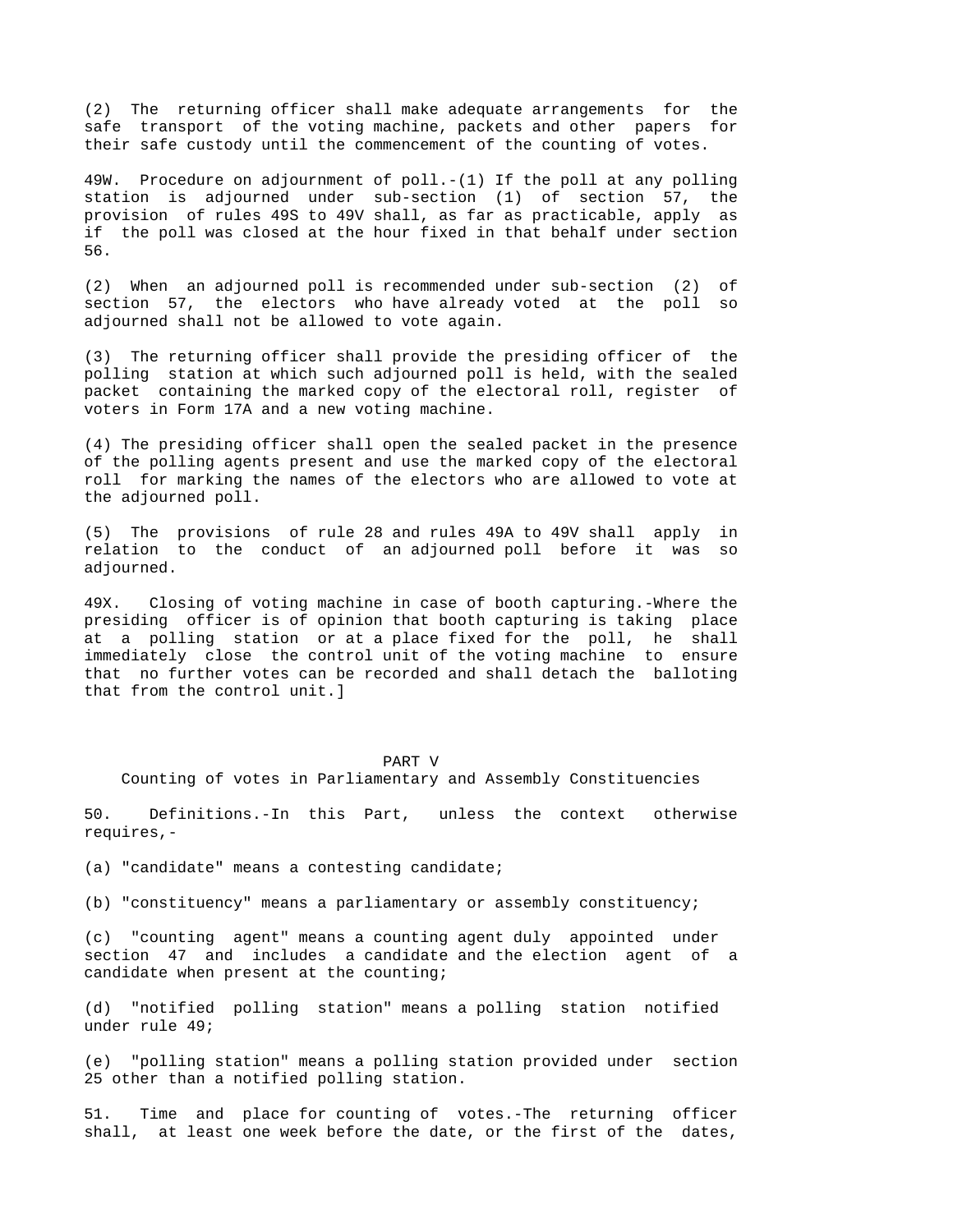fixed for the poll, appoint the place or places where the counting of votes will be done and the date and time at which the counting will commence and shall give notice of the same in writing to each candidate or his election agent:

Provided that if for any reason the returning officer finds it necessary so to do, he may alter the date, time and place or places so fixed, or any of them, after giving notice of the same in writing to each candidate or his election agent.

52. Appointment of counting agents and revocation of such appointments. $-(1)$  The number of counting agents that a candidate may appoint under section 47 shall, subject to such general or special direction as the Election Commission may issue in this behalf, not exceed sixteen at the place or each of the places, fixed for counting under rule 51.

(2) Every such appointment shall be made in Form 18 in duplicate, one copy of which shall be forwarded to the returning officer while the other copy shall be made over to the counting agent for production before the returning officer 1[not later than one hour before the time fixed] for counting under rule 51.

(3) No counting agent shall be admitted into the place fixed for counting unless he has delivered to the returning officer the second copy of his appointment under sub-rule (2) after duly completing and signing the declaration contained therein and receiving from the returning officer an authority for entry into the place fixed for counting.

(4) The revocation of appointment of a counting agent under sub-section (2) of section 48 shall be made in Form 19 and lodged with the returning officer.

(5) In the event of any such revocation before the commencement of the counting of votes, the candidate or his election agent may make a fresh appointment in accordance with sub-rule (2).

53. Admission to the place fixed for counting.-(1) The returning officer shall exclude from the place fixed for counting of votes all persons except-

(a) 2[such persons (to be known as counting supervisors and counting assistants)] as he may appoint to assist him in the counting;

(b) persons authorised by the Election Commission;

(c) public servants on duty in connection with the election; and

(d) candidates, their election agents and counting agents.

(2) No person who has been employed by or on behalf of; or has been otherwise working for, a candidate in or about the election shall be appointed under clause (a) of sub-rule (1).

(3) The returning officer shall decide which counting agent or agents shall watch the counting at any particular counting table or group of counting tables.

(4) Any person who during the counting of votes misconducts himself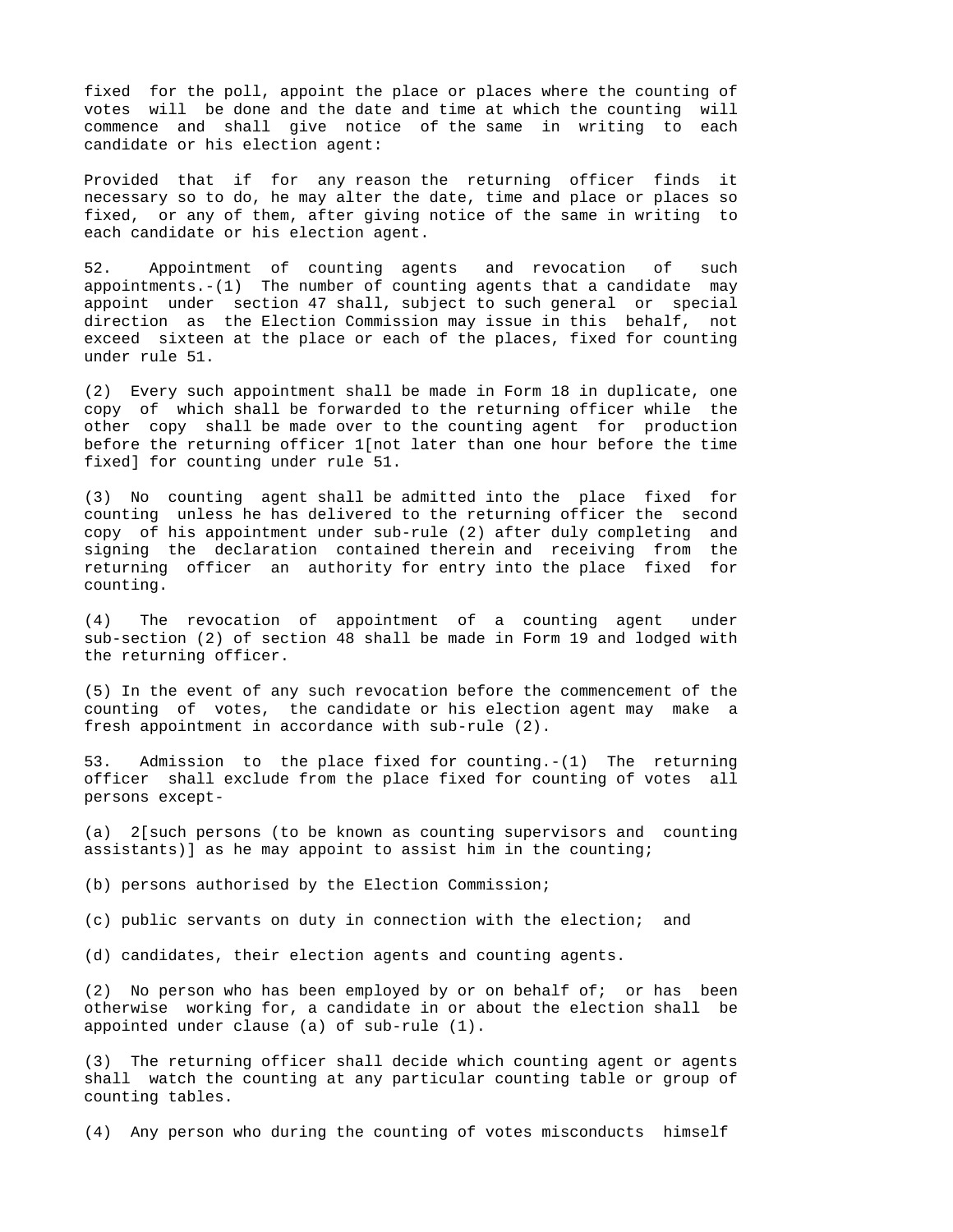or fails to obey the lawful directions of the returning officer may be removed from the place where the votes are being counted by the returning officer or by any police officer on duty or by any person authorised in this behalf by the returning officer.

54. Maintenance of secrecy of voting.-The returning officer shall, before he commences the counting, read out the provisions of section 128 to such persons as may be present.

3[54A. Counting of votes received by post.-(1) The returning officer shall first deal with the postal ballot papers in the manner hereinafter provided.

(2) No cover in Form 13C received by the returning officer after the expiry of the time fixed in that behalf shall be opened and no vote contained in any such cover shall be counted.

(3) The other covers shall be opened one after another and as each cover is opened, the returning officer shall first scrutinise the declaration in Form 13A contained therein.

(4) If the said declaration is not found, or has not been duly signed and attested, or is otherwise substantially defective, or if the serial number of the ballot paper as entered in it differs from the serial number endorsed on the cover in Form 13B, that cover shall not be opened, and after making an appropriate endorsement thereon, the returning officer shall reject the ballot paper therein contained.

(5) Each cover so endorsed and the declaration received with it shall be replaced in the cover in Form 13C and all such covers in Form 13C shall be kept in a separate packet which shall be sealed and on which shall be recorded the name of the constituency, the date of counting and a brief description of its content.

(6) The returning officer shall then place all the declarations in Form 13A which he has found to be in order in a separate packet which shall be sealed before any cover in Form 13B is opened and on which shall be recorded the particulars referred to in sub-rule (5).

(7) The covers in Form 13B not already dealt with under the foregoing provisions of this rule shall then be opened one after another and the returning officer shall scrutinise each ballot paper and decide the validity of the vote record thereon.

1. Subs. by Notifn. No. S.O. 3662, dated the 12th October, 1964, for certain words.

\_\_\_\_\_\_\_\_\_\_\_\_\_\_\_\_\_\_\_\_\_\_\_\_\_\_\_\_\_\_\_\_\_\_\_\_\_\_\_\_\_\_\_\_\_\_\_\_\_\_\_\_\_\_\_\_\_\_\_\_\_\_\_\_\_ \_\_\_

2. Subs. by Notifn. No. S.O. 4542, dated the 20th December, 1968  $(w.e.f 1-1-1969)$ .

3. Ins. by Notifn. No. S.O. 3662, dated the 12th October, 1964.

---------------------------------------------------------------------- CONDUCT OF ELECTIONS RULES, 1961 (Statutory Rules and Order)

(8) A postal ballot paper shall be rejected-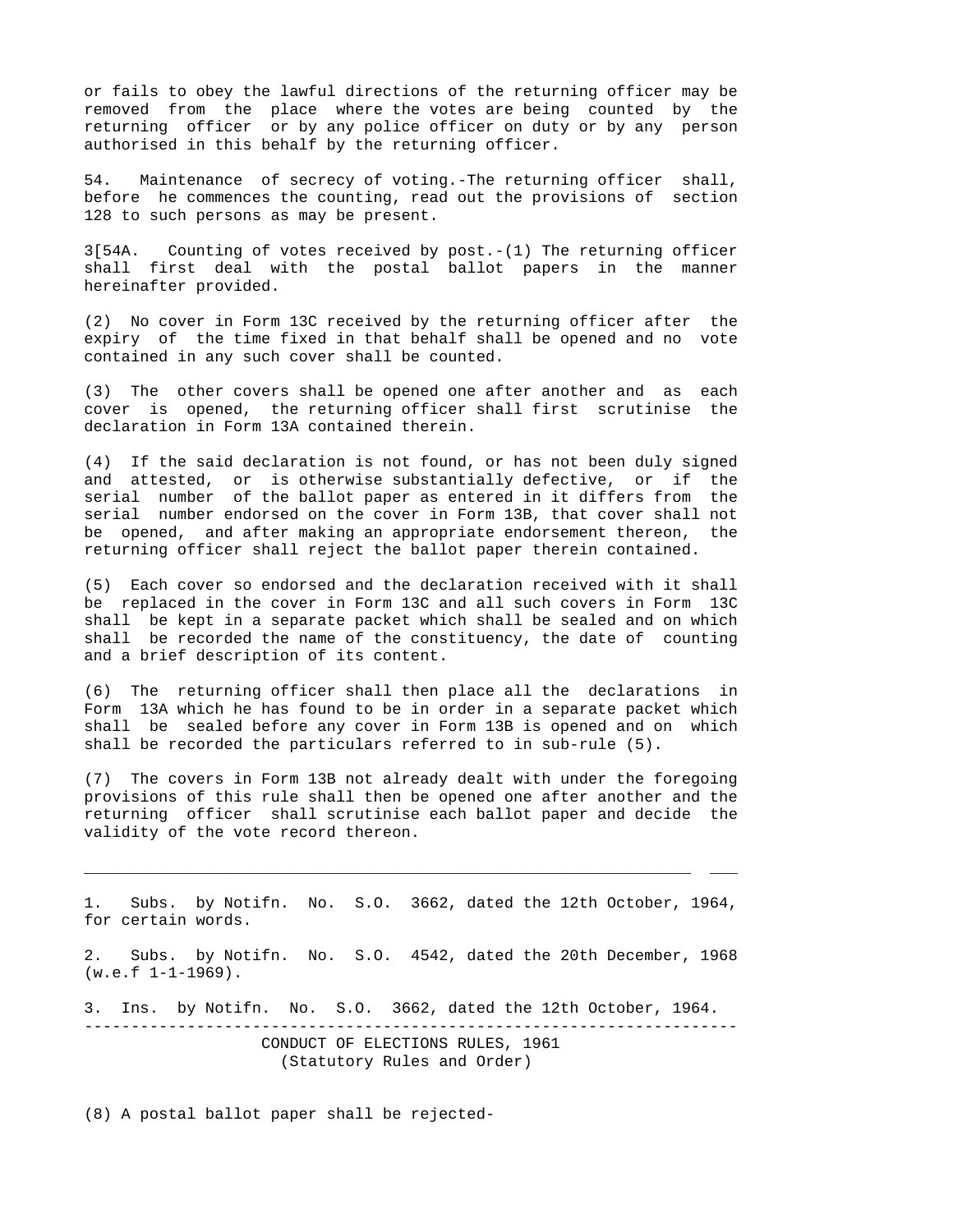1[(a) if it bears any mark (other than mark to record the vote) or writing by which the elector can be identified; or]

2[(aa) if no vote is recorded thereon; or

(b) if noted are given on it in favour of more candidates than one; or

(c) if it is a spurious ballot paper; or

(d) if it is so damaged or mutilated that its identity as a genuine ballot paper cannot be established; or

(e) if it is not returned in the cover sent along with it to the elector by the returning officer.

(9) A vote recorded on a postal ballot paper shall be rejected if the mark indicating the vote is placed on the ballot paper in such manner as to make it doubtful to which candidate the vote has been given.

(10) A vote recorded on a postal ballot paper shall not be rejected merely on the ground that the mark indicating the vote is indistinct or made more than once, if the intention that the vote shall be for a particular candidate clearly appears from the way the paper is marked.

(11) The returning officer shall count all the valid votes given by postal ballot in favour of each candidates, record the total thereof in the result sheet in Form 20 and announce the same.

(12) Thereafter, all the valid ballot papers and all the rejected ballot papers shall be separately bundled and kept together in a packet which shall be sealed with the seals of the returning officer and of such of the candidates, their election agents or counting agents as may desire to affix their seals thereon and on the packet so sealed shall be recorded the name of the constituency, the date of counting and a brief description of its contents.]

55. Scrutiny and opening of ballot boxes.-3[(1) The returning officer may have the ballot box or boxes used at more than one polling station opened and the ballot papers found in such box or boxes counted simultaneously.]

 $4*$  \* \* \* \* \* \* \*

(2) Before any ballot box is opened at a counting table, the counting agents present at that table shall be allowed to inspect the paper seal or such other seal as might have been affixed thereon and to satisfy themselves that it is intact.

(3) The returning officer shall satisfy himself that none of the ballot boxes has in fact been tampered with.

(4) If the returning officer is satisfied that any ballot box has in fact been tampered with, he shall not count the ballot papers contained in that box and shall follow the procedure laid down in section 58 in respect of that polling station.

\_\_\_\_\_\_\_\_\_\_\_\_\_\_\_\_\_\_\_\_\_\_\_\_\_\_\_\_\_\_\_\_\_\_\_\_\_\_\_\_\_\_\_\_\_\_\_\_\_\_\_\_\_\_\_\_\_\_\_\_\_\_\_\_\_ \_\_\_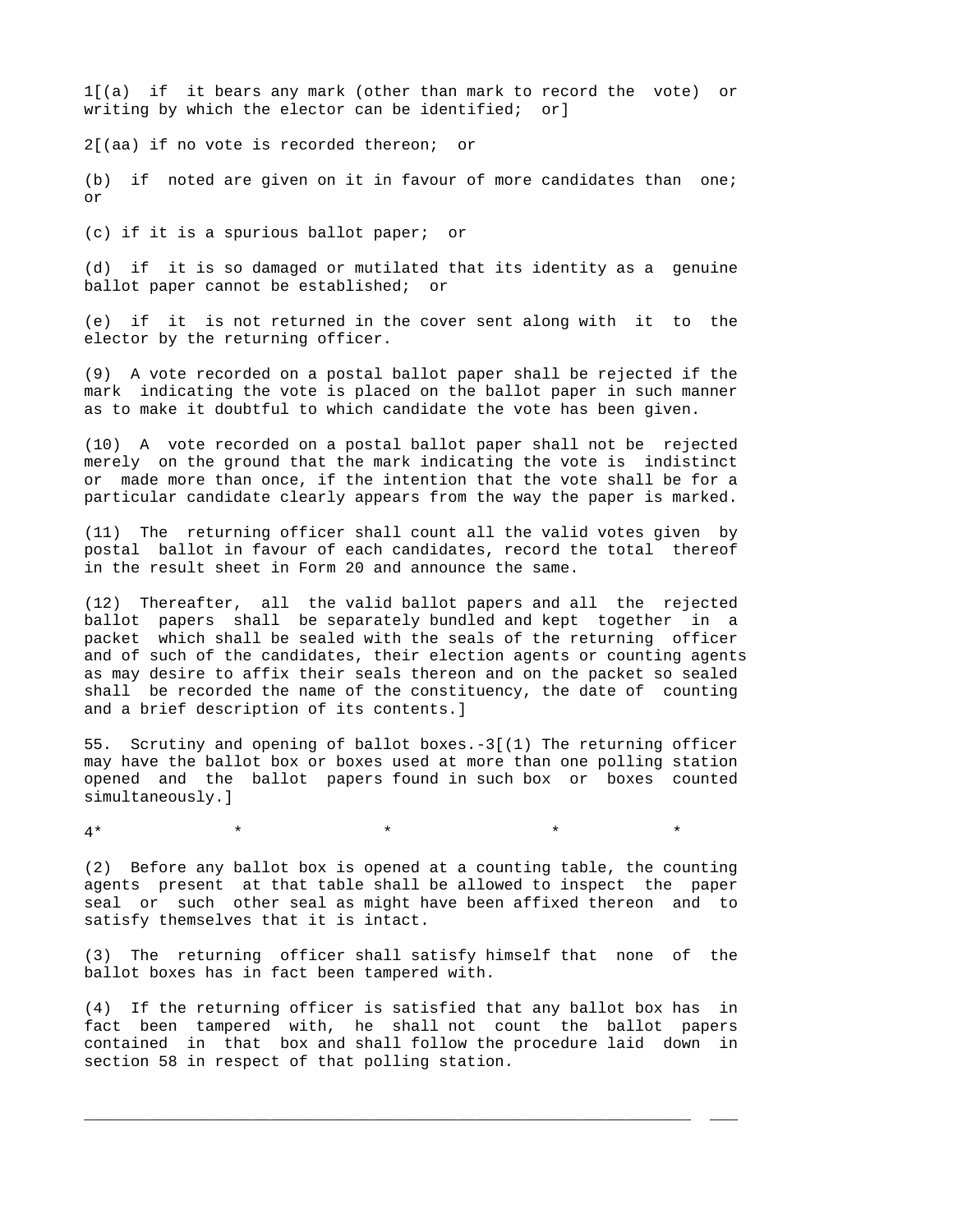1. Ins. by Notifn. No. S.O. 5573, dated the 23rd December, 1971.

2. Cl. (a) relettered as c1. (aa), ibid.

3. Subs. by Notifn. No. S.O. 518(E), dated the 7th September, 1979, for sub-rule (1).

\_\_\_\_\_\_\_\_\_\_\_\_\_\_\_\_\_\_\_\_\_\_\_\_\_\_\_\_\_\_\_\_\_\_\_\_\_\_\_\_\_\_\_\_\_\_\_\_\_\_\_\_\_\_\_\_\_\_\_\_\_\_\_\_\_\_\_\_\_\_

4. Sub-rule (1A) omitted, ibid.

56. 1[Counting of Votes].-2[(1) The ballot papers taken out of each ballot box shall be arranged in convenient bundles and scrutinized.]

(2) The returning officer shall reject a ballot paper-

(a) if it bears any mark or writing by which the elector can be identified, or

3[(b) if it bears no mark at all or, to indicate the vote, it bears a mark elsewhere than on or near the symbol of one of the candidates on the face of the ballot paper or, it bears a mark made otherwise than with the instrument supplied for the purpose, or]

(c) if votes are given on it in favour of more than one candidates, or

(d) if the mark indicating the vote thereon is placed in such manner as to make it doubtful to which candidate the vote has been given, or

(e) if it is a spurious ballot paper, or

(f) if it is so damaged or mutilated that its identity as a genuine ballot paper cannot be established, or

(g) if it bears a serial number, or is of a design, different from the serial number, or, as the case may be, design, of the ballot papers authorised for use at the particular polling station, or

(h) if it does not bear 4[both the mark and the signature] which it should have borne under the provisions of sub-rule (1) of rule 38:

Provided that where the returning officer is satisfied that any such defect as is mentioned in clause (g) or clause (h) has been caused by any mistake or failure on the part of a presiding officer or polling officer, the ballot paper shall not be rejected merely on the ground of such defect:

Provided further that a ballot paper shall not be rejected merely on the ground that the mark indicating the vote is indistinct or made more than once, if the intention that the vote shall be for a particular candidate clearly appears from the way the paper is marked.

(3) Before rejecting any ballot paper under sub-rule (2), the returning officer shall allow each counting agent present a reasonable opportunity to inspect the ballot paper but shall not allow him to handle it or any other ballot paper.

5[(4) The returning officer shall endorse on every ballot paper which he rejects the word "Rejected" and the grounds of rejection in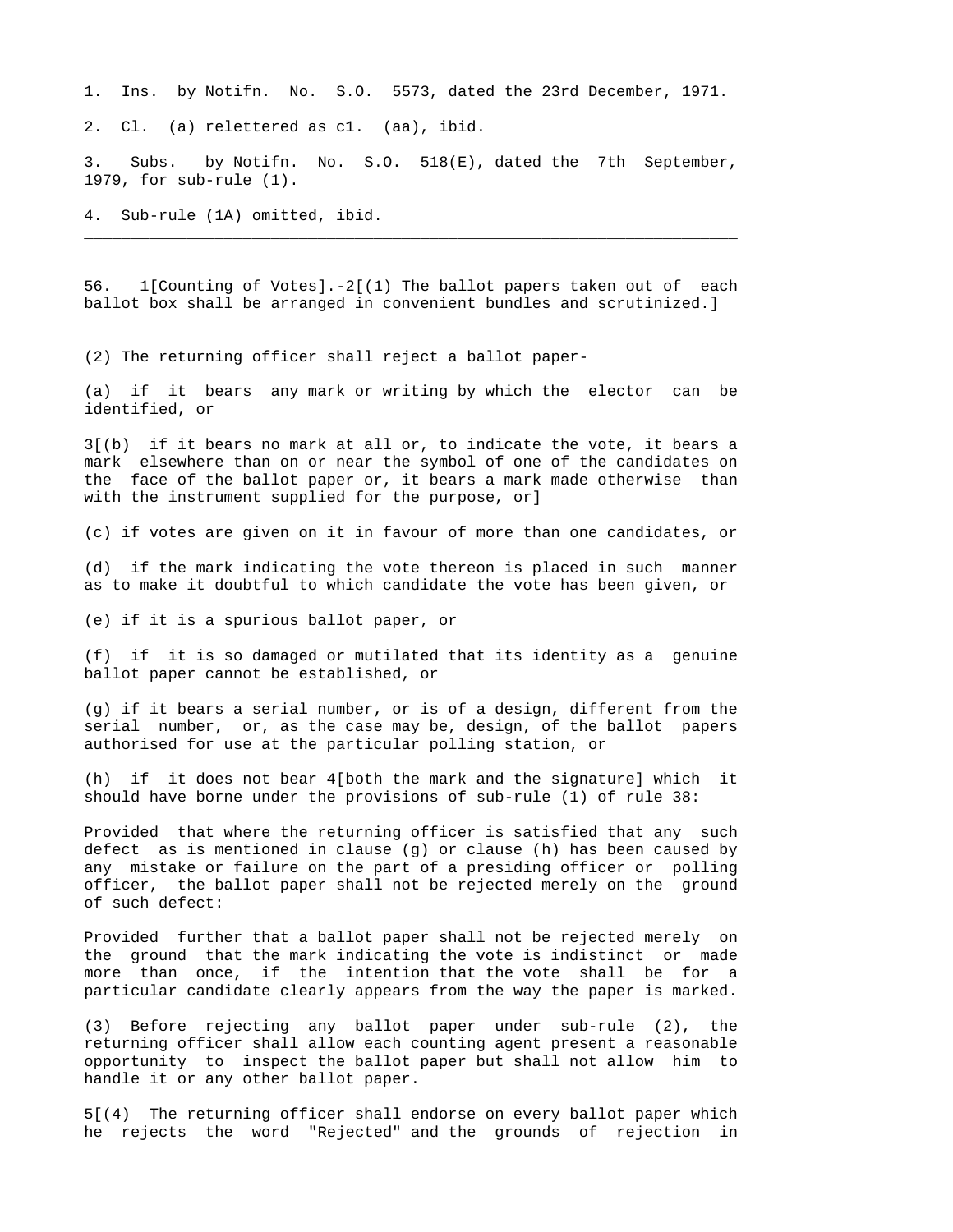abbreviated form either in his own hand or by means of a rubber stamp and shall initial such endorsement.]

(5) All ballot papers rejected under this rule shall be bundled together.

6[(6) Every ballot paper which is not rejected under this rule shall be counted as one valid vote:

Provided that no cover containing tendered ballot papers shall be opened and no such paper shall be counted.

7[(7) After the counting of all ballot papers contained in all the ballot boxes used at a polling station has been completed,-

(a) the counting supervisor shall fill in and sign Part II-Result of Counting, in Form 16, which shall also be signed by the returning officer; and

(b) the returning officer shall make the entries in a result sheet in Form 20 and announce the particulars.]]

8\* \* \* \* \*

\_\_\_\_\_\_\_\_\_\_\_\_\_\_\_\_\_\_\_\_\_\_\_\_\_\_\_\_\_\_\_\_\_\_\_\_\_\_\_\_\_\_\_\_\_\_\_\_\_\_\_\_\_\_\_\_\_\_\_\_\_\_\_\_\_ \_\_\_ 1. Subs. by Notifn. No. S.O. 3662, dated the 12th October, 1964.

2. Subs. by Notifn. No. S.O. 518(E), dated the 7th September, 1979, for sub-rule (1).

3. Subs. by Notifn. No. S.O. 505(E), dated the 18th September, 1973.

4. Subs. by Notifn. No. S.O. 4542, dated the 20th December, 1968 (w.e.f. 1-1-1969).

5. Subs. by Notifn. No. S.O. 479A, dated the 27th January, 1971, for sub-rule (4).

6. Ins. by Notifn. No. S.O. 3662, dated the 12th October, 1964.

7. Subs. by Notifn. No. S.O. 518(E), dated the 7th September, 1979, for sub-rule (7).

\_\_\_\_\_\_\_\_\_\_\_\_\_\_\_\_\_\_\_\_\_\_\_\_\_\_\_\_\_\_\_\_\_\_\_\_\_\_\_\_\_\_\_\_\_\_\_\_\_\_\_\_\_\_\_\_\_\_\_\_\_\_\_\_\_\_\_\_\_\_

8. Explanation omitted, ibid.

1[57. Sealing of used ballot papers.-The valid ballot papers of each candidate and the rejected ballot papers shall thereafter be bundled separately and the several bundles made up into a separate packet which shall be sealed with the seals of the returning officer and of such of the candidates, their election agents or counting agents as may desire to affix their seals thereon; and on the packets so sealed shall be recorded the following particulars, namely:-

(a) the name of the constituency;

2[(b) the particulars of the polling station where the ballot papers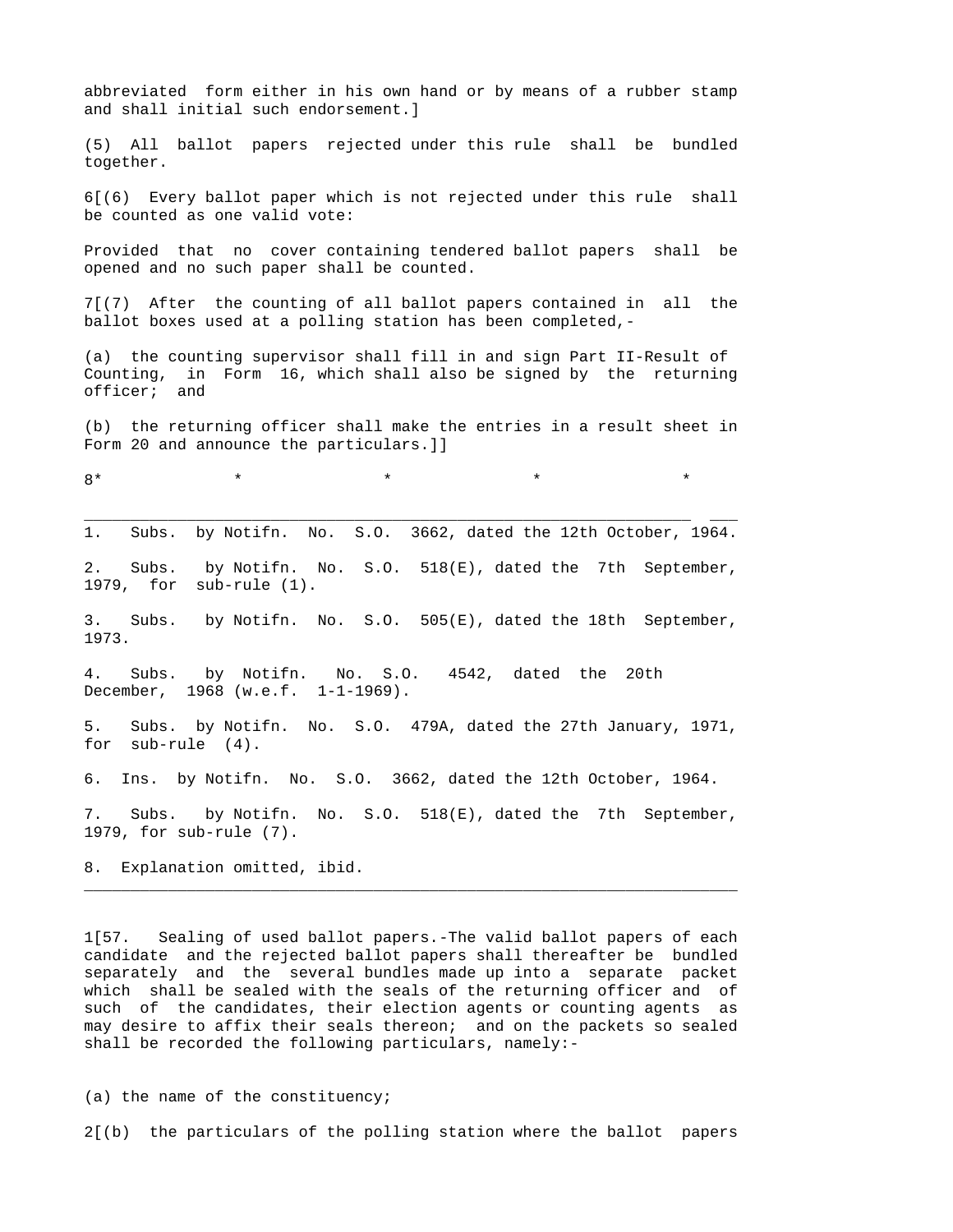have been used; and

(c) the date of counting.]

58. Counting of ballot papers transferred to bags or covers under rule 44.-The provisions of rules 55, 56 and 57 shall apply so far as may be in relation to counting of ballot papers and votes, if any, which have been transferred from ballot boxes to cloth bags or cloth-lined covers under sub-rule (5) of rule 44:

Provided that every reference in the said rules to a ballot box shall be construed as a reference to a bag or cover to which the contents of a ballot box have been transferred.

59. Counting of votes at notified polling stations.-In relation to the counting of ballot papers found in ballot boxes used at notified polling stations, 3[rules 50 to 54] and, in lieu of rules 55, 56 and 57, the following rules shall apply, namely:-

"55A. Scrutiny and opening of ballot boxes.-(1) All ballot boxes used at a notified polling station shall be opened at the same time but every ballot box shall be dealt with in such manner that its contents do not get mixed up with the contents of any other ballot box.

(2) Subject to the provisions of sub-rule (1), the returning officer may have the ballot boxes used at more notified polling stations than one opened and their contents counted simultaneously.

(3) Before any ballot box is opened, the counting agents present shall be allowed to inspect the paper seal or any other seal that might have been affixed thereon and to satisfy themselves that it is intact.

(4) The returning officer shall satisfy himself that none of the ballot boxes has in fact been tampered with.

(5) If the returning officer is satisfied that any of the ballot boxes has in fact been tampered with, he shall not count the ballot papers contained in any of the ballot boxes used at the polling station at which such box was used and shall proceed as laid down in section 58 in respect of that polling station.

1. Subs. by Notifn. No. S.O. 3662, dated the 12th October, 1964.

\_\_\_\_\_\_\_\_\_\_\_\_\_\_\_\_\_\_\_\_\_\_\_\_\_\_\_\_\_\_\_\_\_\_\_\_\_\_\_\_\_\_\_\_\_\_\_\_\_\_\_\_\_\_\_\_\_\_\_\_\_\_\_\_\_ \_\_\_

2. Ins. by Notifn. No. S.O. 518(E), dated the 7th September, 1979. The former cl. (b) was omitted by Notifn. No. S.O. 5573, dated the 23rd December, 1971.

3. Subs. by Notifn. No. S.O. 5573, dated the 23rd December, 1971. \_\_\_\_\_\_\_\_\_\_\_\_\_\_\_\_\_\_\_\_\_\_\_\_\_\_\_\_\_\_\_\_\_\_\_\_\_\_\_\_\_\_\_\_\_\_\_\_\_\_\_\_\_\_\_\_\_\_\_\_\_\_\_\_\_\_\_\_\_\_

(6) After each ballot box is opened, the counting agents present shall be allowed to inspect the ballot box and satisfy themselves that it bears the proper symbol inside and has been duly marked in accordance with the provisions of sub-rule (6) of rule 33 as modified by clause (c) of sub-rule (3) of rule 49.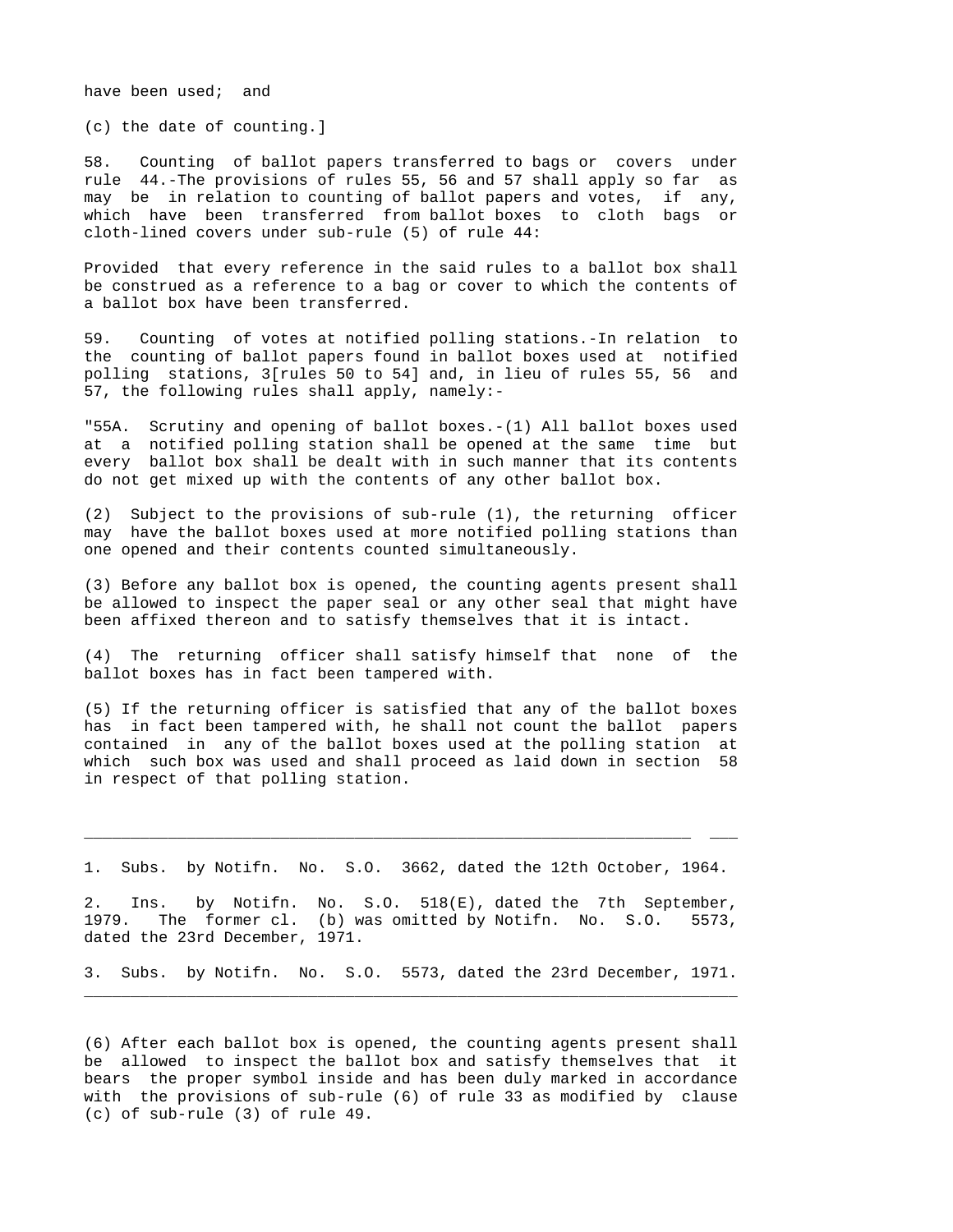(7) If any question arises as to the candidate to whom a particular ballot box was allotted at the poll, the returning officer shall decide such question by a reference to the symbol inside the box:

Provided that-

(a) if there is no symbol inside the box, or

(b) if the symbol inside the box has been damaged or mutilated beyond recognition, or

(c) if the same symbol is found on two or more boxes used at the same polling station, the returning officer, shall, wherever possible, decide the question by reference to all relevant circumstances including the distinguishing marks on the ballot box, and where he does not consider it possible to decide the question, he shall immediately refer it to the Election Commission for its decision.

56A. 1[Counting of votes].-(1) The ballot papers taken out of each ballot box shall be arranged in convenient bundles and scrutinised.

(2) The returning officer shall reject a ballot paper-

(a) if it bears any mark or writing by which the elector can be identified, or

(b) if it is a spurious ballot paper, or

(c) if it is so damaged or mutilated that its identity as a genuine ballot paper cannot be established, or

(d) if it bears a serial number, or is of design, different from the serial numbers or, as the case may be, design, of the ballot papers authorised for use at the particular polling station; or

(e) if it does not bear 2[both the mark and the signature] which it should have borne under the provisions of sub-rule (1) of rule 38:

Provided that where the returning officer is satisfied that any such defect as is mentioned in clause (d) or clause (e) has been caused by any mistake or failure on the part of a presiding officer or polling officer, the ballot paper shall not be rejected merely on the ground of such defect.

(3) Before rejecting any ballot paper under sub-rule (2), the returning officer shall allow the counting agents present a reasonable opportunity to inspect the ballot paper but shall not allow them to handle it or any other ballot paper.

(4) The returning officer shall record on every ballot paper which he rejects the letter 'R' and the grounds of rejection in abbreviated form either in his own hand or by means of a rubber stamp.

(5) All ballot papers taken out of any one ballot box and rejected under this rule shall be made into a separate bundle.

3[(6) Every ballot paper which is not rejected under this rule shall be counted as one valid vote:

Provided that no cover containing tendered ballot papers shall be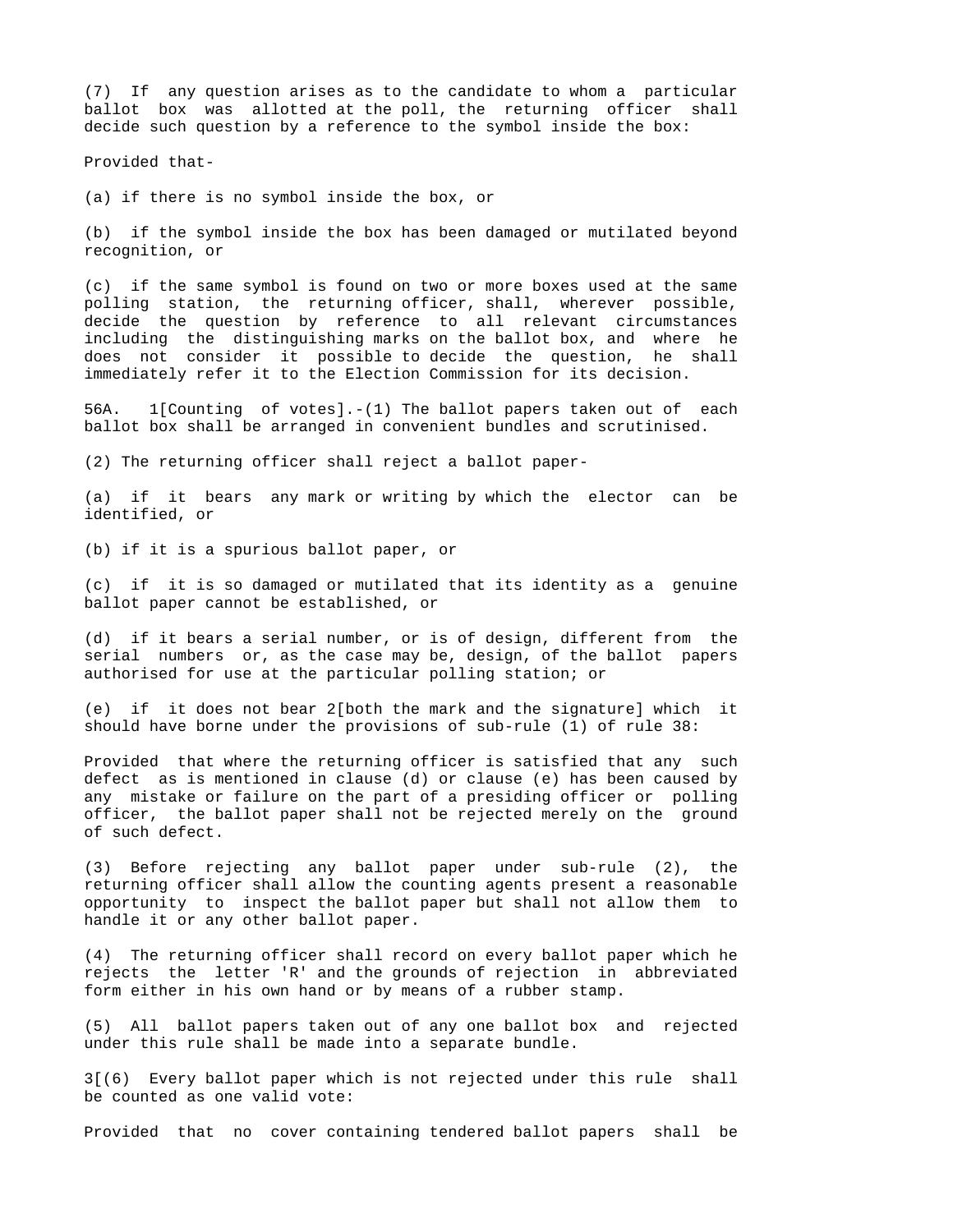opened and no such ballot paper shall be counted.]

2[(7) After the counting of all ballot papers contained in all the ballot boxes used at a polling station has been completed,-

(a) the counting supervisor shall fill in and sign Part II- Result of Counting in 4[Form 16 which shall also be signed by the returning officer; and

(b) the returning officer shall make the entries in a result sheet in Form 20 and announce the particulars.]

Subs. by Notifn. No. S.O. 3662, dated the 12th October, 1964, for the former heading.

\_\_\_\_\_\_\_\_\_\_\_\_\_\_\_\_\_\_\_\_\_\_\_\_\_\_\_\_\_\_\_\_\_\_\_\_\_\_\_\_\_\_\_\_\_\_\_\_\_\_\_\_\_\_\_\_\_\_\_\_\_\_\_\_\_ \_\_\_

2. Subs. by Notifn. No. S.O. 4542, dated the 20th December, 1968  $(w.e.f 1-1-1969)$ .

3. Ins. by Notifn. No. S.O. 3662, dated the 12th October, 1964.

4. Subs. by Notifn. No. S.O. 518 (E), dated the 7th September, 1979. \_\_\_\_\_\_\_\_\_\_\_\_\_\_\_\_\_\_\_\_\_\_\_\_\_\_\_\_\_\_\_\_\_\_\_\_\_\_\_\_\_\_\_\_\_\_\_\_\_\_\_\_\_\_\_\_\_\_\_\_\_\_\_\_\_\_\_\_\_\_

> CONDUCT OF ELECTIONS RULES, 1961 (Statutory Rules and Order)

1[57A. Sealing of used ballot papers.-(1) The valid ballot papers found in each ballot box, shall thereafter be bundled together and kept along with the bundle of rejected ballot papers, if any found in that box in a separate packet which shall be sealed with the seals of the returning officer and of such of the candidates, their election agents or counting agents as may desire to affix their seals thereon and on the packet so sealed there shall be recorded the following particulars, namely:-

(a) the name of the constituency,

(b) the particulars of the polling station where the ballot papers have been used,

(c) the name of the candidate to whom the ballot box was allotted, and

(d) the date of counting.

(2) The returning officer shall then place together all the packets made up under sub-rule (1) in respect of each candidate in a separate container which shall be sealed with the seals of the returning officer and of such of the candidates, their election agents or their counting agents as may desire to affix their seals thereon and on the container so sealed shall be recorded the following particulars, namely:-

(a) the name of the constituency,

(b) the names of the candidates, and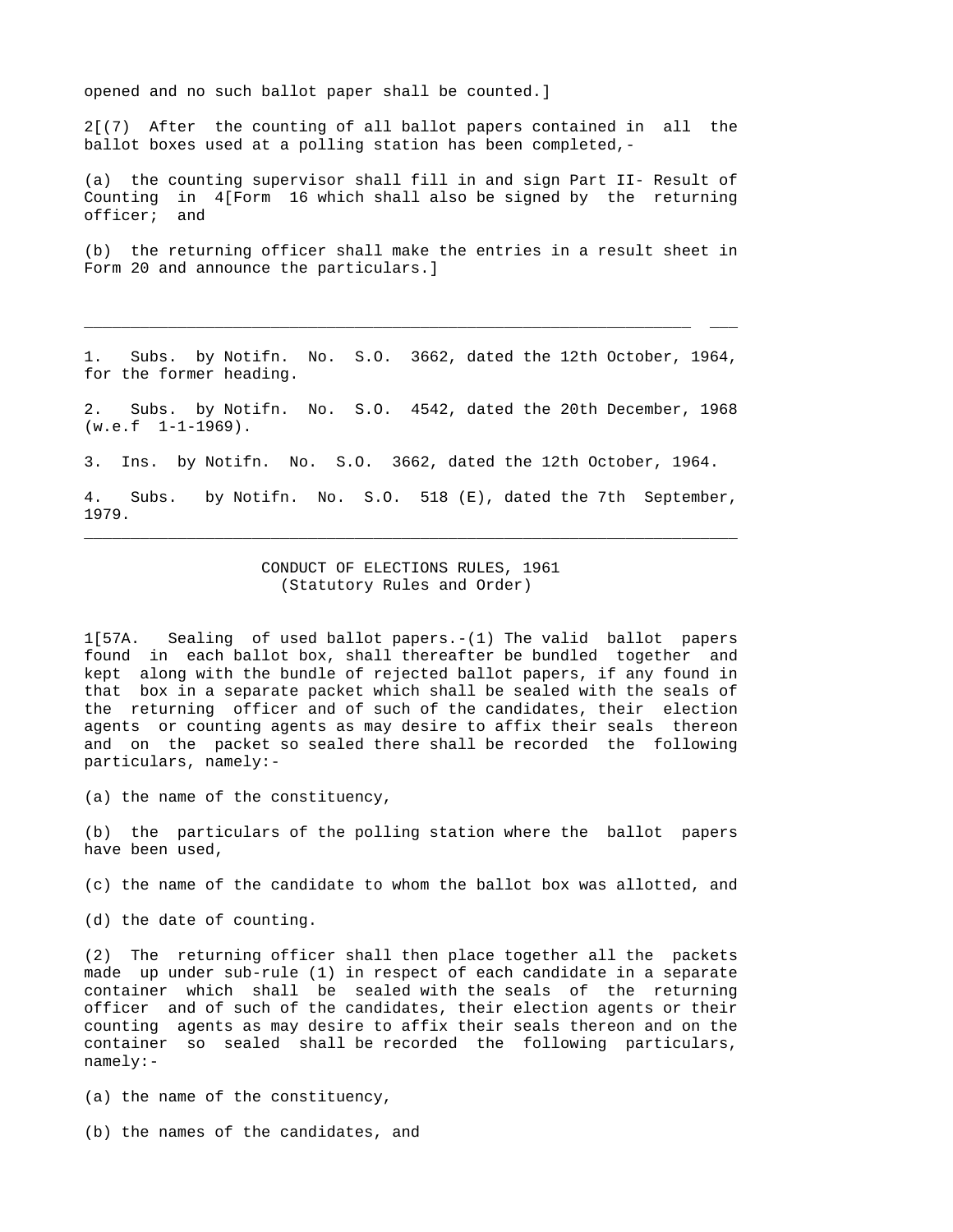(c) the date of counting.]

2[59A. 3[Counting of votes in specified constituencies.-Where the Election Commission apprehends intimidation and victimisation of electors in any constituency and it is of the opinion that it is absolutely necessary that the ballot papers taken out of all boxes used in that constituency should be mixed before counting, it may, by notification in the Official Gazette, specify such constituency and for counting of such ballot papers, in lieu of rules 55, 56, 57 and 59, the following rules shall apply], namely:-

`55B. Scrutiny and opening of ballot boxes.-(1) The returning officer shall open, or cause to be opened, simultaneously the ballot box or boxes used at more than one polling station and shall have the total number of ballot papers found in such box or boxes counted and recorded in Part II of From 16 :

Provided that discrepancy, if any, between the total number of such ballot papers recorded as aforesaid and the total number of ballot papers shown against item No. 5 of Part I shall also be recorded in Part II of Form 16.

(2) Before any ballot box is opened at a Counting table, the counting agents present at that table shall be allowed to inspect the paper seal or such other seal as might have been affixed thereon and to satisfy themselves that it is intact.

(3) The returning officer shall satisfy himself that none of the ballot boxes has in fact been tampered with.

(4) If the returning officer is satisfied that any ballot box has in fact been tampered with, he shall not count the ballot papers contained in that box and shall follow the procedure laid down in section 58 in respect of that polling station.

1. Subs. by Notifn. No. S.O. 3662, dated the 12th October, 1964.

\_\_\_\_\_\_\_\_\_\_\_\_\_\_\_\_\_\_\_\_\_\_\_\_\_\_\_\_\_\_\_\_\_\_\_\_\_\_\_\_\_\_\_\_\_\_\_\_\_\_\_\_\_\_\_\_\_\_\_\_\_\_\_\_\_\_\_\_\_\_

2. Ins. by Notifn. No. S.O. 958(E), dated the 17th November, 1989.

3. Subs. by Notifn. No. S.O. 105(E), dated the 15th February, 1993. ----------------------------------------------------------------------

56B. Counting of votes.-(1) Subject to such general or special directionsif any, as may be given by the Election Commission in this behalf, the ballot papers taken out of all boxes 1[used at more than one polling station in a constituency,] shall be mixed together and then arranged in convenient bundles and scrutinised.

(2) The returning officer shall reject a ballot paper-

(a) if it bears any mark or writing by which the elector can be identified, or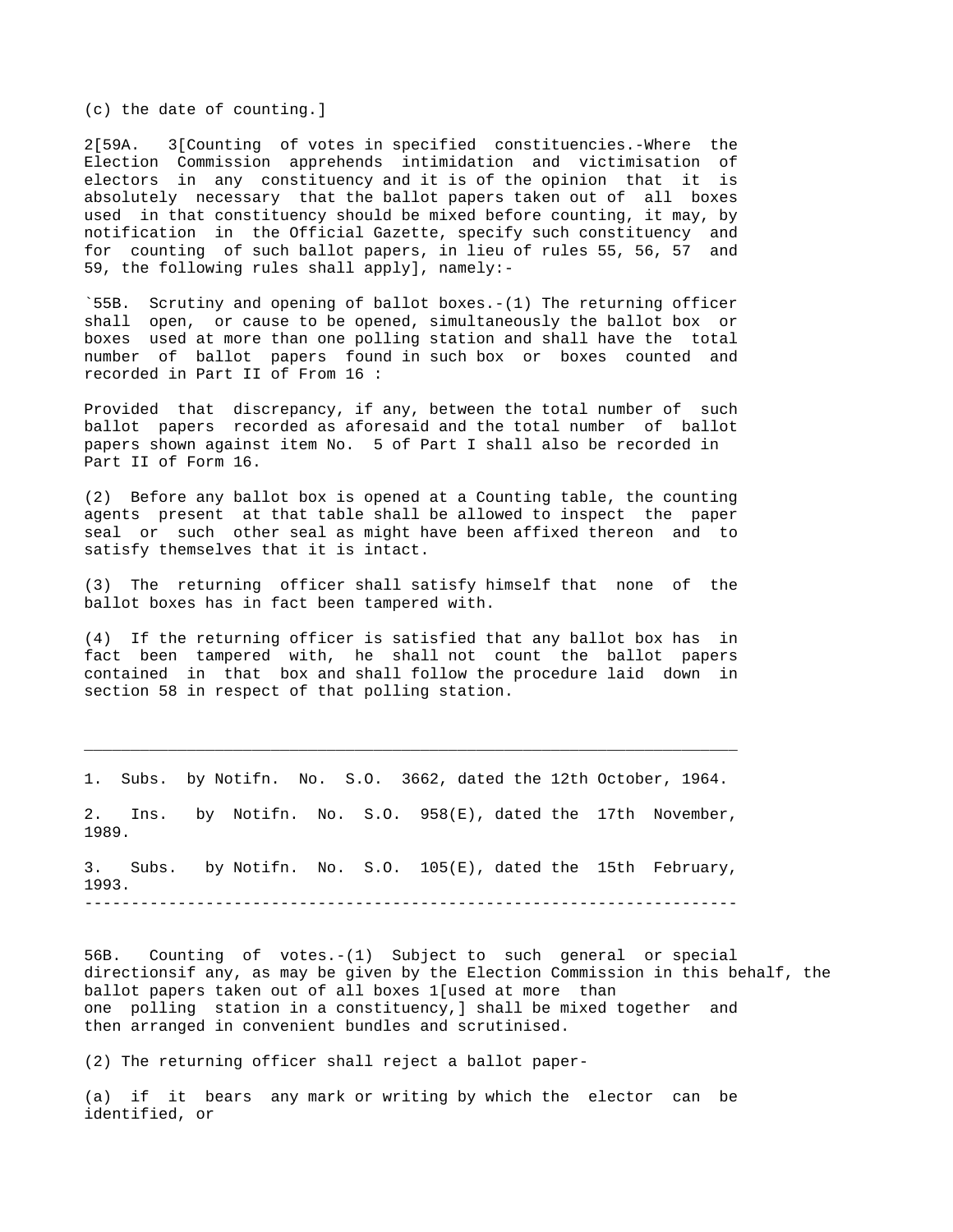(b) if it bears no mark at all or, to indicate the vote, it bears a mark elsewhere than on or near the symbol of one of the candidates on the face of the ballot paper or, it bears a mark made otherwise than with the instrument supplied for the purpose, or

(c) if votes are given on it in favour of more than one candidate, or

(d) if the mark indicating the vote thereon is placed in such manner as to make it doubtful to which candidate the vote has been given, or

(e) if it is a spurious ballot paper, or

(f) if it is so damaged or mutilated that its identity as a genuine ballot paper cannot be estasblished, or

(g) if it bears a serial number, or is of a design, different from the serial numbers, or, as the case may be, design, of the ballot papers authorised for use at the particular polling station, or

(h) if it does not bear both the mark and the signature which it should have borne under the provisions of sub-rule (1) of rule 38:

Provided that where the returning officer is satisfied that any such defect as is mentioned in clause (g) or clause (h) has been caused by any mistake or failure on the part of a presiding officer or polling officer, the ballot paper shall not be rejected merely on the ground of such defect:

Provided further that a ballot paper shall not be rejected merely on the ground that the mark indicating the vote is indistinct or made more than once, if the intention that the vote shall be for a particular candidate clearly appears from the way the paper is marked.

(3) Before rejecting any ballot paper under sub-rule (2), the returning officer shall allow each counting agent present a reasonable opportunity to inspect the ballot paper but shall not allow him to handle it or any other ballot paper.

(4) The returning officer shall endorse on every ballot paper which he rejects the word "Rejected" and the grounds of rejection in abbreviated form either in his own hand or by means of a rubber stamp and shall initial such endorsement.

(5) All ballot papers rejected under this rule shall be bundled together.

(6) Every ballot paper which is not rejected under this rule shall be counted as one valid vote:

Provided that no cover containing tendered ballot shall be opened and no such paper shall be counted.

(7) After the counting of all ballot papers contained in all the ballot boxes used in a constituency has been completed, the returning officer shall make the entries in a result sheet in Form 20A and announce the particulars.

Explanation.-For the purpose of this rule, the expression "constituency" shall, in relation to an election from a parliamentary constituency, mean the assembly constituency comprised therein.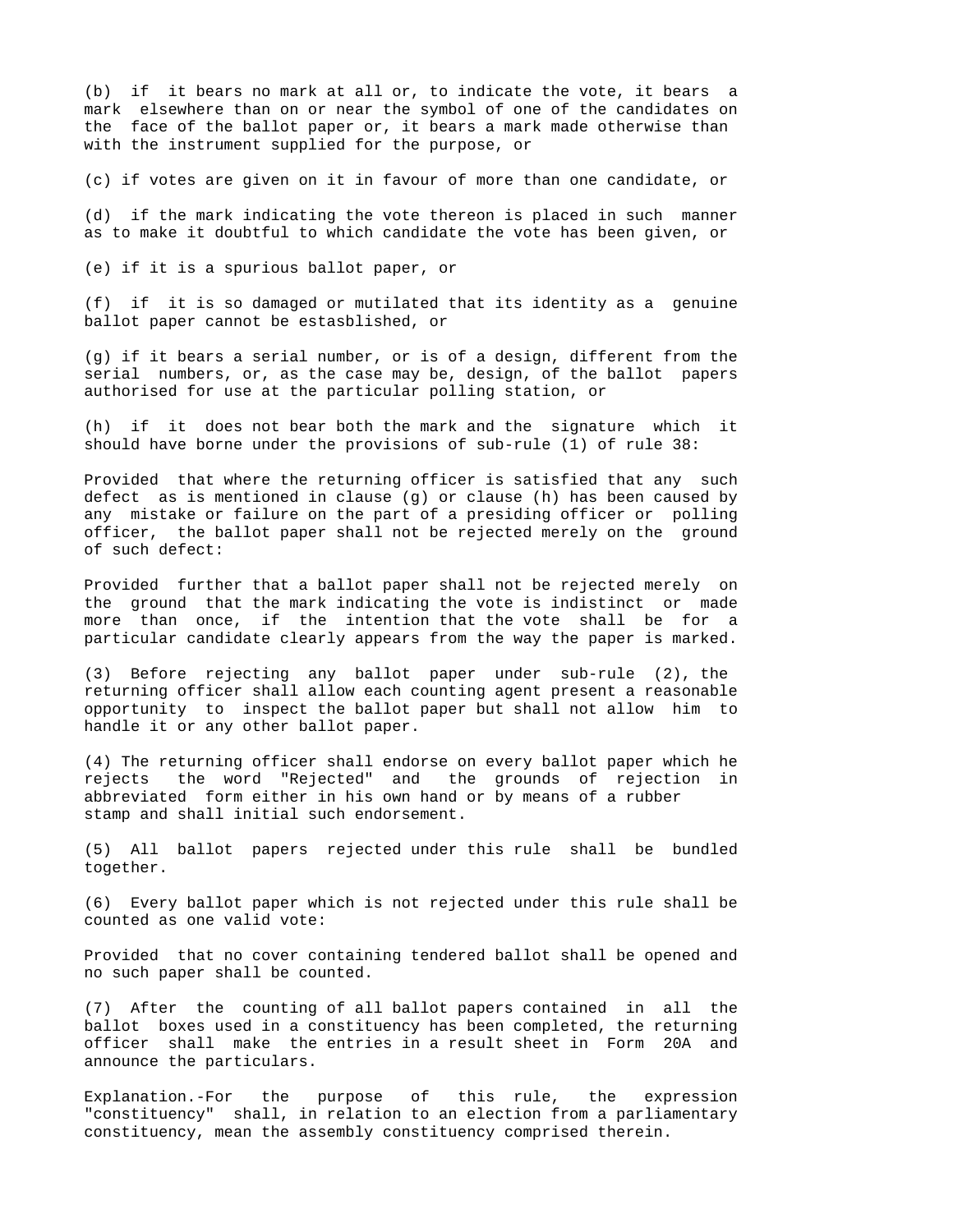57B. Sealing of used ballot papers.-The valid ballot papers of each candidate and the rejected ballot papers shall thereafter be bundled separately and the several bundles made up into a separate packet which shall be sealed with the seals of the returning officer and of such of the candidates, their election agents or counting agents as may desire to affix their seals thereon and on the packets so sealed shall be recorded the followig particulars, namely:-

(a) the name of the constituency; and (b) the date of counting.'. ----------------------------------------------------------------------

1. Subs. by Notifn. No. S.O. 15(E), dated the 15th February, 1993. ----------------------------------------------------------------------

60. Counting to be continuous.-The returning officer shall, as far as practicable, proceed continuously with the counting and shall, during any intervals when the counting has to be suspended, keep the ballot papers, packets and all other papers relating to the election sealed with his own seal and the seals of such candidates or election agents as may desire to affix their seals and take sufficient precaution for their safe custody during such intervals.

61. Recommencement of counting after fresh poll.-(1) If a fresh poll is held under section 58, the returning officer shall, after completion of that poll, recommence the counting of votes on the date and at the time and place which have been fixed by him in that behalf and of which notice has been previously given to the candidates and their election agents.

(2) The provisions of rules 56 and 57 shall apply so far as may be to such further counting.

 $1$ \* \* \* \* \* \* \* \*

63. Re-count of votes.-(1) After the completion of the counting, the returning officer shall record in the result sheet in Form 20 the total number of votes polled by each candidate and announce the same.

2[(2) After such announcement has been made, a candidate or, in his absence, his election agent or any of his counting agents may apply in writing to the returning officer to re-count the votes either wholly or in part stating the grounds on which the demands such re-count.]

(3) On such an application being made the returning officer shall decide the matter and may allow the application in whole or in part or may reject it in toto if it appears to him to be frivolous or unreasonable.

(4) Every decision of the returning officer under sub-rule (3) shall be in writing and contain the reasons therefor.

2[(5) If the returning officer decides under sub-rule (3) to allow a re-count of the votes either wholly or in part, he shall-

(a) do the re-counting in accordance with 3[rule 54A,] rule 56 or rule 56A, as the case may be;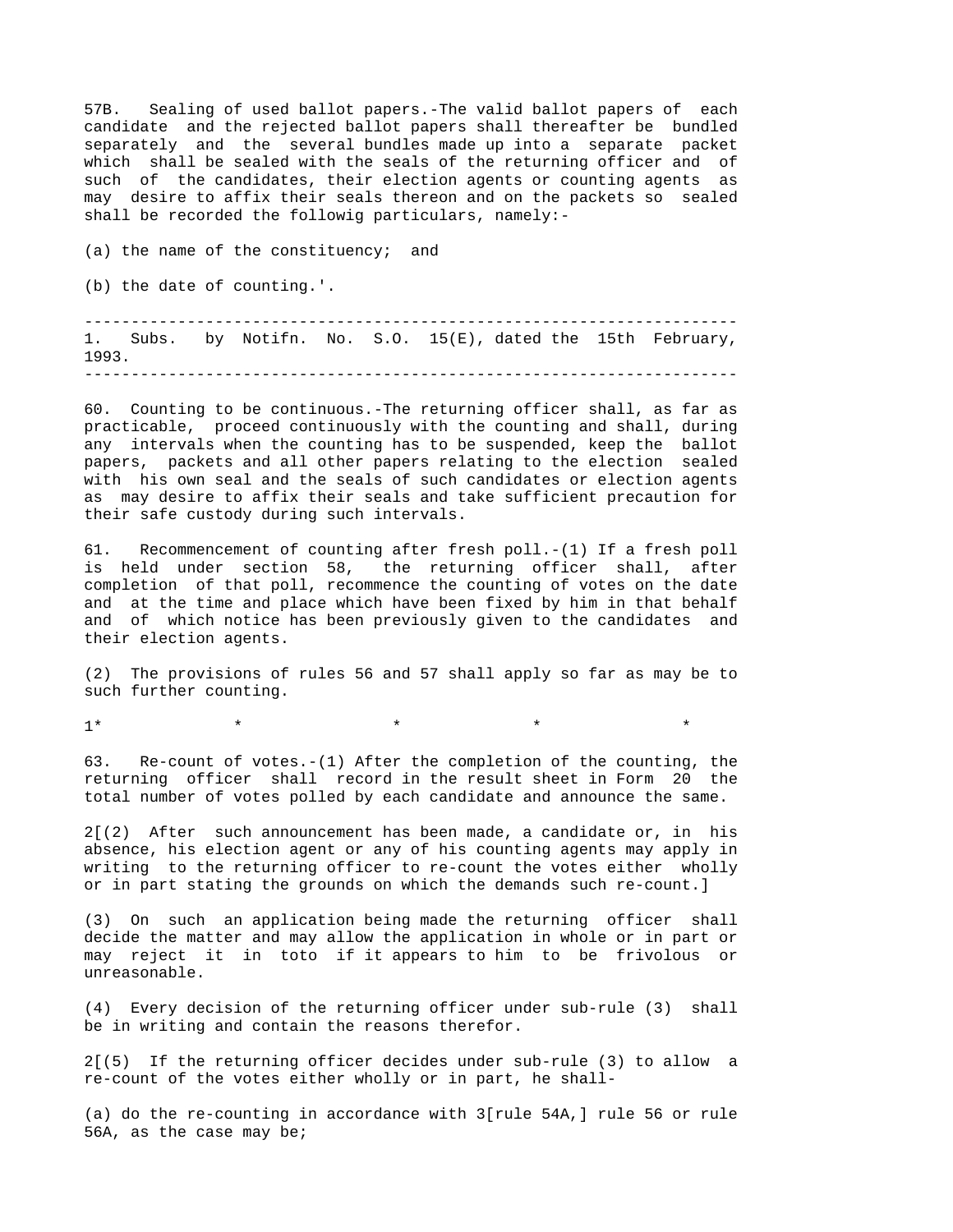(b) amend the result sheet in Form 20 to the extent necessary after such re-count; and

(c) announce the amendments so made by him.]

(6) After the total number of votes polled by each candidate has been announced under sub-rule (1) or sub-rule (5), the returning officer shall complete and sign the result sheet in Form 20 and no application for a re-count shall be entertained thereafter:

Provided that no step under this sub-rule shall be taken on the completion of the counting until the candidates and election agents present at the completion thereof have been given a reasonable opportunity to exercise the right conferred by sub-rule (2).

4[64. Declaration of result of election and return of election.-The returning officer shall, subject to the provisions of section 65 if and so far as they apply to any particular case, then-

(a) declare in Form 21C or Form 21D, as may be appropriate, the candidate to whom the largest number of valid votes have been given, to be elected under section 66 and send signed copies thereof to the appropriate authority, the Election Commission and the chief electoral officer; and

(b) complete and certify the return of election in Form 21E, and send signed copies thereof to the Election Commission and the chief electoral officer.]

1. Rule 62 omitted by Notifn. No. S.O. 3662, dated the 12th October, 1964.

\_\_\_\_\_\_\_\_\_\_\_\_\_\_\_\_\_\_\_\_\_\_\_\_\_\_\_\_\_\_\_\_\_\_\_\_\_\_\_\_\_\_\_\_\_\_\_\_\_\_\_\_\_\_\_\_\_\_\_\_\_\_\_\_\_\_\_\_\_\_

2. Subs., ibid., for the former sub-rule.

3. Ins. by Notifn. No. S.O. 3450, dated the 9th November, 1966.

4. Subs. by Notifn. No. S.O. 4542, dated the 20th December, 1968  $(w.e.f 1-1-1969)$ .

----------------------------------------------------------------------

65. Counting at two or more places.-If ballot papers are counted at more places than one, the provisions of 1[rules 53, 54 and 55 to 60] shall apply to the counting at each such place, but the provisions of 2[rules 54A, 63 and 64] shall apply only to the counting at the last of such places.

66. Grant of certificate of election to returned candidate.-As soon as may be after a candidate has been declared by the returning officer under the provisions of section 53, or section 66, to be elected, the returning officer shall grant to such candidate a certificate of election in Form 22 and obtain from the candidate an acknowledgment of its receipt duly signed by him and immediately send the acknowledgment by registered post to the Secretary of the House of the People or, as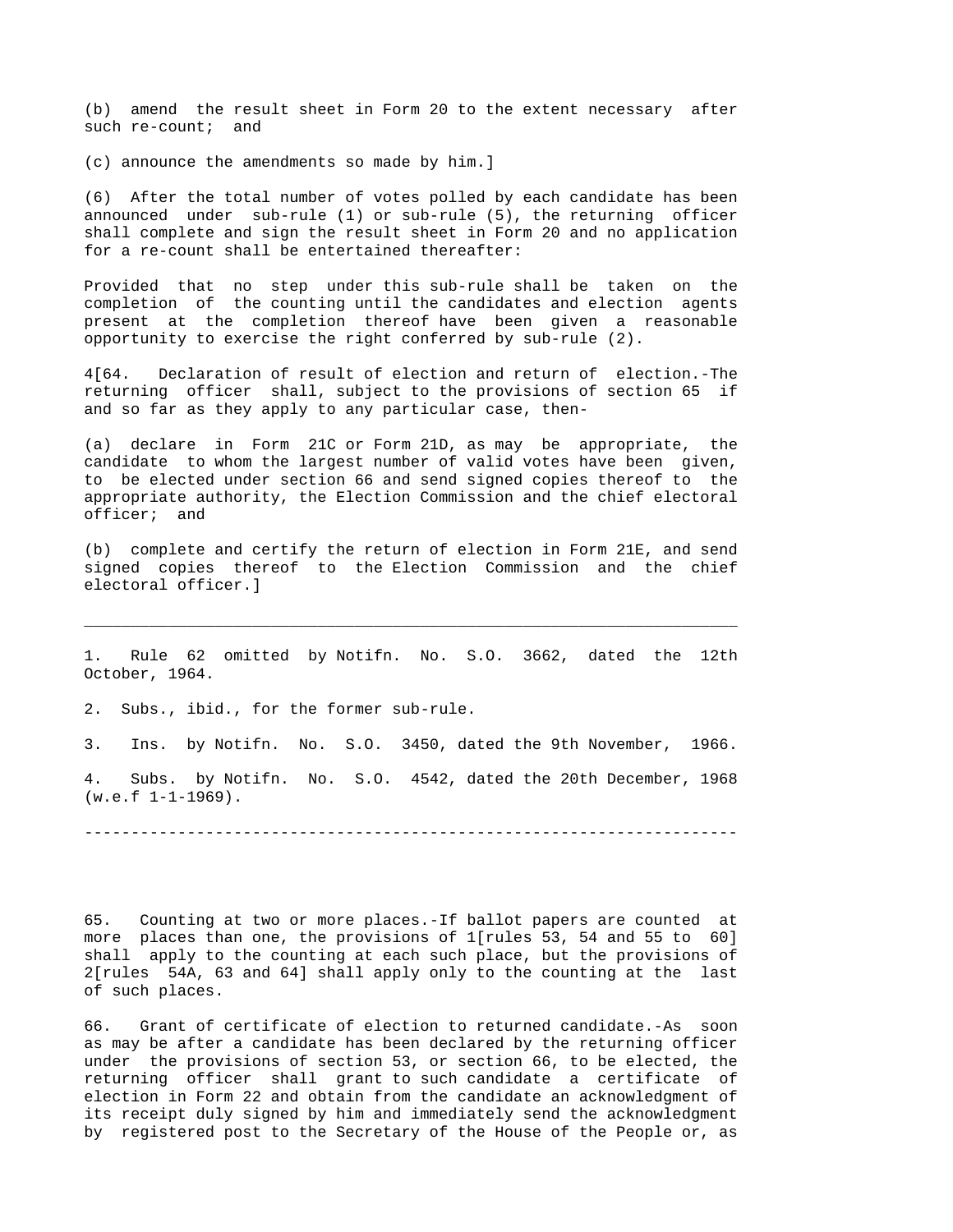the case may be, the Secretary of the Legislative Assembly.

3[66A. Counting of votes where electronic voting machines have been used.-In relation to the counting of votes at a polling station, where voting machine has been used,-

(i) the provisions of rules 50 to 54 and in lieu of rules 55, 56 and 57, the following rules shall respectively apply, namely:-

"55C. Scrutiny and inspection of voting machines.-(1) The returning officer may have the control units of the voting machines used at more than one polling station taken up for scrutiny and inspection and votes recorded in such units counted simultaneously.

(2) Before the votes recorded in any control unit of voting machine are counted under sub-rule (1), the candidate or his election agent or his counting agent present at the counting table shall be allowed to inspect the paper seal and such other vital seals as might have been affixed on the unit and to satisfy themselves that the seals are intact.

(3) The returning officer shall satisfy himself that none of the voting machines has in fact been tampered with.

(4) If the returning officer is satisfied that any voting machine has in fact been tampered with, he shall not count the votes recorded in that machine and shall follow the procedure laid down in section 58, or section 58A or section 64A, as may be applicable in respect of the polling station or stations where that machine was used.

56C. Counting of votes.-(1) After the returning officer is satisfied that a voting machine has in fact not been tampered with, he shall have the votes recorded therein counted by pressing the appropriate button marked "Result" provided in the control unit whereby the total votes polled and votes polled by each candidate shall be displayed in respect of each such candidate on the display panel provided for the purpose in the unit.

(2) As the votes polled by each candidate are displayed on the control unit, the returning officer shall have,-

(a) the number of such votes recorded separately in respect of each candidate in Part II on Form 17C,

(b) Part II of Form 17C completed in other respects and signed by the counting supervisor and also by the candidates or their election agents or their counting agents present; and

(c) corresponding entries made in a result sheet in Form 20 and the particulars so entered in the result sheet announced.

\_\_\_\_\_\_\_\_\_\_\_\_\_\_\_\_\_\_\_\_\_\_\_\_\_\_\_\_\_\_\_\_\_\_\_\_\_\_\_\_\_\_\_\_\_\_\_\_\_\_\_\_\_\_\_\_\_\_\_\_\_\_\_\_\_\_\_\_\_\_ 1. Subs. by Notifn. No. S.O. 3450, dated the 9th November, 1966, for "rules 53 to 60".

2. Subs., ibid., for "rules 62 to 64".

3. Ins. by Notifn. No. S.O. 230(E), dated the 24th March, 1992. ----------------------------------------------------------------------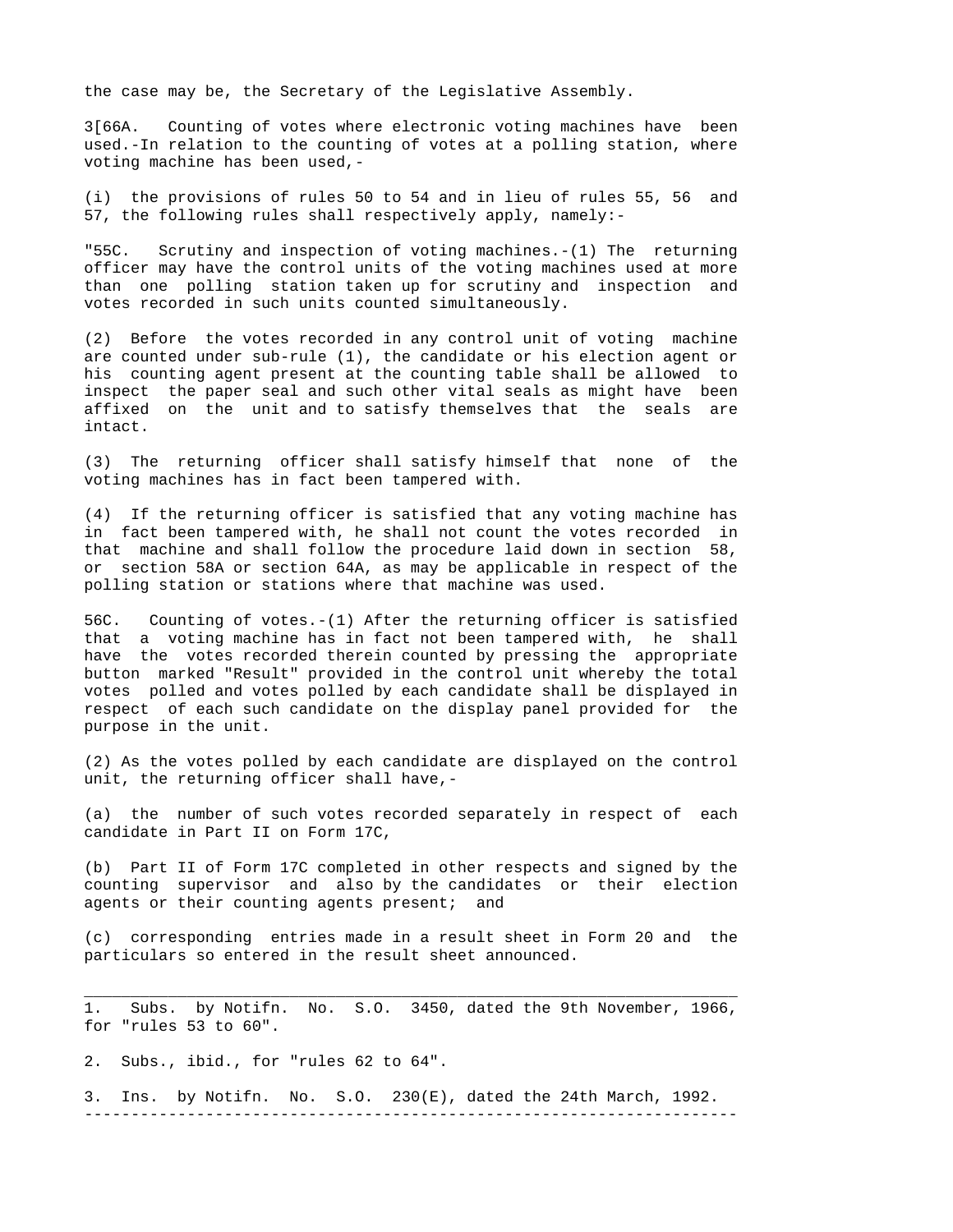57C. Sealing of voting machines.-(1) After the result of voting recorded in a control unit has been ascertained candidate-wise and entered in Part II of Form 17C and Form 20 under rule 56C, the returning officer shall reseal the unit with his seal and the seals of such of the candidates or their election agents present who may desire to affix the seals thereon so however that the result of voting recorded in the unit is not obliterated and the unit retains the memory of such result.

(2) The control unit so sealed shall be kept in specially prepared boxes on which the returning officer shall record the following particulars, namely:-

(a) the name of the constituency;

(b) the particulars of polling station or stations where the control unit has been used;

(c) serial number of the control unit;

(d) date of poll; and

(e) date of counting."

(ii) the provisions of rules 60 to 66 shall, so far as may be, apply in relation to voting by voting machines and any reference in those rules to,-

(a) ballot paper shall be construed as including a reference to such voting machine;

(b) any rule shall be construed as a reference to the corresponding rule in Chapter II of Part IV or, as the case may be, to rule 55C or 56C or 57C].

### Part VI

Voting at Elections by Assembly Members and in council Constituencies

67. Definition.-In this Part "election" means an election by assembly members or an election in a council constituency.

68. Notification as to postal ballot.-The Election Commission may, by notification published in the Official Gazette at any time before the last date for the withdrawal of candidatures at an election, direct that the method of voting by postal ballot shall be followed-

(a) at that election, if it is an election by assembly members; or

(b) in the whole or any specified parts of the constituency, if it is an election in a council constituency.

1[69. Notice to electors at election by assembly members.-At an election by assembly members where a poll becomes necessary, the returning officer for such election shall, as soon as may be after the last date for the withdrawal of candidatures, send to each elector a notice informing him of the date, time and place fixed for polling.]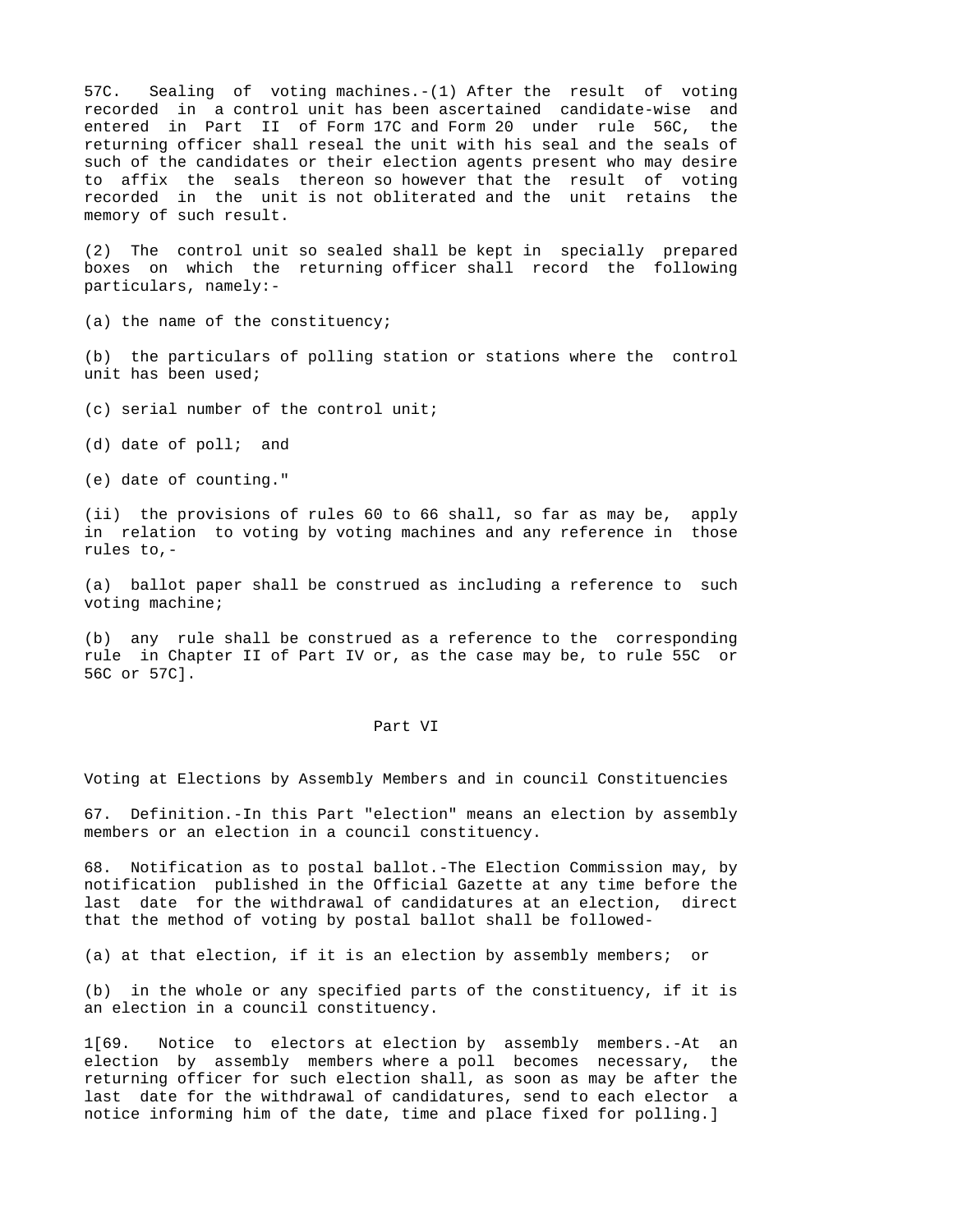70. Rules for conduct of poll.-The provisions of 2[rules 28 to 35 and 36 to 48] shall apply-

(a) to every election by assembly members in respect of which no direction has been issued under clause (a) of rule 68, and

(b) to every election in a council constituency unless voting by postal ballot has been directed in the whole of that constituency under clause (b) of rule 68,

subject to the following modifications, namely:-

(i) clause (a) of sub-rule (l) of rule 31 shall not apply to an election by assembly members;

(ii) 3[in lieu of rules 37 to 40], the following rules shall apply:-

"37A. Method of voting.-(1) Every elector has only one vote at an election irrespective of the number of seats to be filled.

4[(1A) The provisions of sub-rules (1), (2) and (4) of rule 37 shall apply in relation to electors in the graduates' constituencies and teachers' constituencies as they apply in relation to electors in the Parliamentary constituencies and Assembly constituencies.]

(2) An elector in giving his vote-

(a) shall place on his ballot paper the figure 1 in the Space opposite the name of the candidate for whom he wishes to vote in the first instance; and

(b) may, in addition, place on his ballot paper the figure 2 or the figures 2 and 3, or the figures 2, 3 and 4 and so on, in the space opposite the names of the other candidates in the order of his preference.

5[Explanation.-The figures referred to in clauses (a) and (b) of this sub-rule may be marked in the international form of Indian numerals or in the Roman form or in the form used in any Indian language but shall not be indicated in words.]

\_\_\_\_\_\_\_\_\_\_\_\_\_\_\_\_\_\_\_\_\_\_\_\_\_\_\_\_\_\_\_\_\_\_\_\_\_\_\_\_\_\_\_\_\_\_\_\_\_\_\_\_\_\_\_\_\_\_\_\_\_\_\_\_\_\_\_\_\_\_ 1. Subs. by Notifn. No. S.O. 3662, dated the 12th October, 1964, for rule 69.

2. Subs. by Notifn. No. S.O. 3450, dated the 9th November, 1966, for "rules 28 to 48".

3. Subs. by Notifn. No. S.O. 1520, dated the 25th April, 1968.

4. Ins. by Notifn. No. S.O. 335(E), dated the 23rd April, 1990.

5. Ins. by Notifn. No. S.O. 3875, dated the 15th December, 1966. ----------------------------------------------------------------------

1[38A. Issue of ballot papers to electors.-(1) Every ballot paper, before it is issued to an elector, and the counterfoil attached thereto shall be stamped on the back with such distinguishing mark as the Election Commission may direct, and every ballot paper, before it is issued, shall be signed in full on its back by the presiding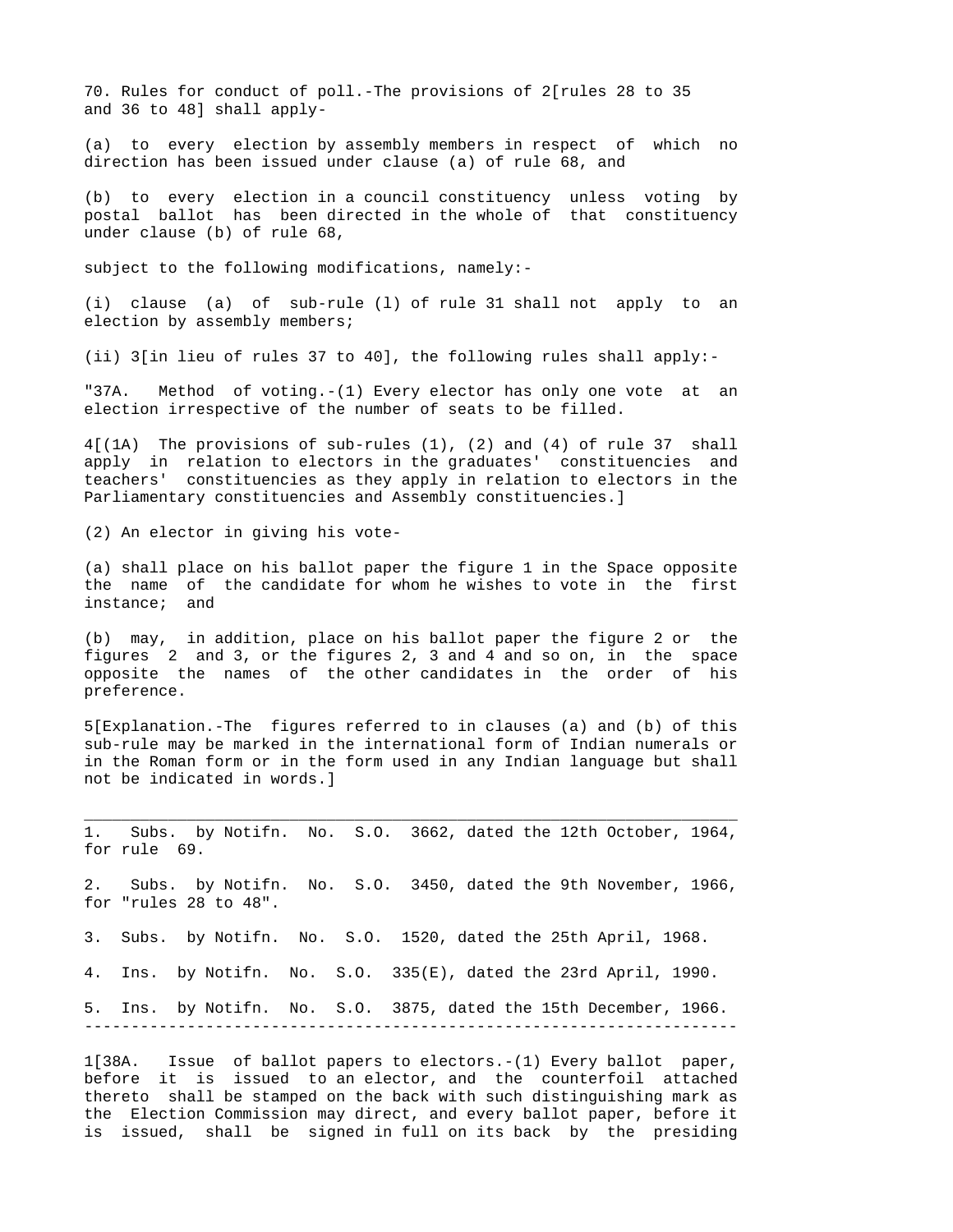officer.

(2) At the time of issuing a ballot paper to an elector, the polling officer shall-

(a) record on its counterfoil the electoral roll number of the elector as entered in the marked copy of the electoral roll;

(b) obtain the signature of thumb impression of that elector on the said counter-foil; and

(c) mark the name of the elector in the marked copy of the electoral roll to indicate that a ballot paper has been issued to him, without however recording therein the serial number of the ballot paper issued to that elector:

Provided that no ballot paper shall be delivered to an elector unless he has put his signature or thumb impression on the counterfoil of that ballot paper.

(3) Notwithstanding anything contained in sub-rule (2) of rule 2, it shall not be necessary for any presiding officer or polling officer or any other officer to attest the thumb impression of the elector on the counterfoil.

(4) No person in the polling station shall note down the serial numbers of the ballot papers issued to particular electors.

(5) Before any ballot paper is delivered to an elector at an election by assembly members or in a local authorities' constituency, the serial number of the ballot paper shall be effectively concealed in such manner as the Election Commission may direct.]

2[39A. Maintenance of secrecy of voting by electors within polling station and voting procedure.-(1) Every elector, to whom a ballot paper has been issued under rule 38A or under any other provision of these rules, shall maintain secrecy of voting within the polling station and for that purpose observe the voting procedure hereinafter laid down.

(2) The elector on receiving the ballot paper shall forthwith-

(a) proceed to one of the voting compartments;

(b) record his vote in accordance with sub-rule (2) of rule 37A with the article supplied for the purpose;

(c) fold the ballot paper so as to conceal his vote;

3[(d) if required, show to the presiding officer, the distinguishing mark on the ballot paper;]

4[(e)] insert the folded paper into the ballot box; and

4[(f)] quit the polling station.

1.Subs. by Notifn. No. S.O. 5573, dated the 23rd December, 1971.

\_\_\_\_\_\_\_\_\_\_\_\_\_\_\_\_\_\_\_\_\_\_\_\_\_\_\_\_\_\_\_\_\_\_\_\_\_\_\_\_\_\_\_\_\_\_\_\_\_\_\_\_\_\_\_\_\_\_\_\_\_\_\_\_\_

2. Subs. by Notifn. No. S.O.286(E), dated the 8th May, 1974.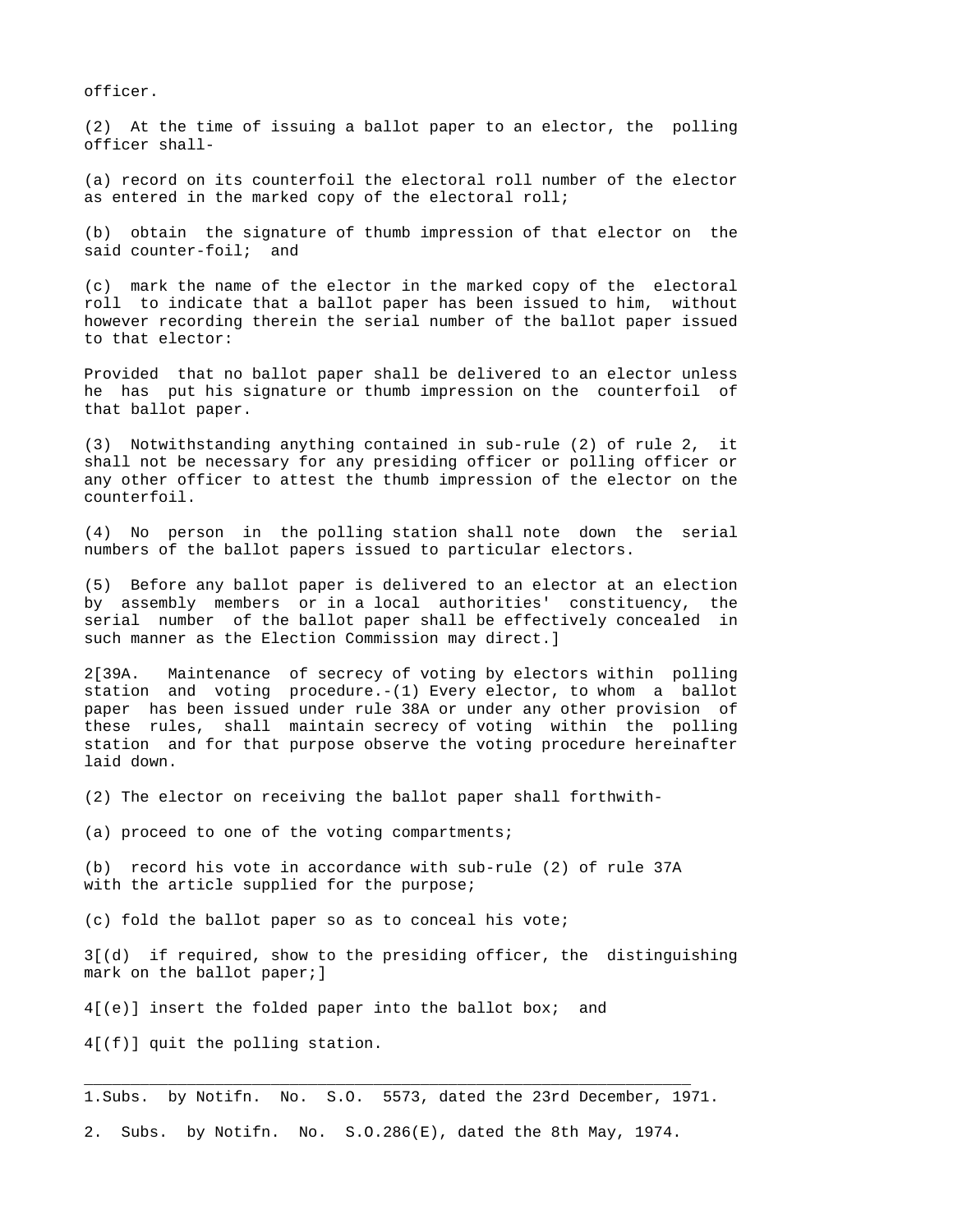3. Ins. by Notifn. No. S.O. 340(E), dated the 4th June, 1986.

4. Cls. (d) and (e) relettered as cls. (e) and (f) respectively, ibid.

----------------------------------------------------------------------

(3) Every elector shall vote without undue delay.

(4) No elector shall be allowed to enter a voting compartment when another elector is inside it.

(5) If an elector to whom a ballot paper has been issued, refuses, after warning given by the presiding officer to observe the procedure as laid down in sub-rule (2), the ballot paper issued to him shall, whether he has recorded his vote thereon or not, be taken back from him by the presiding officer or a polling officer under the direction of the presiding officer.

(6) After the ballot paper has been taken back, the presiding officer shall record on its back the words "Cancelled: voting procedure violated" and put his signature below those words.

(7) All the ballot papers on which the words "Cancelled: voting procedure violated" are recorded, shall be kept in a separate cover which shall bear on its face the words "Ballot papers: voting procedure violated".

(8) Without prejudice to any other penalty to which an elector, from whom a ballot paper has been taken back under sub-rule (5), may be liable, vote, if any, recorded on such ballot paper shall not be counted.]

1[40A. Recording of votes of illiterate, blind or infirm electors.-(1) If an elector is unable to read the ballot paper or to record his vote thereon in accordance with rule 37A by reason of illiteracy, blindness or other infirmity, the presiding officer shall, on being satisfied about such illiteracy, blindness or infirmity, permit the elector to take with him a companion of not less than 2[eighteen] years of age who is able to read the ballot paper and record the vote thereon on behalf of, and in accordance with the wishes of, the elector and, if necessary, to fold the ballot paper so as to conceal the vote and insert it into the ballot box:

Provided that no person shall be permitted to act as the companion of more than one elector at any polling station on the same day:

Provided further that before any person is permitted to act as the companion of an elector on any day under this rule, the person shall be required to declare that he will keep secret the vote recorded by him on behalf of the elector and that he has not already acted as the companion of any other elector at any polling station on that day:

3[Provided also that at an election by assembly members no such companion shall be an elector at that election.]

(2) The presiding officer shall keep a record in Form 14A of all the cases under this rule.

(3) The presiding officer shall, when he is so requested by the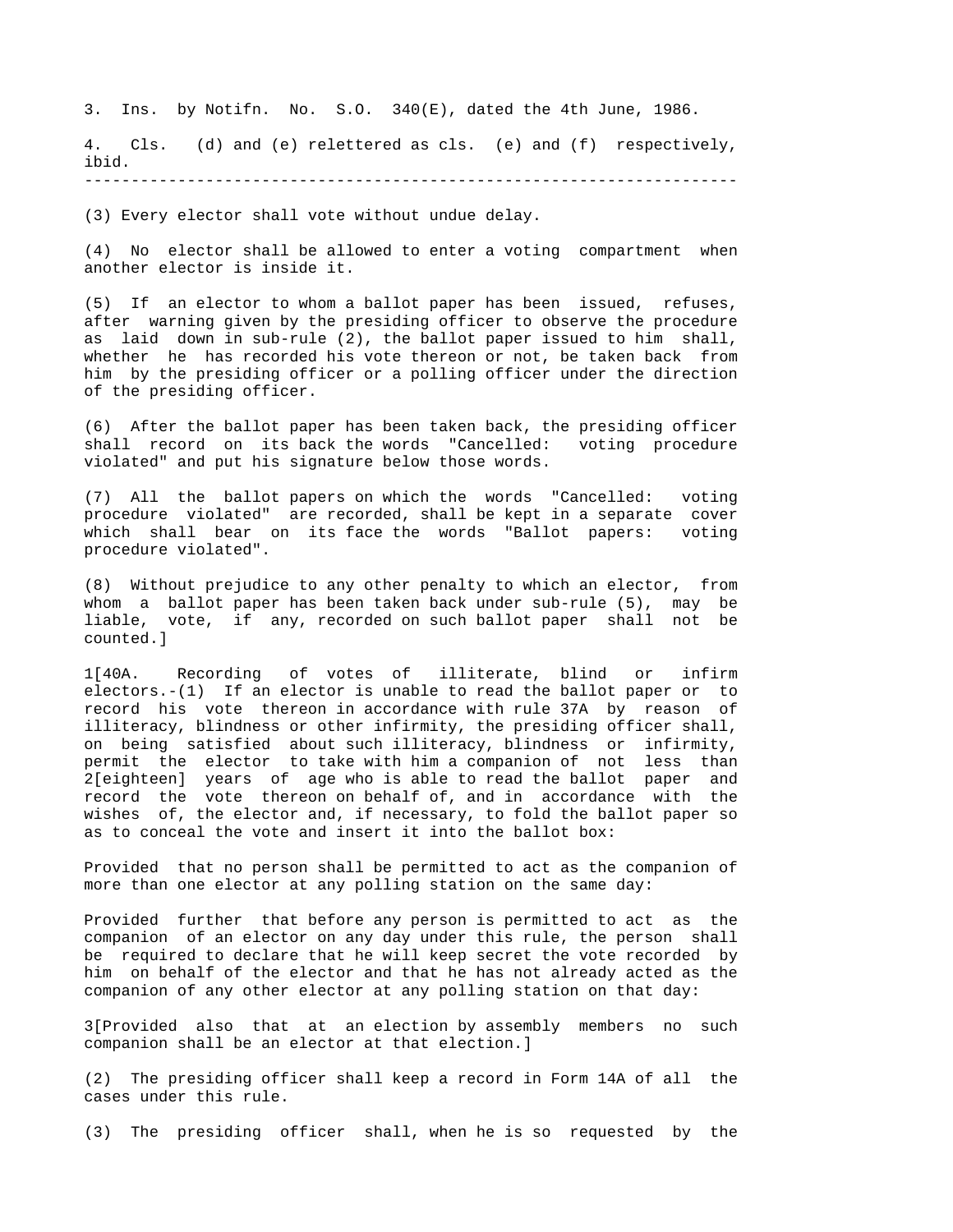companion of an elector, explain to him the instructions for the recording of votes.]";

(iii) in the lieu of rule 44, the following rule shall apply:-

"44B. Sealing of ballot box after poll.-As soon as practicable after the close of the poll, the 4[presiding officer] shall, in the presence of any polling agents who may be present, close the slit for insertion of ballot papers of each ballot box or where the box does not contain any mechanical device for closing the slit, seal up the slit and secure the ballot box:

Provided that it shall not be necessary to seal the slit or secure the ballot box if the counting of votes is to begin immediately after the close of the poll.";

5[(iv) in rule 46, in sub-rule (1), in lieu of clauses (b) and (c), the following clauses shall apply:-

"(b) the ballot papers signed in full by the presiding officer under sub-rule (1) of rule 38A but not issued to the voters;

(c) the ballot papers cancelled for violation of voting procedure under rule 39A."].

\_\_\_\_\_\_\_\_\_\_\_\_\_\_\_\_\_\_\_\_\_\_\_\_\_\_\_\_\_\_\_\_\_\_\_\_\_\_\_\_\_\_\_\_\_\_\_\_\_\_\_\_\_\_\_\_\_\_\_\_\_\_\_\_\_\_\_\_\_\_

1. Ins. by Notifn. No. S.O. 1520, dated the 25th April, 1968.

2. Subs. by Notifn. No. S.O. 542(E), dated the 13th July, 1989.

3. Added by Notifn. No. S.O. 5573, dated the 23rd December, 1971.

4. Subs. by Notifn. No. S.O. 2912, dated the 21st August, 1964.

5. Subs. by Notifn. No. S.O. 286(E), dated the 8th May, 1974.

----------------------------------------------------------------------

## PART VII

Counting of votes at Elections by Assembly Members or in Council Constituencies

71. Definitions.-In this Part,-

(1) "continuing candidate" means any candidate not elected and not excluded from the poll at any given time;

(2) "count" means-

(a) all the operations involved in the counting of the first preferences recorded for candidates; or

(b) all the operations involved in the transfer of the surplus of an elected candidate ; or

(c) all the operations involved, in the transfer of the total value of votes of an excluded candidate;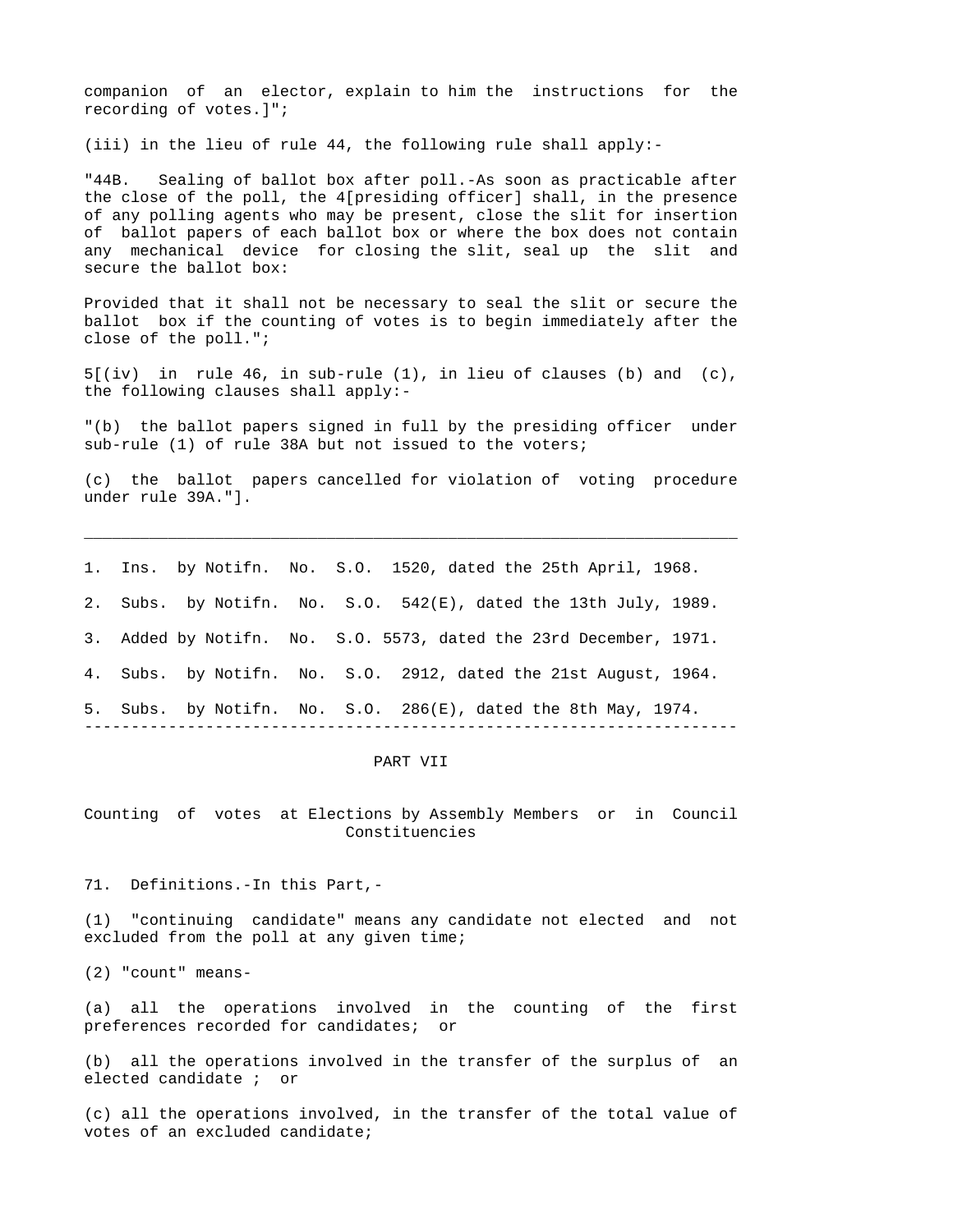(3) "exhausted paper" means a ballot paper on which no further preference is recorded for a continuing candidate, provided that a paper shall also be deemed to have become exhausted whenever-

(a) the names of two or more candidates, whether continuing or not, are marked with the same figure and are next in order of preference; or

(b) the name of the candidate next in order of preference whether continuing or not, is marked by a figure not following consecutively after some other figure on the ballot paper or by two or more figures;

(4) "first preference" means the figure 1 set opposite the name of a candidate; "second preference" means the figure 2 set opposite the name of a candidate; "third preference" means the figure 3 set opposite the name of a candidate, and so on;

(5) "original vote", in relation to any candidate, means a vote derived from a ballot paper on which a first preference is recorded, for such candidate;

(6) "surplus" means the number by which the value of the votes, original and transferred, of any candidate exceeds the quota;

(7) "transferred vote", in relation to any candidate, means a vote the value or the part of the value of which is credited to such candidate and which is derived from a ballot paper on which a second or a subsequent preference is recorded for such candidate; and

(8) "unexhausted paper" means a ballot paper on which a further preference is recorded for a continuing candidate.

72. Application of certain rules.-The provisions of rules 51 to 54 shall apply to the counting of votes at any election by assembly members or in a council constituency as they apply to the counting of votes at an election in a parliamentary or assembly constituency.

73. Scrutiny and opening of ballot boxes and the packets of postal ballot papers.-(1) The returning officer shall-

1[(a) first deal with the covers containing the postal ballot papers, if any, in the manner provided in sub-rules (2) to (7) of rule 54A;

(b) then open the ballot boxes, take out from each box and count the ballot papers contained therein, and record their number in a statement; 1

(c) scrutinise the ballot papers taken out of the ballot boxes as well as the postal ballot papers taken out from the covers; and

(d) separate the ballot papers which he deems valid from those which he rejects endorsing on each of the latter the word "Rejected" and the ground of rejection.

(2) A ballot paper shall be invalid on which-

(a) the figure 1 is not marked; or

(b) the figure 1 is set opposite the name of more than one candidate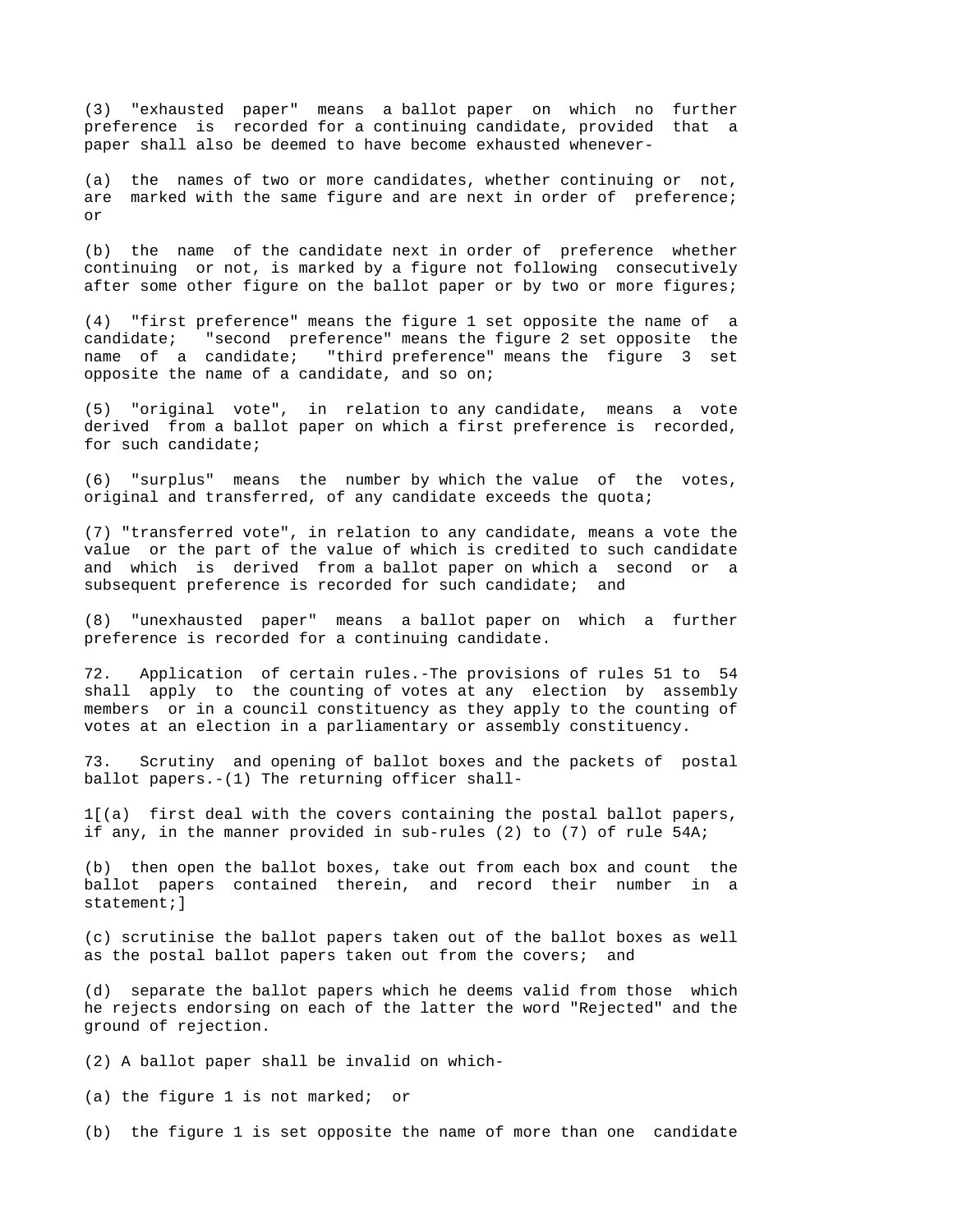or is so placed as to render it doubtful to which candidate it is intended to apply; or

(c) the figure 1 and some other figures are set opposite the name of the same candidate; or

(d) there is any mark or writing by which the elector can be identified; 2[or]

3[(e) there is any figure marked otherwise than with the article supplied for the purpose:

Provided that this clause shall not apply to a postal ballot paper:

Provided further that where the returning officer is satisfied that any such defect as is mentioned in this clause has been caused by any mistake or failure on the part of a presiding officer or polling officer, the ballot paper shall not be rejected, merely on the ground of such defect.]

4[Explanation.-The figures referred to in clauses (a), (b) and (c) of this sub-rule may be marked in the international form of Indian numerals or in the Roman form or in the form used in any Indian language, but shall not be indicated in words.]

74. Arrangement of valid ballot papers in parcels.-After rejecting the ballot papers which are invalid, the returning officer shall-

(a) arrange the remaining ballot papers in parcels according the first preference recorded for each candidate;

(b) count and record the number of papers in each parcel and the total number; and

(c) credit to each candidate the value of the papers in his parcel. \_\_\_\_\_\_\_\_\_\_\_\_\_\_\_\_\_\_\_\_\_\_\_\_\_\_\_\_\_\_\_\_\_\_\_\_\_\_\_\_\_\_\_\_\_\_\_\_\_\_\_\_\_\_\_\_\_\_\_\_\_\_\_\_\_\_\_\_\_\_

1. Subs. by Notifn. No. S.O.3662, dated the 12th October, 1964, for cls. (a) and (b).

2.Ins. by Notifn. No. S.O. 286(E), dated the 8th May, 1974.

3. Subs. by Notifn. No. S.O. 795(E), dated the 14th December, 1976.

4. Ins. by Notifn. No. S.O. 3662, dated the 12th October, 1964. ----------------------------------------------------------------------

75. Counting of votes where only one seat is to be filled.-(1) At any election where only one seat is to be filled, every valid ballot paper shall be deemed to be of the value of 1 at each count, and the quota sufficient to secure the return of a candidate at the election shall be determined as follows:-

(a) add the values credited to all the candidates under clause (c) of rule 74;

(b) divide the total by 2; and

(c) add 1 to the quotient ignoring the remainder, if any and the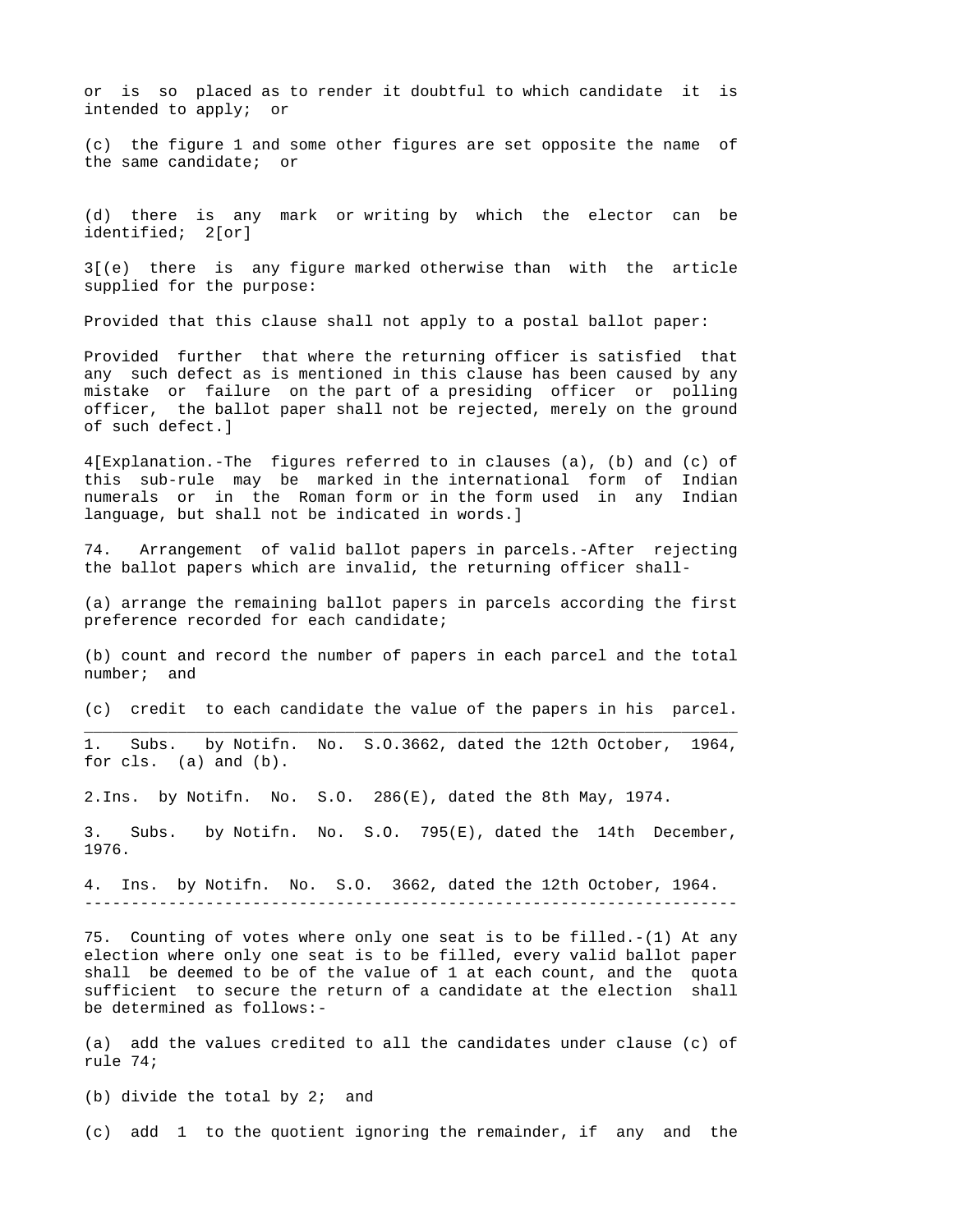resulting number is the quota.

(2) If, at the end of the first or any subsequent count, the total value of the ballot papers credited to any candidate is equal to, or greater than, the quota or there is only one continuing candidate, that candidate shall be declared elected.

(3) If, at the end of any count, no candidate can be declared elected, the returning officer shall-

(a) exclude from the poll the candidate who up to that stage has been credited with the lowest value;

(b) examine all the ballot papers in his parcels and sub-parcels, arrange the unexhausted papers in sub-parcels according to the next available preferences recorded thereon for the continuing candidates, count the number of papers in each such sub-parcel and credit it to the candidate for whom such preference is recorded, transfer the sub-parcel to that candidate, and make a separate sub-parcel of all the exhausted papers ; and

(c) see whether any of the continuing candidates has, after such transfer and credit, secured the quota.

(4) If, when a candidate has to be excluded under clause (a) of sub-rule (3), two or more candidates have been credited with the same value and stand lowest on the poll, the candidate for whom the lowest number of original votes are recorded shall be excluded, and if this number also is the same in the case of two or more candidates, the returning officer shall decide by lot which of them shall be excluded.

Counting of votes when more than one seat is to be filled

76. Ascertainment of quota.-At any election where more than one seat is to be filled, every valid ballot paper shall be deemed to be of the value of 100, and the quota sufficient to secure the return of a candidate at the election shall be determined as follows:-

(a) add the values credited to all the candidates under clause (c) of rule 74;

(b) divide the total by a number which exceeds by 1 the number of vacancies to be filled; and

(c) add 1 to the quotient ignoring the remainder, if any, and the resulting number is the quota.

77. General instruction.-In carrying out the provisions of rules 78 to 82, the returning officer shall disregard all fractions and ignore all preferences recorded for candidates already elected or excluded from the poll.

78. Candidates with quota elected.-If at the end of any count or at the end of the transfer of any parcel or sub-parcel of an excluded candidate the value of ballot papers credited to a candidate is equal to, or greater than the quota, that candidate shall be declared elected.

79. Transfer of surplus.-(1) If at the end of any count the value of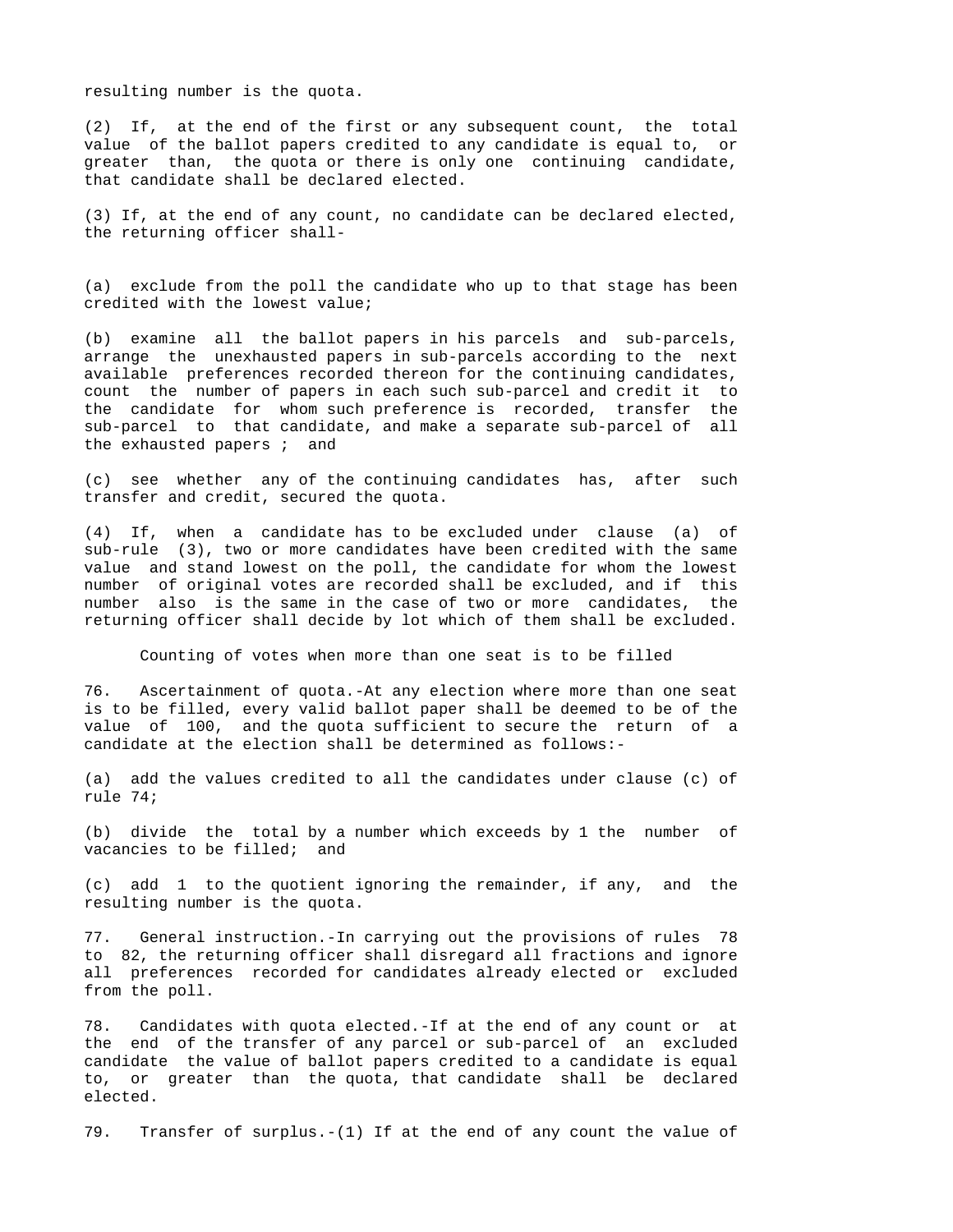the ballot papers credited to a candidate is greater than the quota, the surplus shall be transferred, in accordance with the provisions of this rule, to the continuing candidates indicated on the ballot papers of that candidate as being next in order of the elector's preference.

(2) If more than one candidate have a surplus, the largest surplus shall be dealt with first and the others in order of magnitude:

Provided that every surplus arising on the first count shall be dealt with before those arising on the second count and so on.

(3) Where there are more surpluses, than one to distribute and two or more surpluses are equal, regard shall be had to the original votes of each candidate and the candidate for whom most original votes are recorded shall have his surplus first distributed; and if the values of their original votes are equal, the returning officer shall decide by lot which candidate shall have his surplus first distributed.

(4) (a) If the surplus of any candidate to be transferred arises from original votes only, the returning officer shall examine all the papers in the parcel belonging to that candidate, divide the unexhausted papers into sub-parcels according to the next preferences recorded thereon and make a separate sub-parcel of the exhausted papers.

(b) He shall ascertain the value of the papers in each sub-parcel and of all the unexhausted papers.

(c) If the value of the unexhausted papers is equal to or less than the surplus, he shall transfer all the unexhausted papers at the value at which they were received by the candidate whose surplus is being transferred.

(d) If the value of the unexhausted papers is greater than the surplus, he shall transfer the sub-parcels of unexhausted papers and the value at which each paper shall be transferred shall be ascertained by dividing the surplus by the total number of unexhausted papers.

(5) If the surplus of any candidate to be transferred arises from transferred as well as original votes, the returning officer shall re-examine all the papers in the sub-parcel last transferred to the candidate, divide the unexhausted papers into sub-parcels according to the next preferences recorded thereon, and then deal with the sub-parcels in the same manner as is provided in the case of sub-parcels referred to in sub-rule (4).

(6) The papers transferred to each candidate shall be added in the form of a sub-parcel to the papers already belonging to such candidate.

(7) All papers in the parcel or sub-parcel of an elected candidate not transferred under this rule shall be set apart as finally dealt with.

80. Exclusion of candidates lowest on the poll.-(1) If after all surpluses have been transferred as hereinbefore provided, the number of candidates elected is less than the required number, the returning officer shall exclude from the poll the candidate lowest on the poll and shall distribute his unexhausted papers among the continuing candidates according to the next preferences recorded thereon; and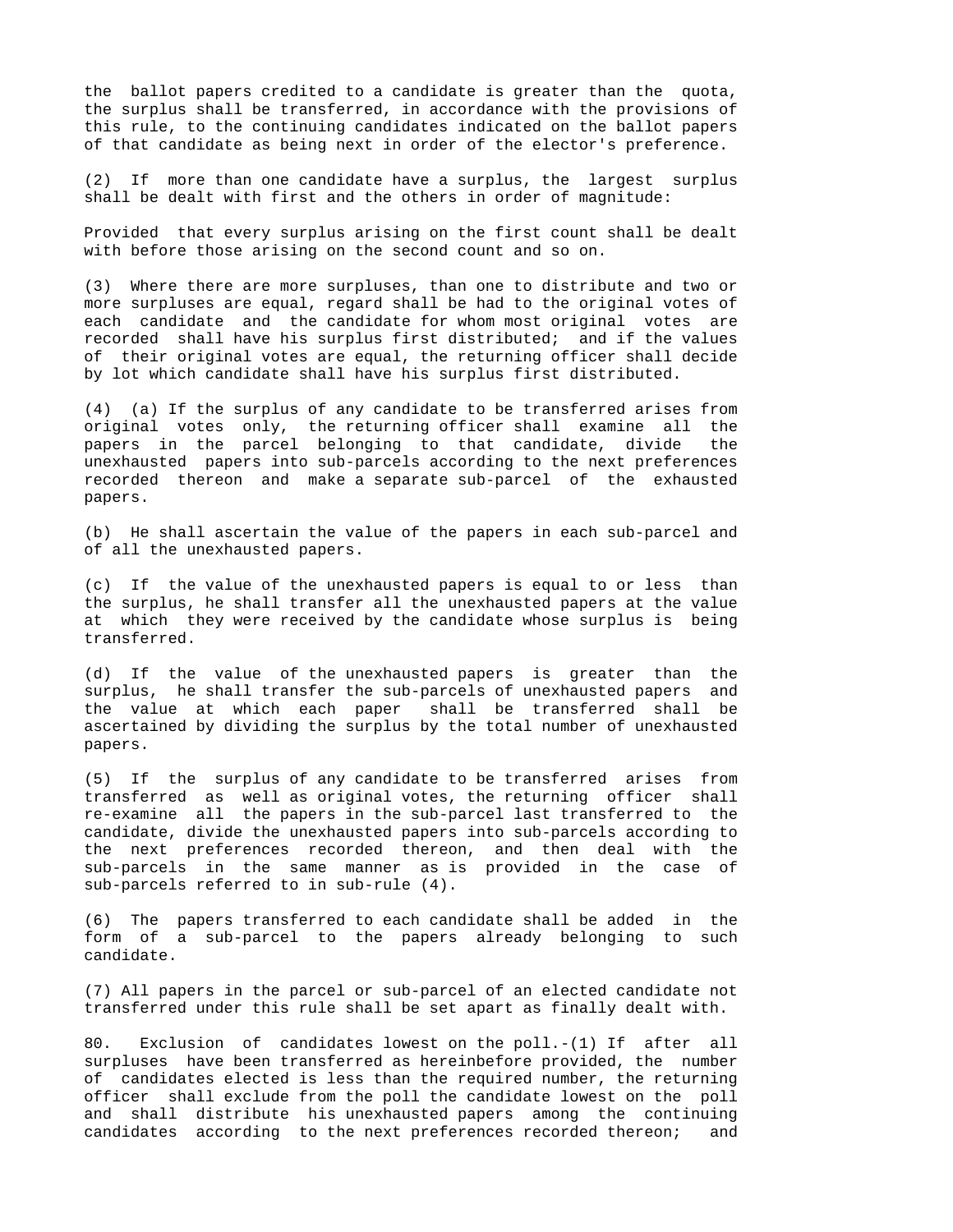any exhausted papers shall be set apart as finally dealt with.

(2) The papers containing original votes of an excluded candidate shall first be transferred, the transfer value of each paper being one hundred.

(3) The papers containing transferred votes of an excluded candidate shall then be transferred in the order of the transfers in which, and at the value at which, he obtained them.

(4) Each of such transfers shall be deemed to be a separate transfer but not a separate count.

(5) If, as a result of the transfer of papers, the value of votes obtained by candidate is equal to or greater than the quota, the count then proceeding shall be completed but no further papers shall be transferred to him.

(6) The process directed by this rule shall be repeated on the successive exclusions one after another of the candidates lowest on the poll until such vacancy is filled either by the election of a candidate with the quota or as hereinafter provided.

(7) If at any time it becomes necessary to exclude a candidate and two or more candidates have the same value of votes and are the lowest on the poll, regard shall be had to the original votes of each candidate and the candidate for whom fewest original votes are recorded shall be excluded ; and if the values of their original votes are equal the candidates with the smallest value at the earliest count at which these candidates had unequal values shall be excluded.

(8) If two or more candidates are lowest on the poll and each has the same value of votes at all counts the returning officer shall decide by lot which candidate shall be excluded.

81. Filling the last vacancies.-(1) When at the end of any count the number of continuing candidates is reduced to the number of vacancies remaining unfilled, the continuing candidates shall be declared elected.

(2) When at the end of any count only one vacancy remains unfilled and the value of the papers of some one candidate exceeds the total value of the papers of all the other continuing candidates together with any surplus not transferred, that candidate shall be declared elected.

(3) When at the end of any count only one vacancy remains unfilled and there are only two continuing candidates and each of them has the same value of votes and no surplus remains capable of transfer, the returning officer shall decide by lot which of them shall be excluded; and after excluding him in the manner aforesaid, declare the other candidate to be elected.

82. Provision for re-counts.-(1) Any candidate or, in his absence, his election agent or counting agent may, at any time during the counting of the votes either before the commencement or after the completion of any transfer of votes (whether surplus or otherwise) request the returning officer to re-examine and re-count the papers of all or any candidates (not being papers set aside at any previous transfer as finally dealt with), and the returning officer shall forthwith re-examine and re-count the same accordingly.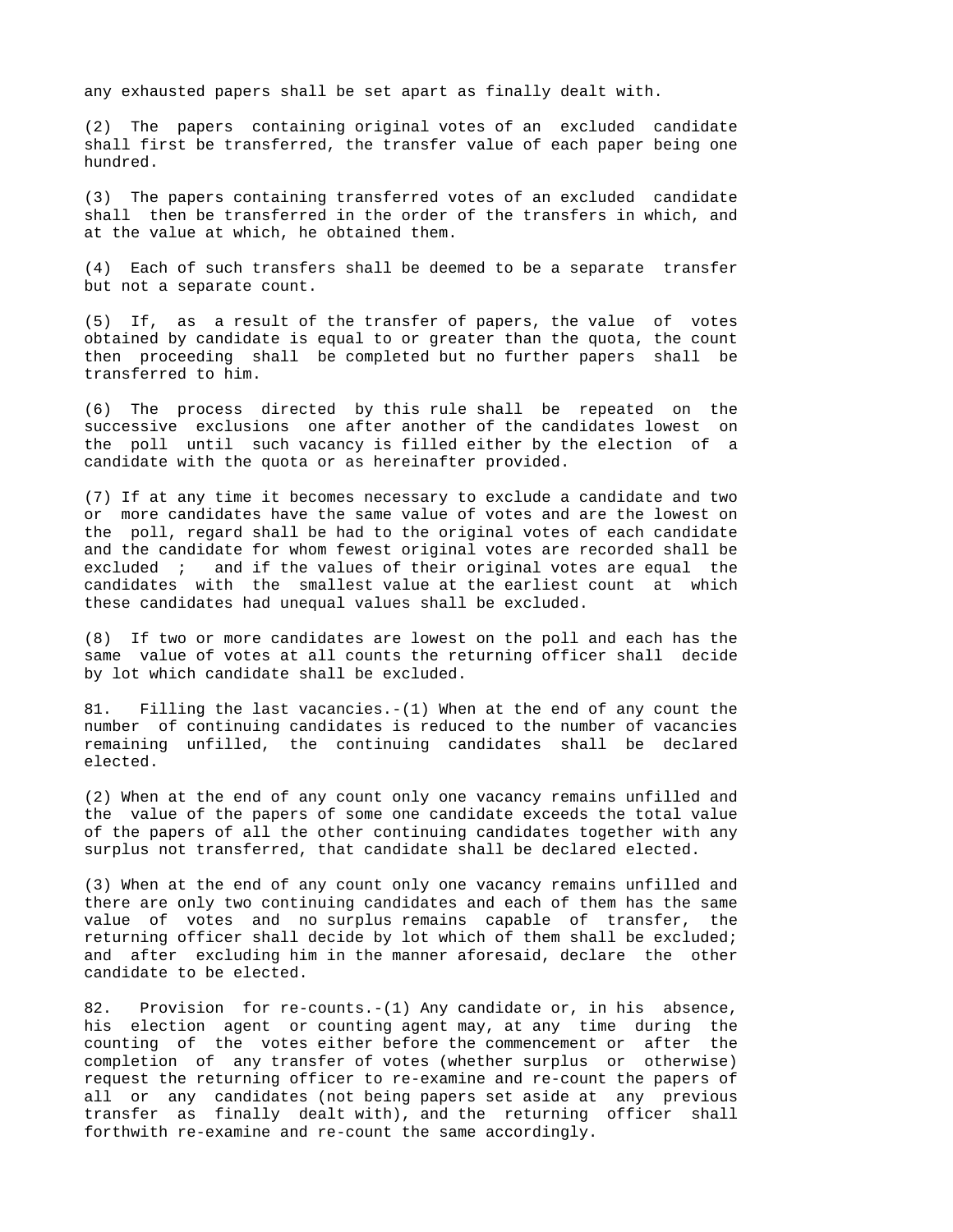(2) The returning officer may in his discretion re-count the votes either once or more than once in any case in which he is not satisfied as to the accuracy of any previous count:

Provided that nothing in this sub-rule shall make it obligatory on the returning officer to re-count the same votes more than once.

83. Illustration of the procedure as to the counting of votes under rules 76 to 81.-An illustration of the procedure as to the counting of votes in accordance with the provisions of 1[rules 76 to 81] is given in the Schedule to these rules.

84. 2[Declaration of result and return by returning officers.-(1) Upon the completion of counting, the returning officer shall, subject to the provisions of sub-rule (3) of rule 81,-

(a) declare the result under section 66 in Form 23 or Form 23A as may be appropriate, and send signed copies thereof to the appropriate authority, the Election Commission and the chief electoral officer;

(b) prepare and certify a return of the election in Form 23B and after reporting the result of the election under section 67, send signed copies of the said Form to the Election Commission and the chief electoral officer; and

(c) permit any candidate or his election agent or counting agent to take a copy of, or extract from, such return in Form 23B.]

1[(2) The returning officer shall thereafter-

(a) place the valid ballot papers in one packet and the rejected ballot papers in another;

(b) seal with the seals of the returning officer and of such of the candidates, their election agents or counting agents as may desire to affix their seals, each of the packets referred to in clause (a) and the packet containing the declarations by electors and attestation of their signatures; and

(c) record on each of the sealed packets the descriptions of its contents and the date of election.]

 $3*$  \* \* \* \* \* \* \*

85. Grant of certificate of election to returned candidate.-As soon as may be after a candidate has been declared to be elected the returning officer shall grant to such candidate a certificate of election Form 24 and obtain from the candidate an acknowledgment of its receipt duly signed by him and immediately send the acknowledgment by registered post to the Secretary of the Council of States or, as the case may be, the Secretary of the Legislative Council.

\_\_\_\_\_\_\_\_\_\_\_\_\_\_\_\_\_\_\_\_\_\_\_\_\_\_\_\_\_\_\_\_\_\_\_\_\_\_\_\_\_\_\_\_\_\_\_\_\_\_\_\_\_\_\_\_\_\_\_\_\_\_\_\_\_\_\_\_\_\_ 1. Subs. by Notifn. No. S.O. 3662, dated the 12th October, 1964.

2. Subs. by Notifn. No. S.O.(E) 4542, dated the 20th December, 1968 (w.e.f.  $1 - 1 - 1969$ .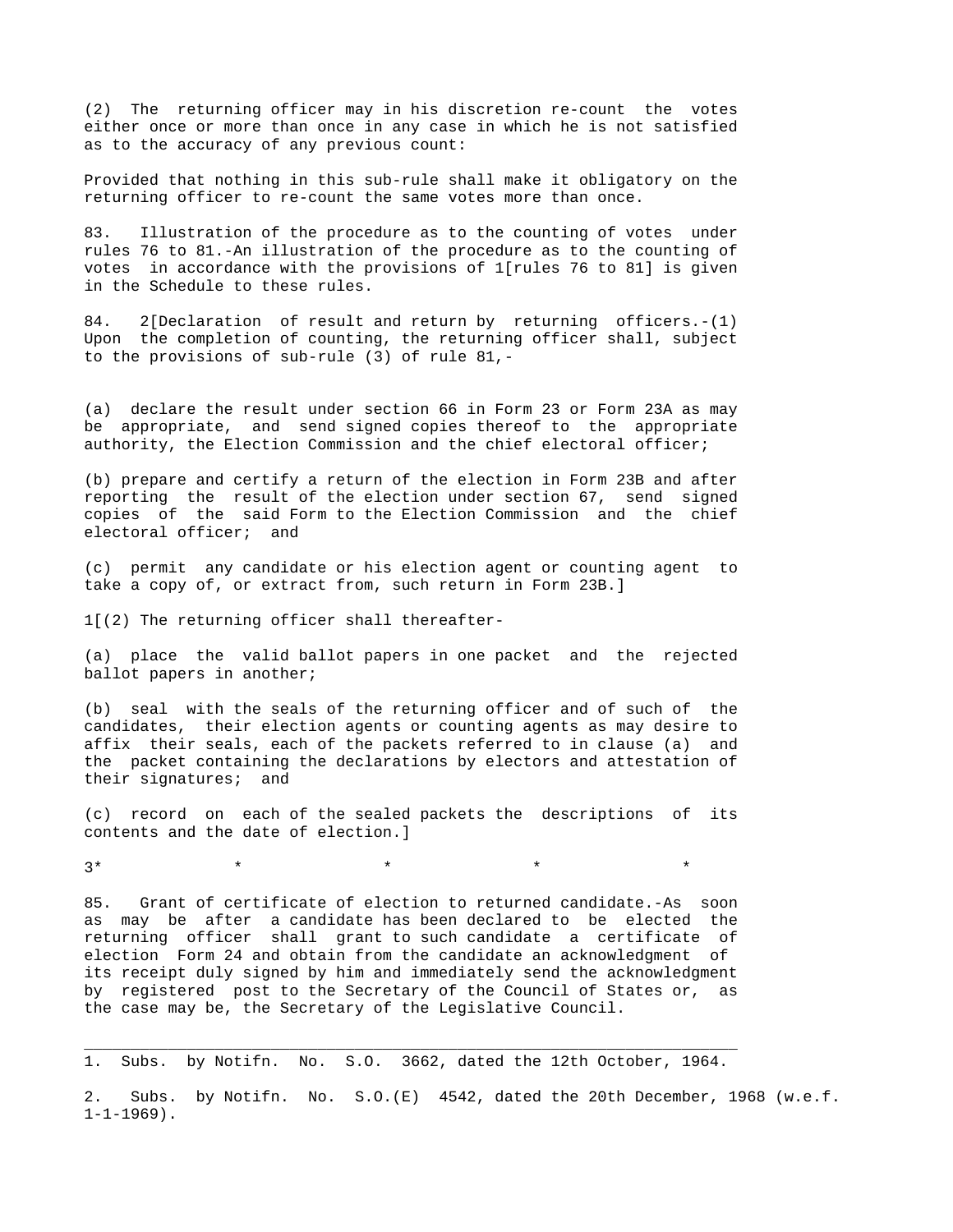3. Sub-rule (3) omitted by Notifn. No. S.O.(E) 4542, dated the 20<sup>th</sup> December, 1968 (w.e.f. 1-1-1969).

----------------------------------------------------------------------

### PART VIII

### Election Expenses

86. Particulars of account of election expenses.-(1) The account of election expenses to be kept by a candidate or his election agent under section 77 shall contain the following particulars in respect of each item of expenditure from day to day, namely:-

(a) the date on which the expenditure was incurred or authorised;

(b) the nature of the expenditure (as for example, travelling, postage or printing and the like);

(c) the amount of the expenditure-

(i) the amount paid;

(ii) the amount outstanding;

(d) the date of payment;

(e) the name and address of the payee;

(f) the serial number of vouchers, in case of amount paid;

(g) the serial number of bills if any, in case of amount outstanding;

(h) the name and address of the person to whom the amount outstanding is payable.

(2) A voucher shall be obtained for every item of expenditure unless from the nature of the case, such as postage, travel by rail and the like, it is not practicable to obtain a voucher.

(3) All voucher shall be lodged along with the account of election expenses, arranged according to the date of payment and serially numbered by the candidate or his election agent and such serial numbers shall be entered in the account under item (f) of sub-rule (1).

(4) It shall not be necessary to give the particulars mentioned in item (e) of sub-rule (1) in regard to items of expenditure for which vouchers have not been obtained under sub-rule (2).

87. Notice by 1[district election officer] for inspection of accounts.-The 1[district election officer] shall, within two days from the date on which the account of election expenses has been lodged by a candidate under section 78, cause a notice to be affixed to his notice board, specifying-

(a) the date on which the account has been lodged;

(b) the name of the candidate; and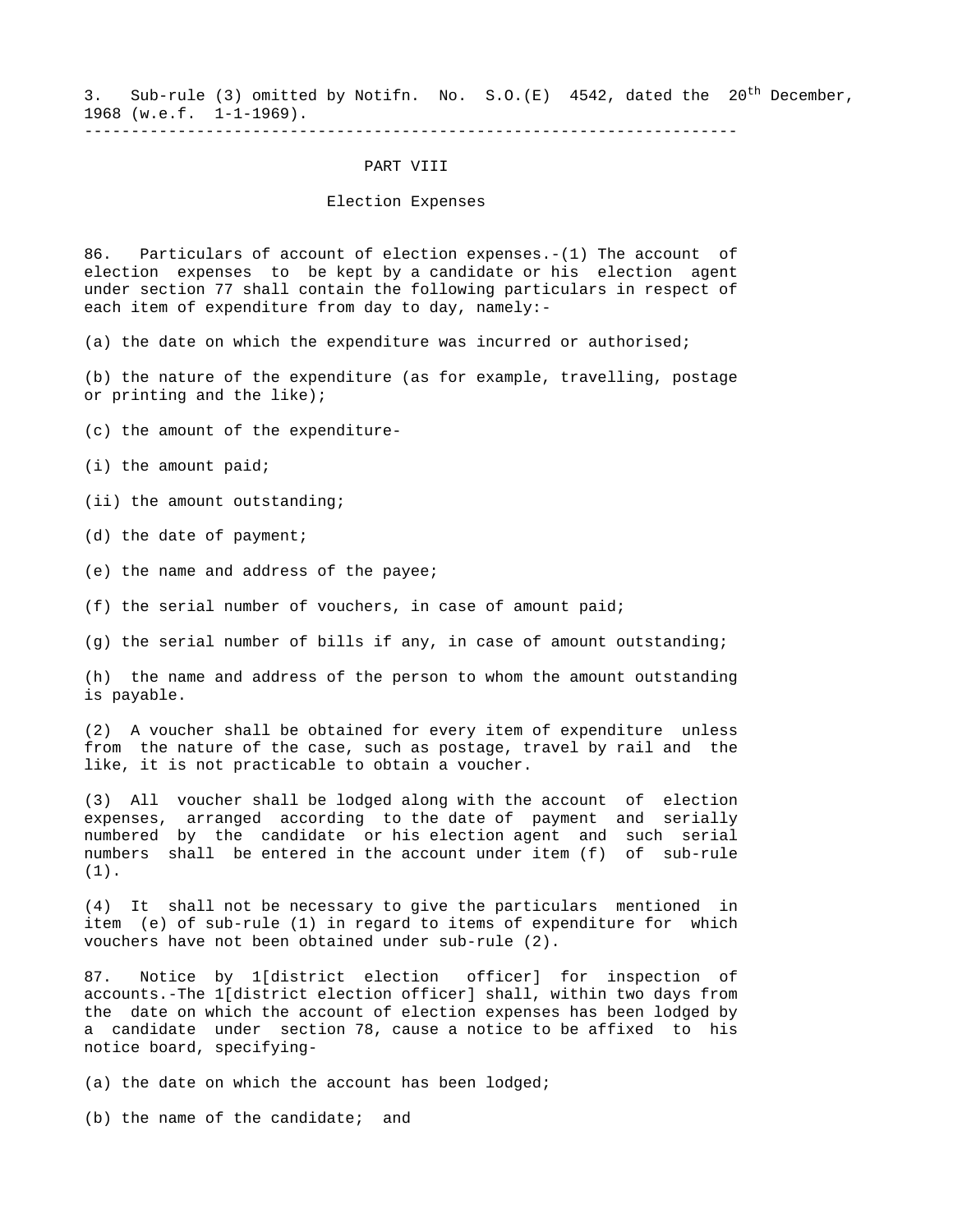(c) the time and place at which such account can be inspected.

88. Inspection of account and the obtaining of copies thereof.-Any person shall on payment of a fee of one rupee be entitled to inspect any such account and on payment of such fee as may be fixed by the Election Commission in this behalf be entitled to obtain attested copies of such account or of any part thereof.

89. Report by the 1[district election officer] as to the lodging of the account of election expenses and the decision of the Election Commission thereon. $-(1)$  As soon as may be after the expiration of the time specified in section 78 for the lodging of the accounts of election expenses at any election, the 1[district election officer] shall report to the Election Commission-

(a) the name of each contesting candidate;

(b) whether such candidate has lodged his account of election expenses and if so, the date on which such account has been lodged; and

(c) whether in his opinion such account has been lodged within the time and in the manner required by the Act and these rules. \_\_\_\_\_\_\_\_\_\_\_\_\_\_\_\_\_\_\_\_\_\_\_\_\_\_\_\_\_\_\_\_\_\_\_\_\_\_\_\_\_\_\_\_\_\_\_\_\_\_\_\_\_\_\_\_\_\_\_\_\_\_\_\_\_\_\_\_\_\_

1. Subs. by Notifn. No. S.O. 3875, dated the 15th December, 1966, for "returning officer".

----------------------------------------------------------------------

(2) Where the 1[district election officer] is of the opinion that the account of election expenses of any candidate has not been lodged in the manner required by the Act and these rules, he shall with every such report forward to the Election Commission the account of election expenses of that candidate and the vouchers lodged along with it.

(3) Immediately after the submission of the report referred to in sub-rule (1) the 1[district election officer] shall publish a copy thereof affixing the same to his notice board.

(4) As soon as may be after the receipt of the report referred to in sub-rule (1) the Election Commission shall consider the same and decide whether any contesting candidate has failed to lodge the account of election expenses within the time and in the manner required by the Act and these rules.

2[(5) Where the Election Commission decides that a contesting candidate has failed to lodge his account of election expenses within the time and in the manner required by the Act and these rules it shall by notice in writing call upon the candidate to show cause why he should not be disqualified under section 10A for the failure.

(6) Any contesting candidate who has been called upon to show cause under sub-rule (5) may within twenty days of the receipt of such notice submit in respect of the matter a representation in writing to the Election Commission, and shall at the same time send to district election officer a copy of his representation together with a complete account of his election expenses if he had not already furnished such an account.

(7) The district election officer shall, within five days of the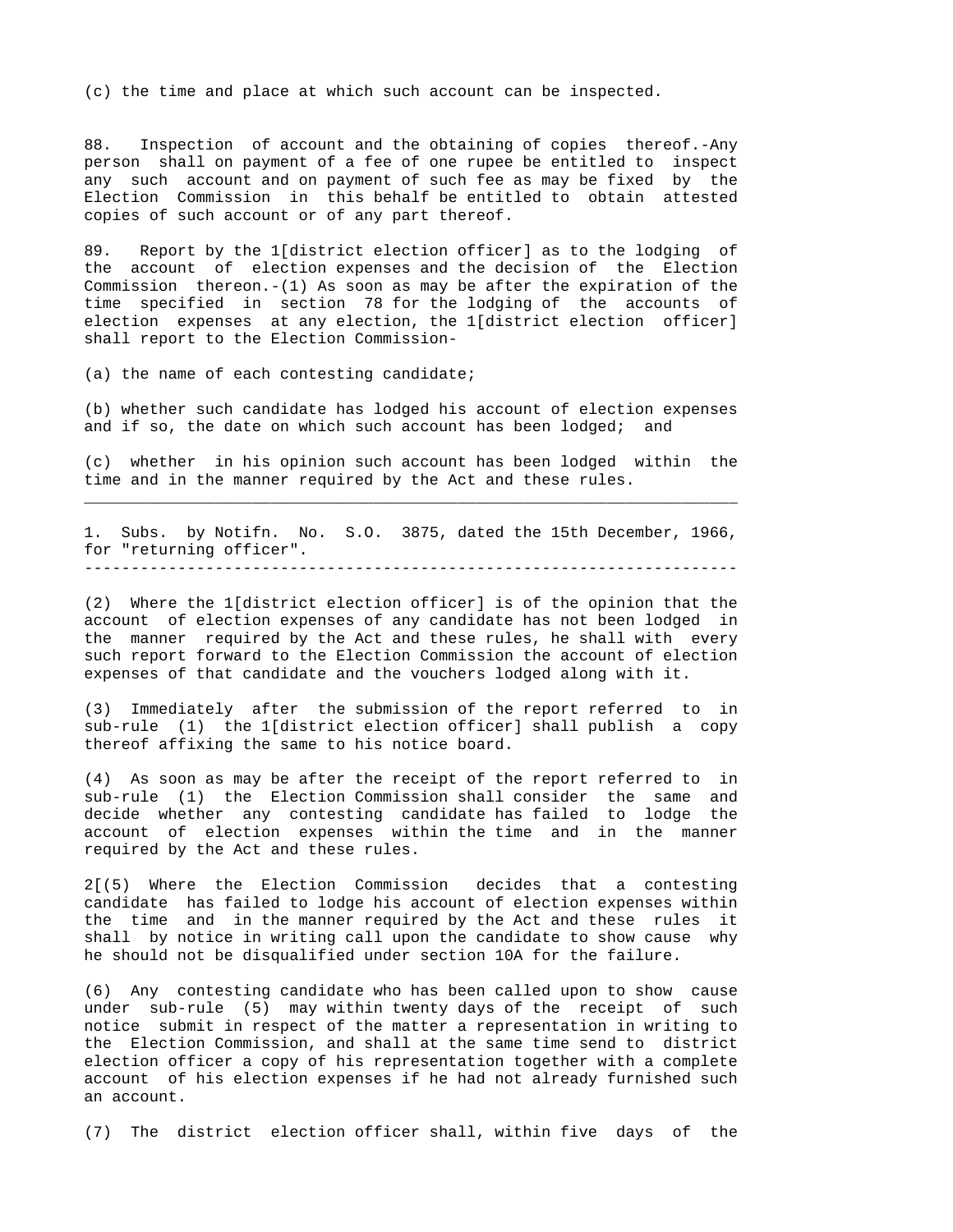receipt thereof, forward to the Election Commission the copy of the representation and the account (if any) with such comments as he wishes to make thereon.

(8) If, after considering the representation submitted by the candidate and the comments made by the district election officer and after such inquiry as it thinks fit, the Election Commission is satisfied that the candidate has no good reason or justification for the failure to lodge his account, it shall declare him to be disqualified under section 10A for a period of three years from the date of the order, and cause the order to be published in the Official Gazette.]

3[90. Maximum election expenses.-The total of the expenditure of which account is to be kept under section 77 and which is incurred or authorized in connection with an election in a State or Union territory mentioned in column 1 of the Table below shall not exceed-

(a) in any one parliamentary constituency of that State or Union territory, the amount specified in the corresponding column 2 of the said Table; and

(b) in any one assembly constituency, if any, of the State or Union territory, the amount specified in the corresponding column 3 of the said Table-

---------------------------------------------------------------------- 1. Subs. by Notifn. No. S.O.3875, dated 15th December, 1966, for "returning officer".

2. Subs., ibid., for sub-rules (5) to (9).

3. Subs. by Notifn. No. S.O. 767(E), dated the 29th November, 1979, for rule 90. ---------------------------------------------------------------------

1[TABLE

----------------------------------------------------------------------

|  | Sl. No. Name of State or<br>Union territory |                                                     | Maximum limit of election<br>expenses in any one |  |
|--|---------------------------------------------|-----------------------------------------------------|--------------------------------------------------|--|
|  |                                             | Parliamentary Assembly<br>constituency constituency |                                                  |  |
|  | $\mathcal{L}$                               | 3                                                   | 4                                                |  |
|  | I. STATES                                   |                                                     |                                                  |  |
|  |                                             |                                                     |                                                  |  |

| 1.<br>2. | Andhra Pradesh<br>Arunachal Pradesh | 15,00,000<br>10,00,000 | 6,00,000<br>3,00,000 |
|----------|-------------------------------------|------------------------|----------------------|
| 3.       | Assam                               | 15,00,000              | 6,00,000             |
| 4.       | Bihar                               | 15,00,000              | 6,00,000             |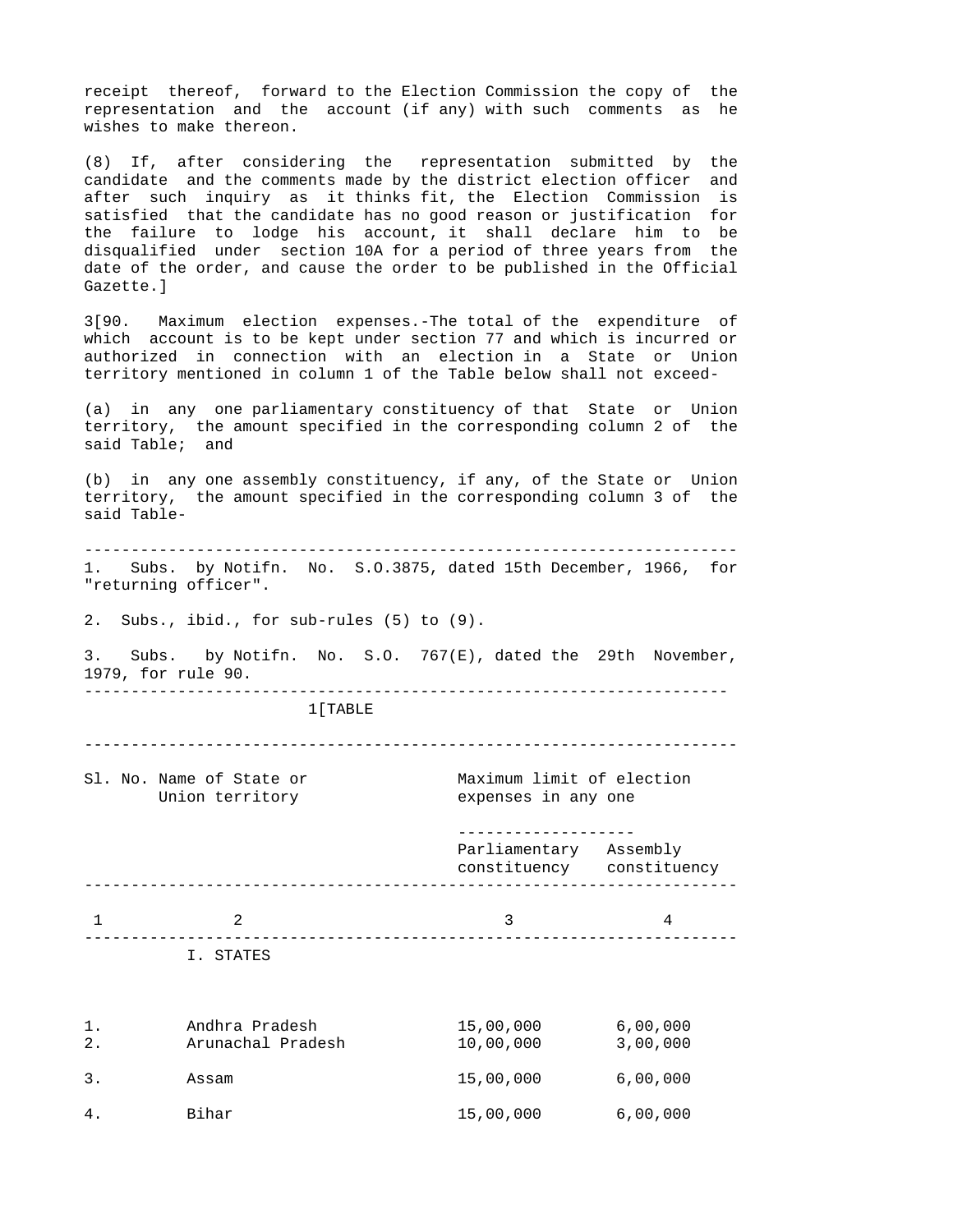| $5$ .                     | Goa                            | 8,00,000  | 3,00,000 |
|---------------------------|--------------------------------|-----------|----------|
| б.                        | Gujarat                        | 15,00,000 | 6,00,000 |
| $\,7$ .                   | Haryana                        | 15,00,000 | 6,00,000 |
| $\bf 8$ .                 | Himachal Pradesh               | 15,00,000 | 4,00,000 |
| $9$ .                     | Jammu & Kashmir                | 15,00,000 |          |
| 10.                       | Karnataka                      | 15,00,000 | 6,00,000 |
| 11.                       | Kerala                         | 15,00,000 | 6,00,000 |
| 12.                       | Madhya Pradesh                 | 15,00,000 | 6,00,000 |
| 13.                       | Maharashtra                    | 15,00,000 | 6,00,000 |
| 14.                       | Manipur                        | 13,00,000 | 3,00,000 |
| 15.                       | Mehgalaya                      | 13,00,000 | 3,00,000 |
| 16.                       | Mizoram                        | 12,00,000 | 3,00,000 |
| 17.                       | Nagaland                       | 15,00,000 | 3,00,000 |
| 18.                       | Orissa                         | 15,00,000 | 6,00,000 |
| 19.                       | Punjab                         | 15,00,000 | 6,00,000 |
| $20$ .                    | Rajasthan                      | 15,00,000 | 6,00,000 |
| 21.                       | Sikkim                         | 10,00,000 | 3,00,000 |
| 22.                       | Tamil Nadu                     | 15,00,000 | 6,00,000 |
| 23.                       | Tripura                        | 15,00,000 | 3,00,000 |
| 24.                       | Uttar Pradesh                  | 15,00,000 | 6,00,000 |
| 25.                       | West Bengal                    | 15,00,000 | 6,00,000 |
|                           | II. UNION TERRITORIES          |           |          |
|                           | 1. Andaman and Nicobar Islands | 10,00,000 |          |
| 2. Chandigarh             |                                | 8,00,000  |          |
| 3. Dadra and Nagar Haveli |                                | 6,00,000  | -------- |
| 4. Daman and Diu          |                                | 6,00,000  | -------- |
| 5. Delhi                  |                                | 15,00,000 | 5,00,000 |
| 6. Lakshadweep            |                                | 6,00,000  |          |
| 7. Pondicherry            |                                | 12,00,000 | 3,00,000 |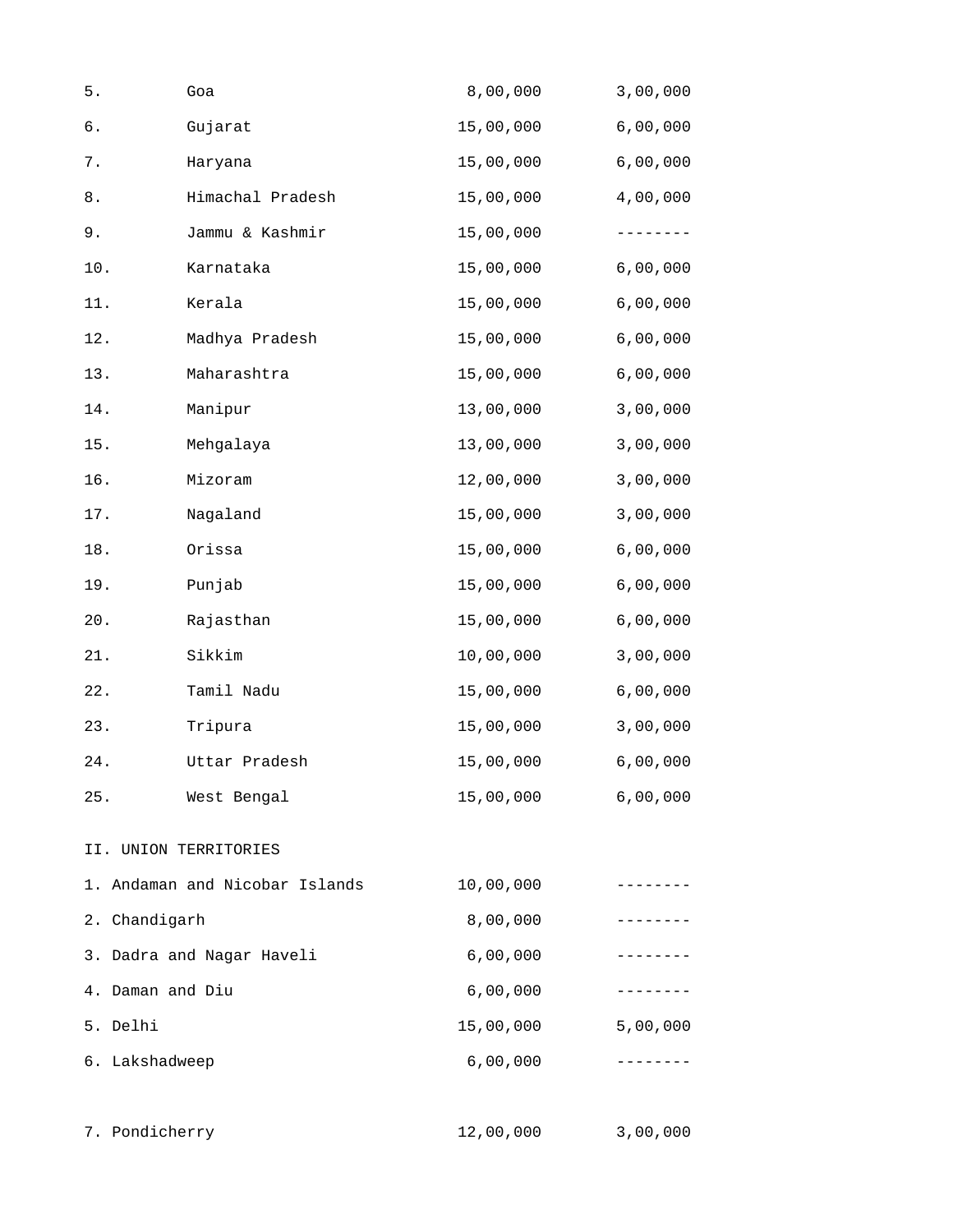1. Subs. by Notifn. No. S.O. 929(E), dated the 31st December, 1997. ----------------------------------------------------------------------

\_\_\_\_\_\_\_\_\_\_\_\_\_\_\_\_\_\_\_\_\_\_\_\_\_\_\_\_\_\_\_\_\_\_\_\_\_\_\_\_\_\_\_\_\_\_\_\_\_\_\_\_\_\_\_\_\_\_\_\_\_\_\_\_\_\_\_\_\_

#### PART IX

### Miscellaneous

91. Resignation of seats in case of election to more seats than one in a House.-(1) The time within which a person may resign all but one of the seats in either House of Parliament or in the House or either House of the Legislature of a State, to which he has been elected shall be-

(a) fourteen days from the date of his election under section 67A; or

(b) where the dates of his election are different in respect of different seats, fourteen days from the last of those dates.

(2) Such resignation shall be addressed-

(a) to the Speaker or the Chairman of the House concerned; or

(b) whether the office of the Speaker or Chairman is for the time being vacant or is, or is deemed to be, in abeyance, to the Deputy Speaker or the Deputy Chairman of the House concerned; or

(c) where the post of the Deputy Speaker or Deputy Chairman is also for the time being vacant or is, deemed to be, in abeyance, to the Election Commission.

(3) Where the resignation has been addressed to the Election Commission under sub-rule (2) the Election Commission shall, as soon as may be after the receipt of the resignation, send a copy thereof to the Secretary of the House concerned.

92. Custody of ballot boxes and papers relating to election.-(1) All ballot boxes used at an election shall be kept in such custody as the chief electoral officer may direct.

1[(1A) All voting machines used at an election shall be kept in the custody of the concerned district election officer.]

2[(2) The district election officer shall keep in safe custody-

(a) the packets of unused ballot papers with counterfoils attached thereto;

(b) the packets of used ballot papers whether valid, tendered or rejected;

(c) the packets of the counterfoils of used ballot papers;

(d) the packets of the marked copy of the electoral roll or, as the case may be, the list maintained under sub-section (1) or sub-section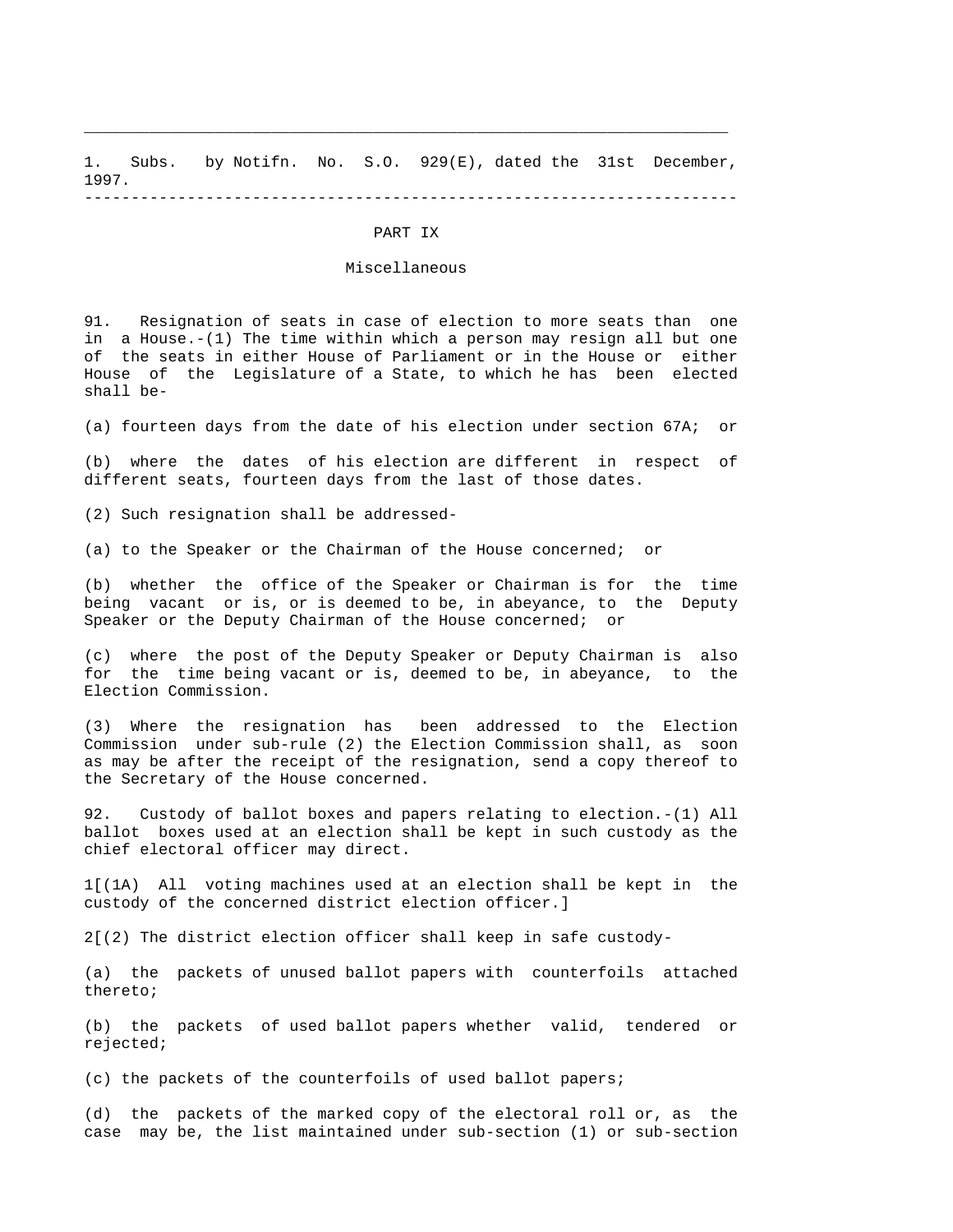(2) of section 152;

1[(dd) the packets containing registers of voters in Form-17A;]

(e) the packets of the declarations by electors and the attestation of their signatures; and

(f) all other papers relating to the election:

Provided that in the case of an election in an assembly constituency or a parliamentary constituency or a council constituency which extends over more districts that one, the said papers shall be kept in the custody of such one of the district election officers having jurisdiction over the constituency as the Election Commission may direct:

Provided further that in the case of an election by assembly members the said papers shall be kept in the custody of the returning officer.]

---------------------------------------------------------------------- 1. Ins. by Notifn. No. S.O. 230(E), dated the 24th March, 1992.

2. Subs. by Notifn. No. S.O. 5573, dated the 23rd December, 1971.

----------------------------------------------------------------------

1[93. Production and inspection of election papers.-(1) While in the custody of the district election officer or, as the case may be, the returning officer-

(a) the packets of unused ballot papers with counterfoils attached thereto;

(b) the packets of used ballot papers whether valid, tendered or rejected;

(c) the packets of the counterfoils of used ballot papers;

(d) the packets of the marked copy of the electoral roll or, as the case may be, the list maintained under sub-section (1) or sub-section (2) of section 152; and

2[(dd) the packets containing registers of voters in Form 17-A;]

(e) the packets of the declarations by electors and the attestation of their signatures;

shall not be opened and their contents shall not be inspected by, or produced before, any person or authority except under the order of a competent court.

2[1A) The control units sealed under the provisions of rule 57C and kept in the custody of the district election officer shall not be opened and shall not be inspected by, or produced before, any person or authority except under the orders of a competent court.]

(2) Subject to such conditions and to the payment of such fee as the Election Commission may direct,-

(a) all other papers relating to the election shall be open to public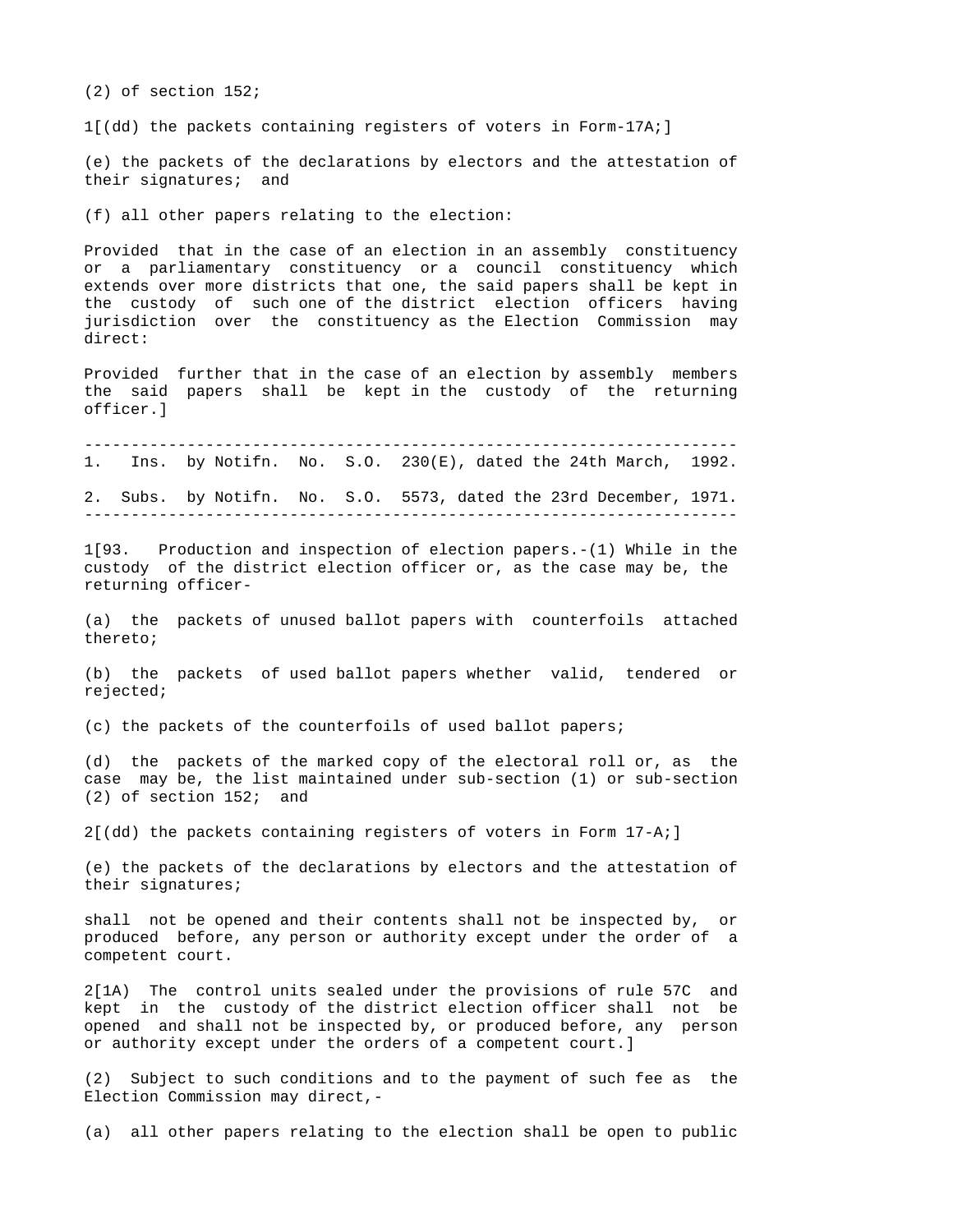inspection; and

(b) copies thereof shall on application be furnished.

(3) copies of the returns by the returning officer forwarded under rule 64, or as the case may be, under clause (b) of sub-rule (1) of rule 84 shall be furnished by the returning officer, district election officer, chief electoral officer or the Election Commission on payment of a fee of two rupees for each copy.]

94. Disposal of election papers.-Subject to any direction to the contrary given by the Election Commission or by a competent court or tribunal-

1[(a) the packets of unused ballot papers shall be retained for a period of six months and shall thereafter be destroyed in such manner as the Election Commission may direct;]

2[(aa) the voting machines kept in the custody of the district election officer under sub-rule (1A) of rule 92 shall be retained intact for such period as the Election Commission may direct and shall not be used at any subsequent election without the previous approval of the Election Commission;]

(b) the other packets referred to in sub-rule (1) of rule 93 shall be retained for a period of one year and shall thereafter be destroyed:

3[Provided that packets containing the counterfoils of used ballot papers shall not be destroyed except with the previous approval of the Election Commission;]

(c) all other papers relating to the election shall be retained for such period as the Election Commission may direct. \_\_\_\_\_\_\_\_\_\_\_\_\_\_\_\_\_\_\_\_\_\_\_\_\_\_\_\_\_\_\_\_\_\_\_\_\_\_\_\_\_\_\_\_\_\_\_\_\_\_\_\_\_\_\_\_\_\_\_\_\_\_\_\_\_\_\_\_\_\_

1. Subs. by Notifn. No. S.O. 5573, dated the 23rd December, 1971.

2. Ins. by Notifn. No. S.O. 230(E), dated the 24th March, 1992.

3. Added by Notifn. No. S.O. 5573, dated the 23rd December, 1971.

----------------------------------------------------------------------

1[94A. Form of affidavit to be filed with election petition.-The affidavit referred to in the proviso to the sub-section (1) of section 83 shall be sworn before a magistrate of the first class or a notary or a commissioner of oaths and shall be in Form 25.]

2[95. Power of the Election Commission to issue directions.-Subject to the other provisions of these rules, the Election Commission may issue such directions as it may consider necessary to facilitate the proper use and operation of the voting machines.]

96. List of Members of State Assemblies and electoral colleges.-(1) The returning officer for an election by the members of the Legislative Assembly of a State, to fill a seat or seats in the Council of States or in the Legislative Council of a State, shall maintain a list of members of that Assembly with their addresses corrected up-to-date in such form as the Election Commission may direct.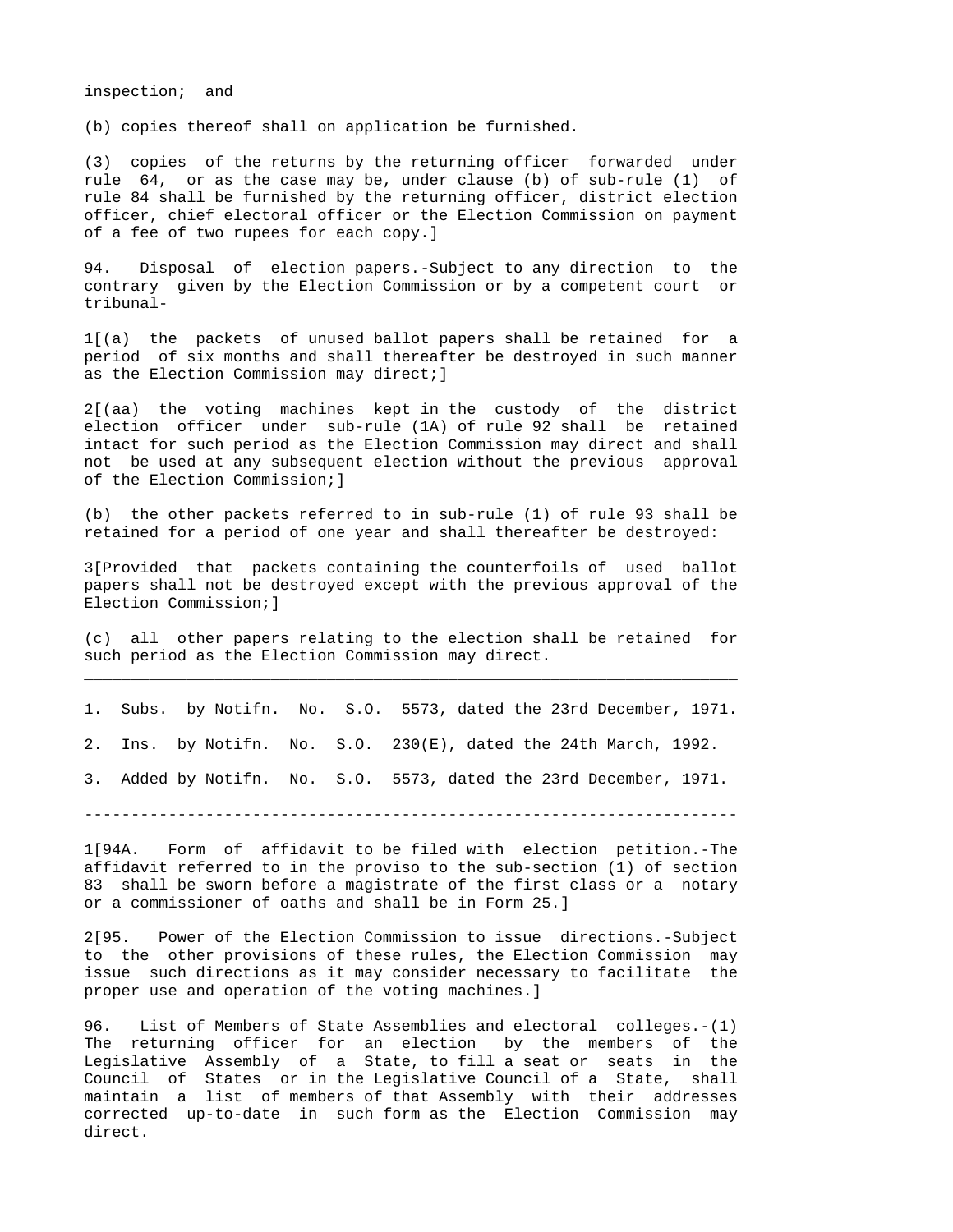Explanation.-In this sub-rule any reference to the members of the Legislative Assembly of a State shall, in relation to an election to the Council of States, be construed as a reference to the elected members of that Legislative Assembly.

(2) The returning officer for an election by the members of the electoral college of a Union territory to fill a seat or seats in the Council of States shall maintain a list of members of that electoral college with their addresses corrected up-to-date in such form as the Election Commission may direct.

97. Number of votes sufficient to secure the return of a candidate in relation to return of forfeiture of deposits in certain cases.-For the purpose of the proviso to sub-section (4) of section 158-

(a) a candidate who is not elected shall be deemed to get;

(i) if he is a continuing candidate, the votes obtained by him at the end of the final count, and

(ii) if he is a candidate excluded from the poll, the votes obtained by him at the end of the count immediately preceding his exclusion;

(b) the quota referred to in rule 75 or rule 76 shall be deemed to be the number of votes sufficient to secure the return of a candidate.

98. Manner of serving the order of requisition of premises, vehicles, etc.-An order of requisition under section 160 shall be served-

(a) where the person to whom such order is addressed is a corporation or firm in the manner provided for the service of summons in rule 2 of Order XXIX or rule 3 of Order XXX, as the case may be, in the First Schedule to the Code of Civil Procedure, 1908 (Act V of 1908); and

(b) where the person to whom such order is addressed is an individual-

(i) personally by delivering or tendering the order, or

(ii) by registered post, or

(iii) if the person cannot be found, by leaving an authentic copy of the order with any adult member of his family or by affixing such copy to some conspicuous part of the premises in which he is known to have last resided or carried on business or personally worked for gain.

99. Time for application for reference to arbitration under section 161.-The time within which any person interested who is aggrieved by the amount of compensation determined under sub-section (1) of section 168 or within which the owner of a vehicle, vessel or animal who is aggrieved by the amount of compensation determined under sub-section (2) of that section may make an application for referring the matter to arbitration shall be fourteen days from the date of determination of the amount of such compensation or where the amount of such compensation has been determined in the absence of the person interested or, as the case may be, the owner, fourteen days from the date on which the intimation of such determination is sent to that person or owner.

\_\_\_\_\_\_\_\_\_\_\_\_\_\_\_\_\_\_\_\_\_\_\_\_\_\_\_\_\_\_\_\_\_\_\_\_\_\_\_\_\_\_\_\_\_\_\_\_\_\_\_\_\_\_\_\_\_\_\_\_\_\_\_\_\_\_\_\_\_\_